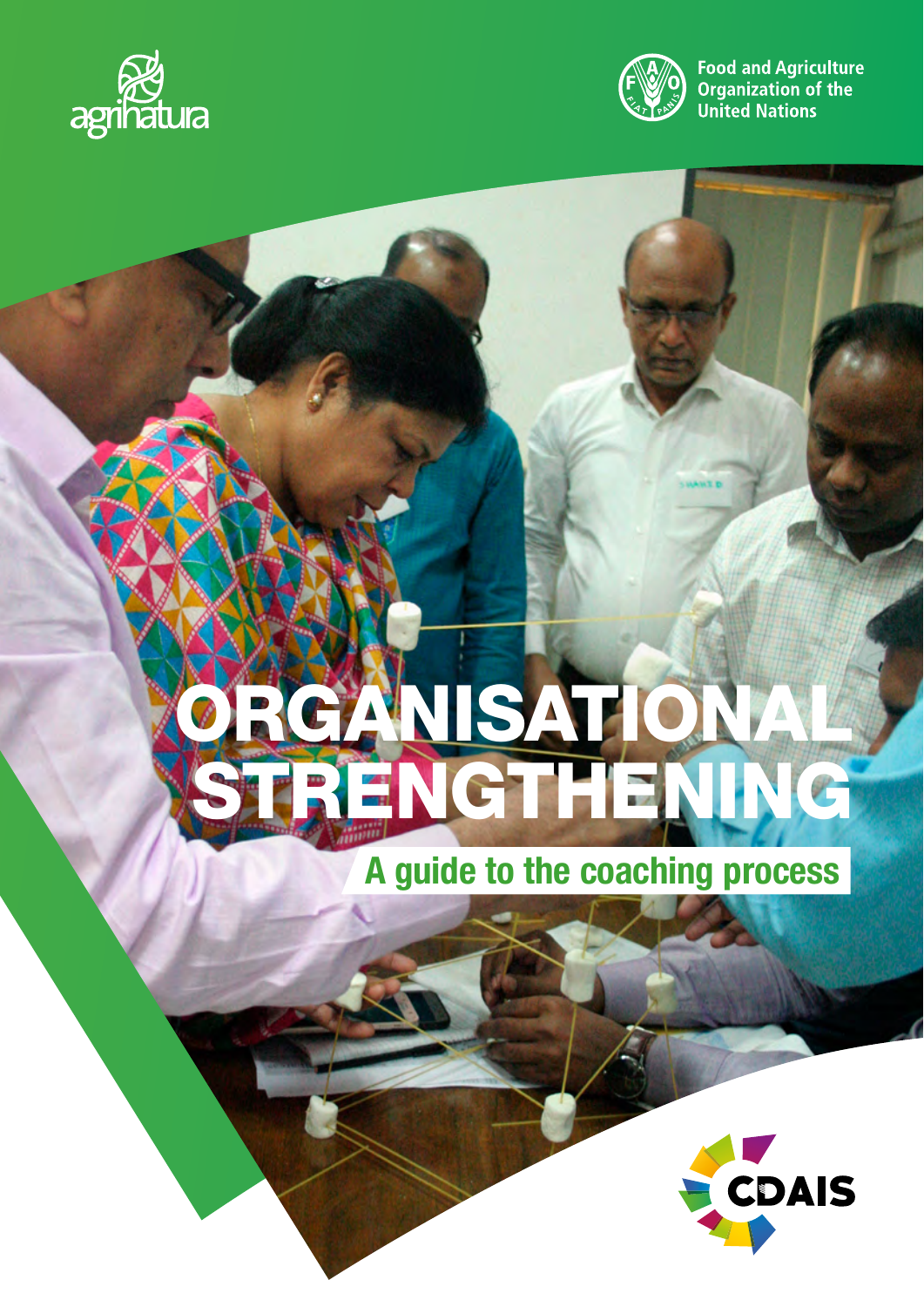#### Publications in this series

#### CDAIS manuals and guidelines

- • *Capacity Needs Assessments A trainers' manual (2nd edition)*
- • *Innovation Niche Partnerships A guide to the coaching process*
- • *Organisational Strengthening A guide to the coaching process*
- • *Organising a Marketplace A practical guide*
- • *Organising a Policy Dialogue A practical guide*
- • *Monitoring, Evaluation and Learning Concepts, principles and tools*

#### CDAIS stories and conversations

- • *Building Competence and Confidence in Agricultural Innovation Stories of Change*
- • *Catalysing Innovation in Agriculture Conversations of Change*

The manuals are intended as working documents. The project supported the development of the Common Framework on Capacity Development for Agricultural Innovation Systems of the Tropical Agriculture Platform, and tested it in eight pilot countries. One key finding was that the framework requires adaptation in each country situation, and as such the manuals are intended as general guides only.

https://cdais.net www.tapipedia.org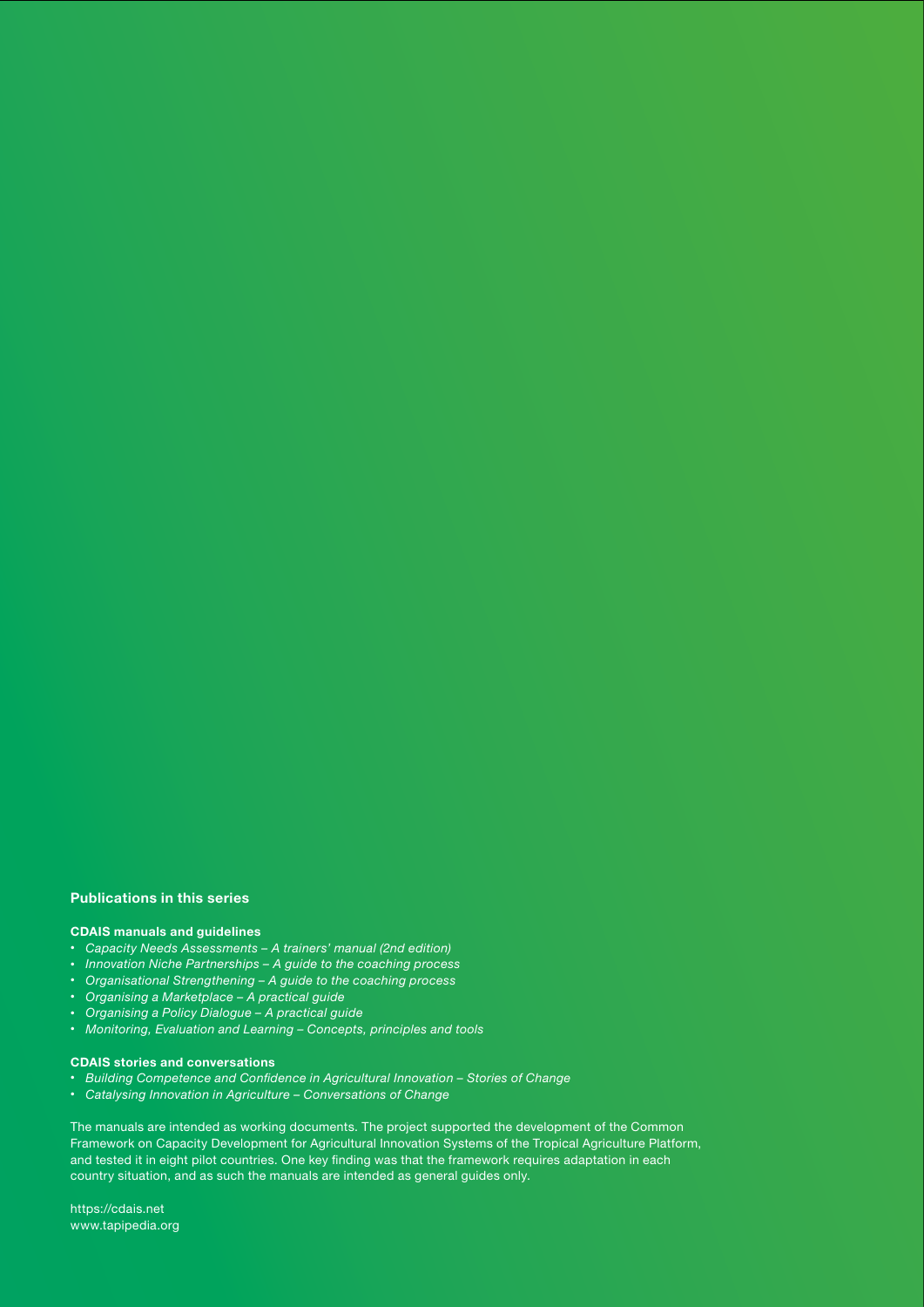# **ORGANISATIONAL STRENGTHENING**

# A guide to the coaching process

Published by Agrinatura, and the Food and Agriculture Organization of the United Nations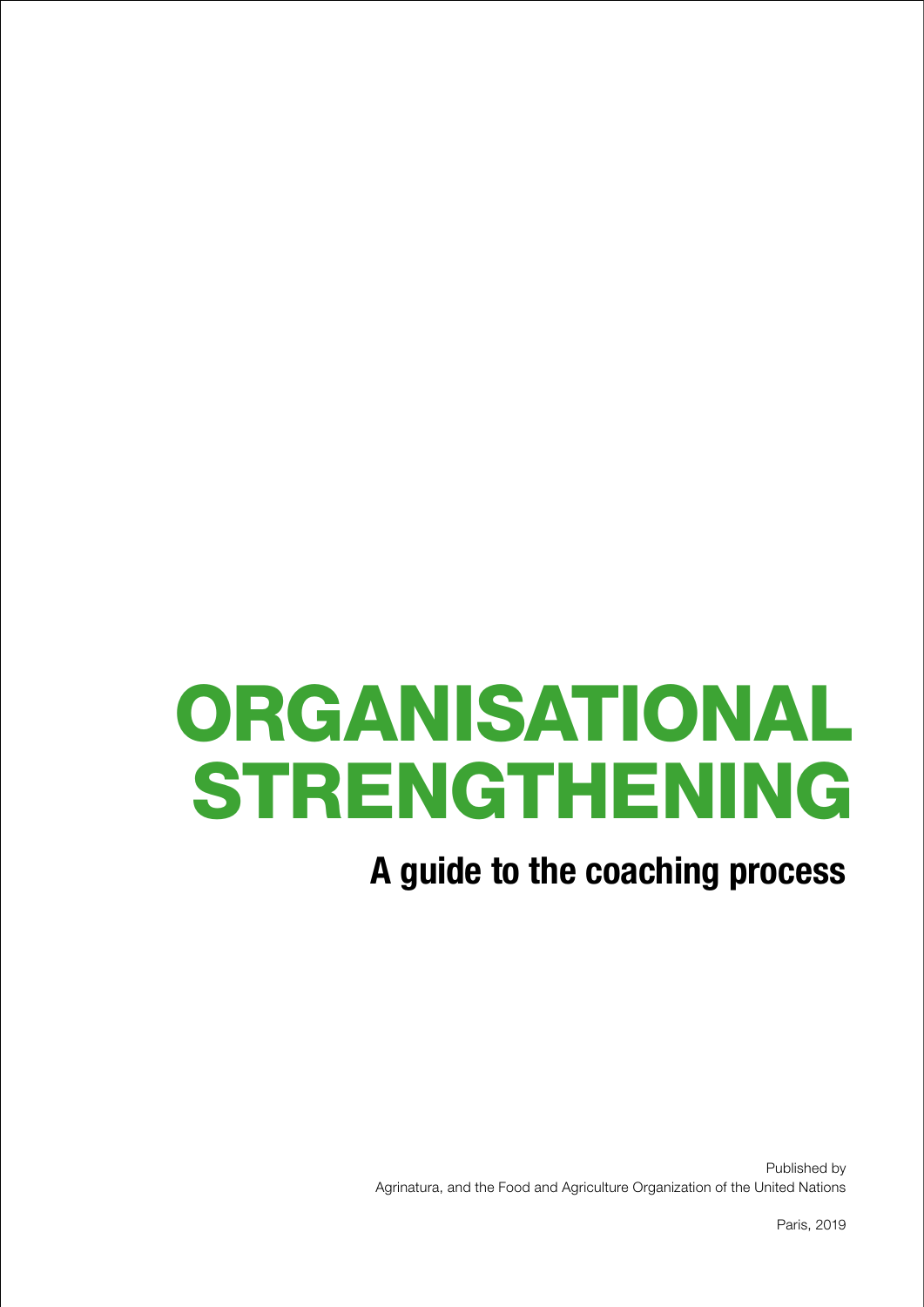#### **Disclaimer**

The CDAIS project is funded by the European Union. This document has been produced with the financial assistance of the European Union. The views expressed herein can in no way be taken to reflect the official opinion of the European Union.

The designations employed and the presentation of material in this information product do not imply the expression of any opinion whatsoever on the part of Agrinatura or the Food and Agriculture Organization of the United Nations (FAO) concerning the legal or development status of any country, territory, city or area or of its authorities, or concerning the delimitation of its frontiers or boundaries. The mention of specific companies or products of manufacturers, whether or not these have been patented, does not imply that these have been endorsed or recommended by Agrinatura or FAO in preference to others of a similar nature that are not mentioned.

The views expressed in this information product are those of the author(s) and do not necessarily reflect the views or policies of Agrinatura or FAO.

## $\mathcal{L}(\mathbf{t})$

Some rights reserved. This work is made available under the Creative Commons Attribution-NonCommercial-ShareAlike 3.0 IGO licence (CC BY-NC-SA 3.0 IGO)

#### www.creativecommons.org/licenses/by-nc-sa/3.0/igo/legalcode.

Under the terms of this licence, this work may be copied, redistributed and adapted for non-commercial purposes, provided that the work is appropriately cited. In any use of this work, there should be no suggestion that Agrinatura or FAO endorses any specific organisation, products or services. The use of Agrinatura and FAO logos is not permitted. If the work is adapted, then it must be licensed under the same or equivalent Creative Commons license. If a translation of this work is created, it must include the following disclaimer along with the required citation: This translation was not created by Agrinatura and FAO. Agrinatura and FAO are not responsible for the content or accuracy of this translation. The original language edition shall be the authoritative edition.

Any mediation relating to disputes arising under the license shall be conducted in accordance with the Arbitration Rules of the United Nations Commission on International Trade Law (UNCITRAL) as at present in force.

This publication may be freely quoted and reproduced provided the source is acknowledged. No use of this publication may be made for resale or other commercial purposes. All photographs are CDAIS unless credited otherwise.

#### **Citation**

Agrinatura and FAO. 2019. *Organisational Strengthening – A guide to the coaching process.* Agrinatura, Paris, and FAO, Rome. 48 pp.

ISBN: 978-2-35709-003-3 (Agrinatura) ISBN: 978-92-5-131526-2 (FAO)

© Agrinatura and FAO, 2019

#### **Agrinatura**

The European Alliance on Agricultural Knowledge for Development European Economic Interest Grouping 42 rue Scheffer 75116 Paris, France secretariat@agrinatura-eu.eu www.agrinatura-eu.eu

#### FAO

Food and Agriculture Organization of the United Nations Via delle Terme di Caracalla 00153 Rome, Italy tropagplatform@fao.org www.fao.org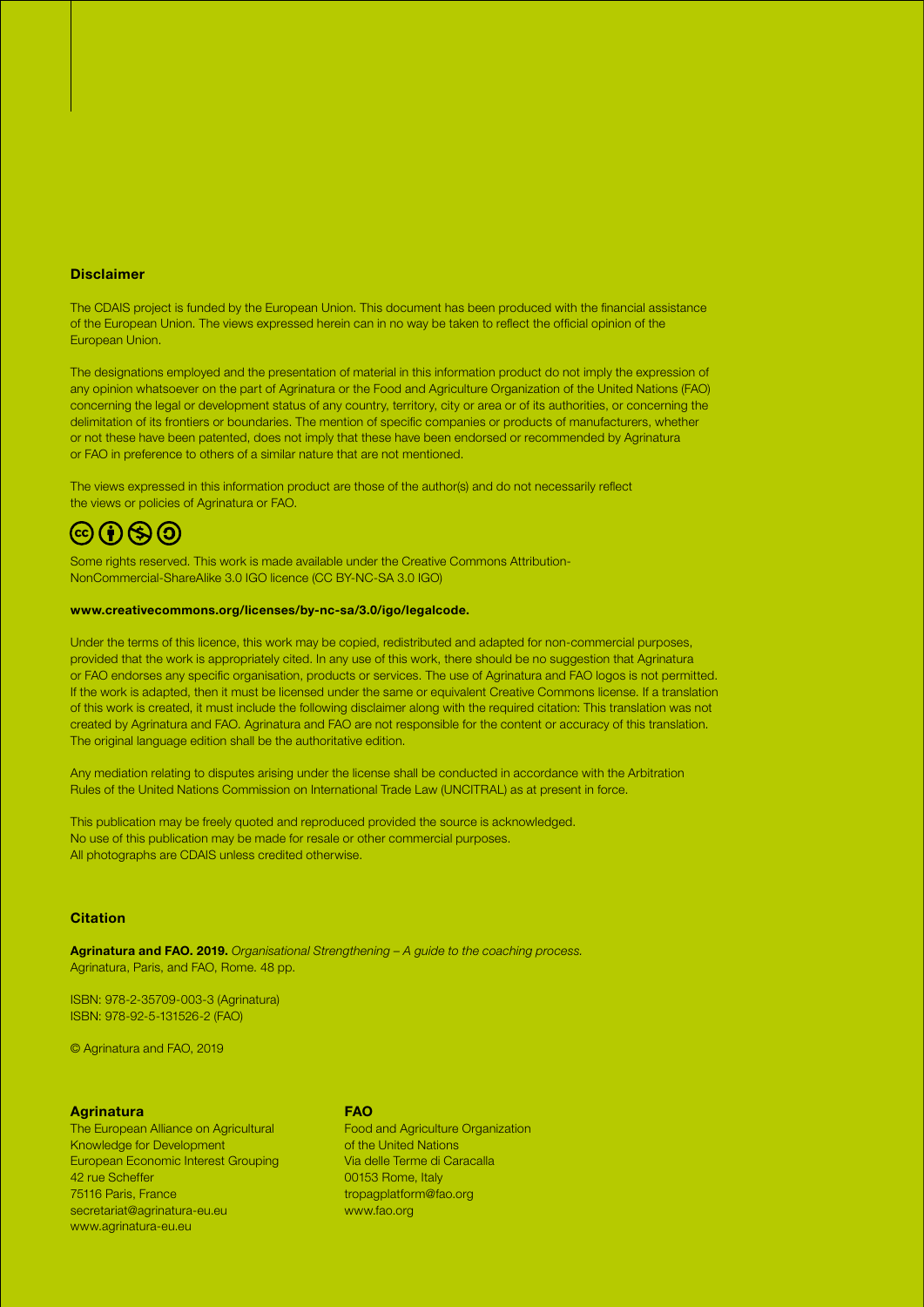# **CONTENTS**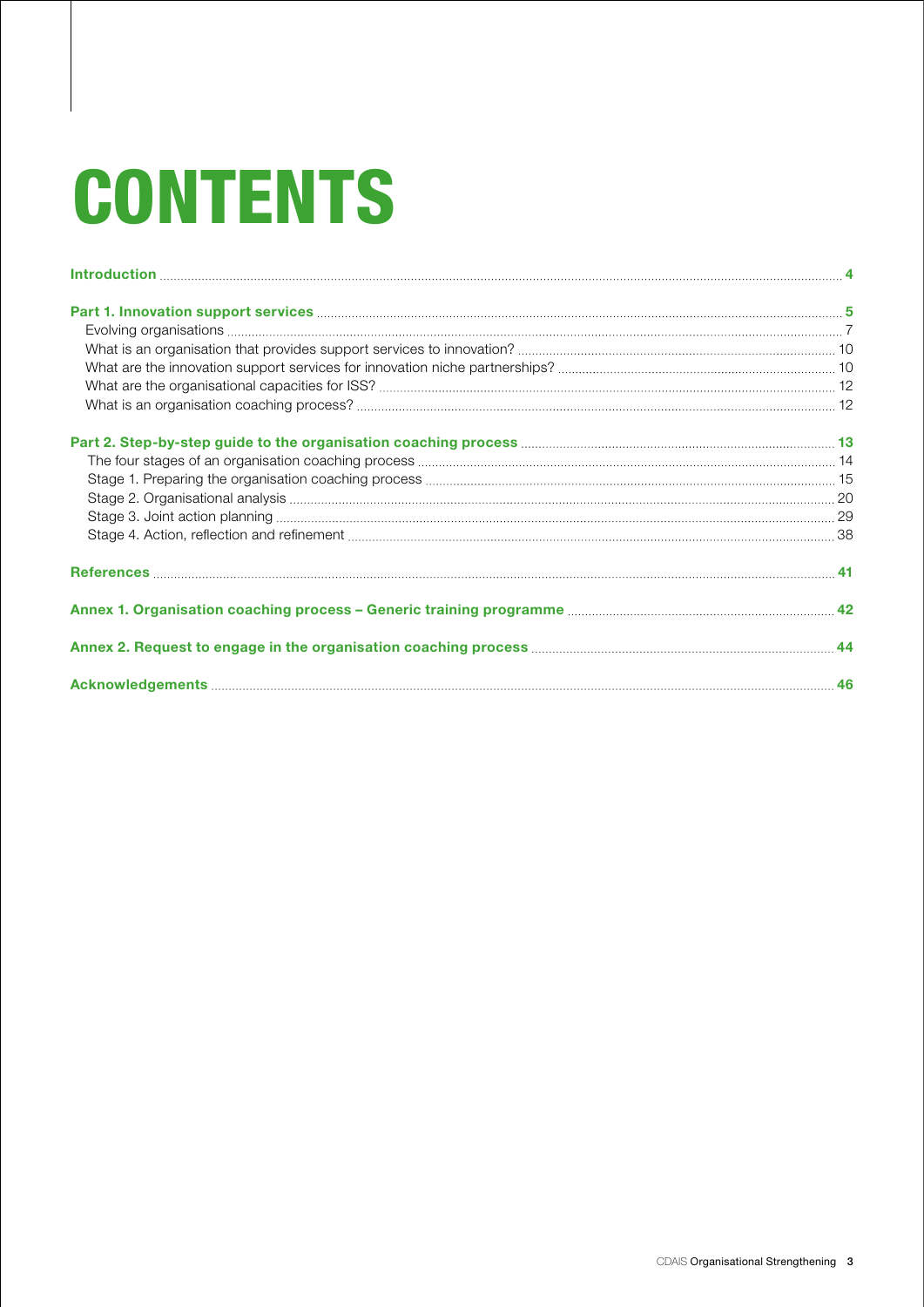# **INTRODUCTION**

his guide was developed to support facilitators<br>responsible for building the capacity of organisat<br>that provide innovation support services (ISS) in<br>food and agriculture sector. It was produced as por<br>the Capacity Developm his guide was developed to support facilitators responsible for building the capacity of organisations that provide innovation support services (ISS) in the food and agriculture sector. It was produced as part Systems (CDAIS) project, which aims to develop methods and approaches to enhance the capacity to support innovation by actors in the agricultural innovation system (AIS). This guide can also serve other projects with similar objectives and context.

The actors in AIS include organisations (either public or private) that provide innovation support services (ISS) (see Box 1 for the definition of ISS). Based on an analysis of CDAIS innovation niche partnerships, the ISS required can be very diverse – i.e. support for emerging innovation partnerships, for organising partnerships, developing innovation ideas or scaling up innovation.

These ISS are provided fully or partially by different types of organisations. CDAIS identifed two or three organisations to jointly analyse and strengthen their capacities to provide ISS, in this case, to the innovation niche partnerships of CDAIS. The ISS can include support or facilitation to influence or promote innovation processes at national level (e.g. information sharing, coordination or hosting of policy dialogues).

Organisational capacity strengthening is important for CDAIS for two main reasons: (i) to test its participatory methodology in analysing the capacities of organisations to provide ISS; and (ii) to jointly develop the actions needed (based on a participatory organisational analysis) to strengthen the delivery of the ISS required.

These actions might require internal changes to the organisation – i.e. management of its human resources, knowledge and its relationships with the outside world (customers, partners, suppliers, etc.). They might challenge the organisation's management style or strategic choices. The process could raise sensitive issues; therefore, it requires proper planning and direct consultation with the management team, especially in defining the objectives, limitations and possible results.

Part 1 of this Guide focuses on the concepts and principles underpinning organisational capacity strengthening within CDAIS. In particular, the concept of ISS plays a central role.

Part 2 of this Guide describes the detailed steps of the process – i.e. preparation, objectives, who to involve (facilitating, engaging, being consulted), tools to be used, resources required (time, people, finance, knowledge reference materials), possible challenges and how to respond to them. It suggests actions or recommendations based on an analysis of the organisation's current situation and its environment. Depending on the organisation's existing situation, the analysis is adapted to focus on certain aspects of the organisation – e.g. are the ISS and potential clients well identified and defined? Is the organisation already engaged in strategic thinking about its services? Is the management team's management style conducive to participatory approaches?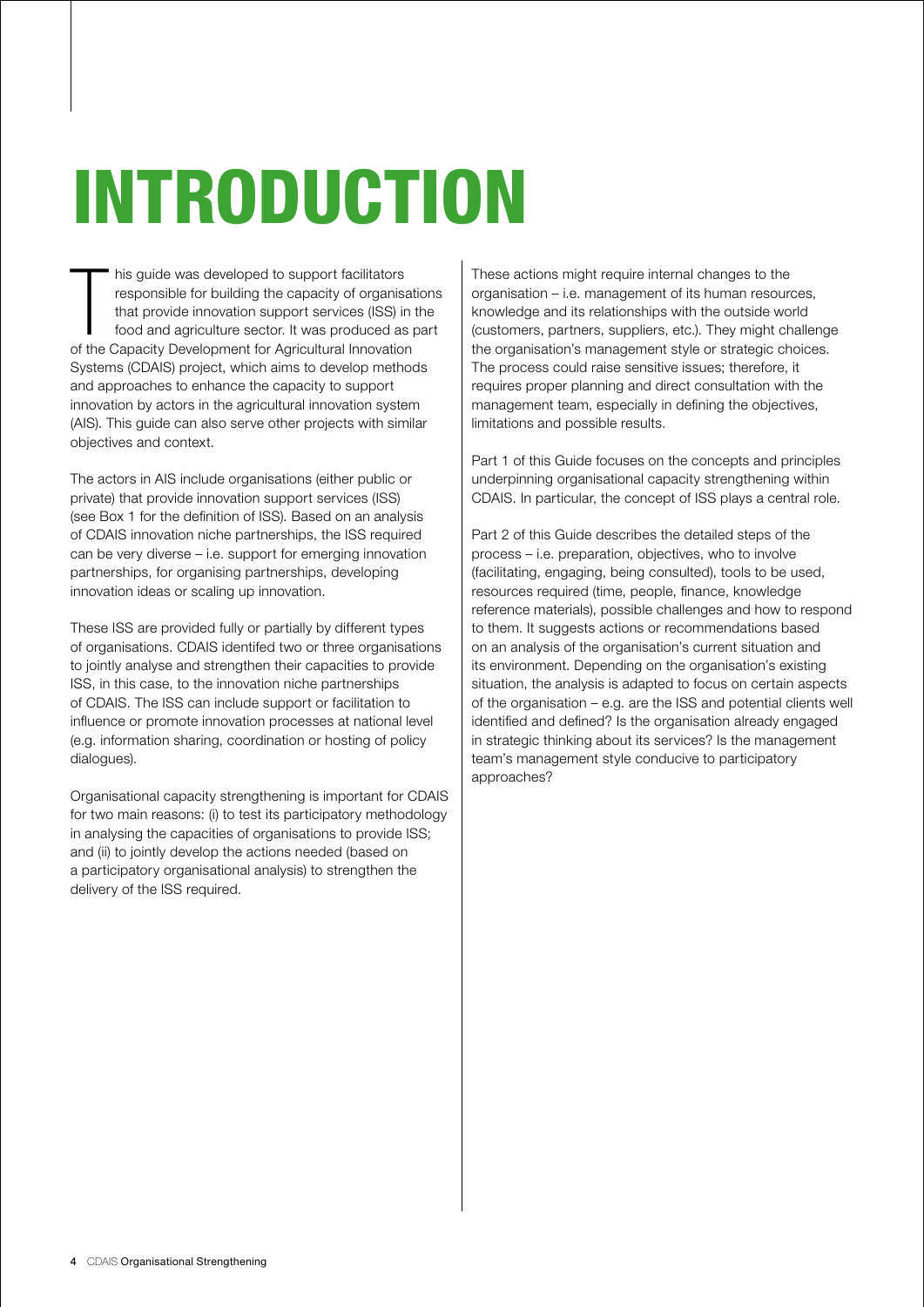# PART 1 Innovation support services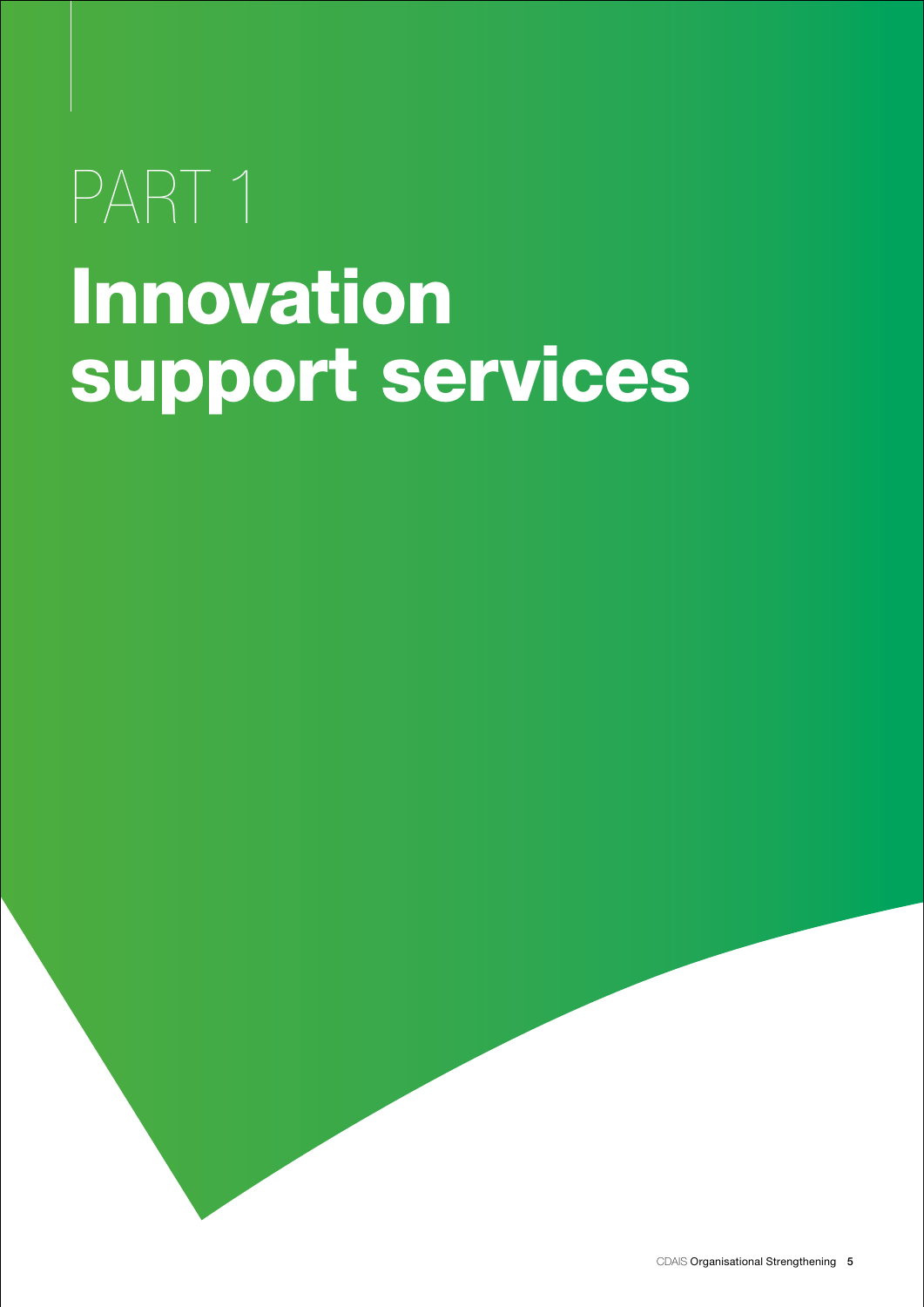One of the key objectives is to build the capacity of public and private organisations that provide ISS, to respond to the specific needs of actors by offering training, support, consulting and capacity-building services that will enable innovation to take place (see Box 1).

The work done by the CDAIS project at the innovation niche partnership level has shown that these innovation support services can be very diverse – e.g. support for the emergence of a community of innovation; support for the structuring of the community; organisation of partnerships; support for experimentation and development of innovation; or support for a change of scale (political advocacy, financing, patents, etc.). There are many organisations that partially meet these needs. They may be insufficiently coordinated with each other, which sometimes leads to duplication or even inconsistency in the support offered to farmers and other innovating actors in the value chain or strategic geographical locations.

CDAIS has two objectives regarding organisational capacity strengthening: (i) to test a methodology to analyse the capacities of an organisation in its provision of ISS; and (ii) to develop an approach and the activities needed to strengthen organisational capacity to deliver ISS. The first also requires an understanding of the specific roles, strengths and weakness of the organisations in the context of AIS. This capacity strengthening may require internal transformation of the organisation, in the way it manages its skills, its knowledge and its relationships with the outside world (clients, partners, suppliers, etc.). It may lead to challenges to the organisation's management style or strategic choices. The process – i.e. its objectives, limitations and possible results – can raise sensitive issues and must, therefore, be well defined and agreed together with the management of the organisation.

This guide describes possible outcomes according to different situations that characterise the organisation. Are ISS and potential clients well identified and defined? Is the organisation already engaged in strategic thinking about its services? Is the management style conducive to participatory diagnostic approaches? Depending on the situations encountered, it will be possible to focus on certain aspects of the organisation's operations and/or services using appropriate participatory diagnostic tools. Box 2 identifies the key elements of organisational analysis required to anchor the capacity-strengthening process within the organisation.

## Box 1.

## What are innovation support services?

ISS are activities conducted between or among providers and beneficiaries through regular interaction to address a specific demand emerging from a joint analysis of a situation (Faure et al., 2012). ISS are required by different actors in an innovation process. They vary in form and type. They provide innovative solutions - e.g. for the creation or adoption of new products or the development of improved processes that enhance the social and economic situation of farmers. They often consist of a brokerage or facilitation role, helping different stakeholders come together around a specific issue and work together towards a collective solution.

An ISS provider is an organisation that provides these services. As such, they are engaged in the innovation process and, therefore, are an integral actor in the innovation system (at local or national level) that enables that process. ISS can be provided by publicsector agencies, private-sector companies, nongovernmental organisations and/or farmer-based organisations. The concept of providing a range of ISS to farmers and other actors to find innovative solutions contrasts with the linear agricultural innovation model, which assumes that innovative knowledge and technologies are generated by science, operationalised and disseminated by advisory services and adopted and implemented by farmers (Faure et al., 2017).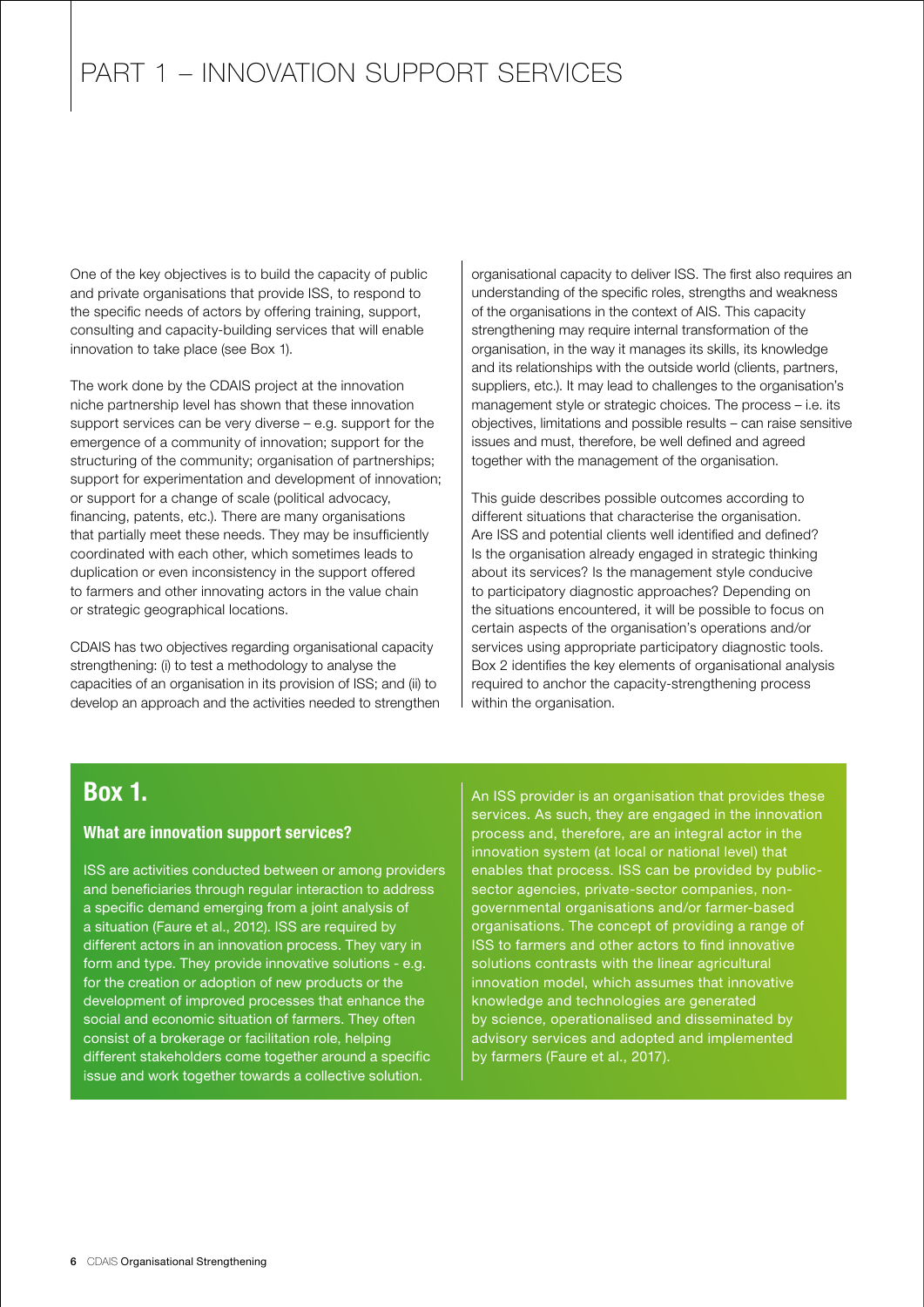## Box 2.

Participatory organisational analysis anchors the coaching process to enable organisations to develop or strengthen their innovation support services

Purpose: The purpose of organisational analysis is to assist the organisation to build a common understanding of the strengths and weaknesses of its ISS in the national context and a common vision of opportunities for developing or improving its ISS and the corresponding capacity-building needs.

Implementation methods: The analysis is conducted by an external team of National Innovation Facilitators (NIFs) in close collaboration with the organisation's management. They operate on the basis of agreed objectives and desired results from the process.

Contractual: The organisation must adhere to the approach, validate the tools to be used and commit to providing the information and resource persons needed to carry out the process. In turn, the external team commits to validate the stages of the process with the management team and to provide all the results acquired.

Key principles: The involvement of the management team from beginning to end, as well as the trust placed in the team of consultants in the choice of tools and the steps to be taken, are essential to achieve the objectives and ensure ownership of the results.

Products: The main products are an internal action plan for the organisation that can be deployed by the agents concerned, and a support plan for the CDAIS project

## Evolving organisations

For the purpose of CDAIS organisational diagnosis, we use the map of organisations developed by Brian Stanfield in his book The Art of Focused Conversation published in 2000. He used eight variables to differentiate four types of organisations (see Figure 1). This provides a quick overview of an organisation's current status and potential.

Organisations across the world evolve differently, and some change significantly, i.e. from a learning organisation to a virtual organisation, to a network organisation, to a holocratic organisation and to a 'wirearchy' organisation, that has 'a dynamic two-way flow of power and authority based on knowledge, trust, credibility and a focus on results, enabled by interconnected people and technology' (see www.wirearchy.com/what-is-wirearchy). Ideally, an ISS provider should take steps towards wirearchy – picking up characteristics (Figure 2) that are deemed to help them become a better 'fit' with their needs or to be flexible, evolving from current to future needs. ISS organisations should be able to operate in a more networked world, with small teams or sub-units able to act autonomously to solve

problems by having high connectivity and acting in a webby non-linear manner. The culture and behaviour patterns of this type of organisation are seen as:

- collaborative learning:
- high connectivity:
- lots of cross-team work:
- leveraging collective intelligence;
- building entrepreneurial behaviour;
- clear boundaries but high levels of experimentation and bounded autonomy;
- and setting up conditions and processes to breed agility and a high degree of adaptability with rapid prototyping and feedback, but without sacrificing the back room structure and support for quality standards.

This type of organisation is characterised by a high level of relational orientation among the system players. Elements of these characteristics have been pioneered and adapted by many information and communications technology (ICT) organisations for over a decade, and different aspects have been proven to work (Cheung-Judge and Holbeche, 2017).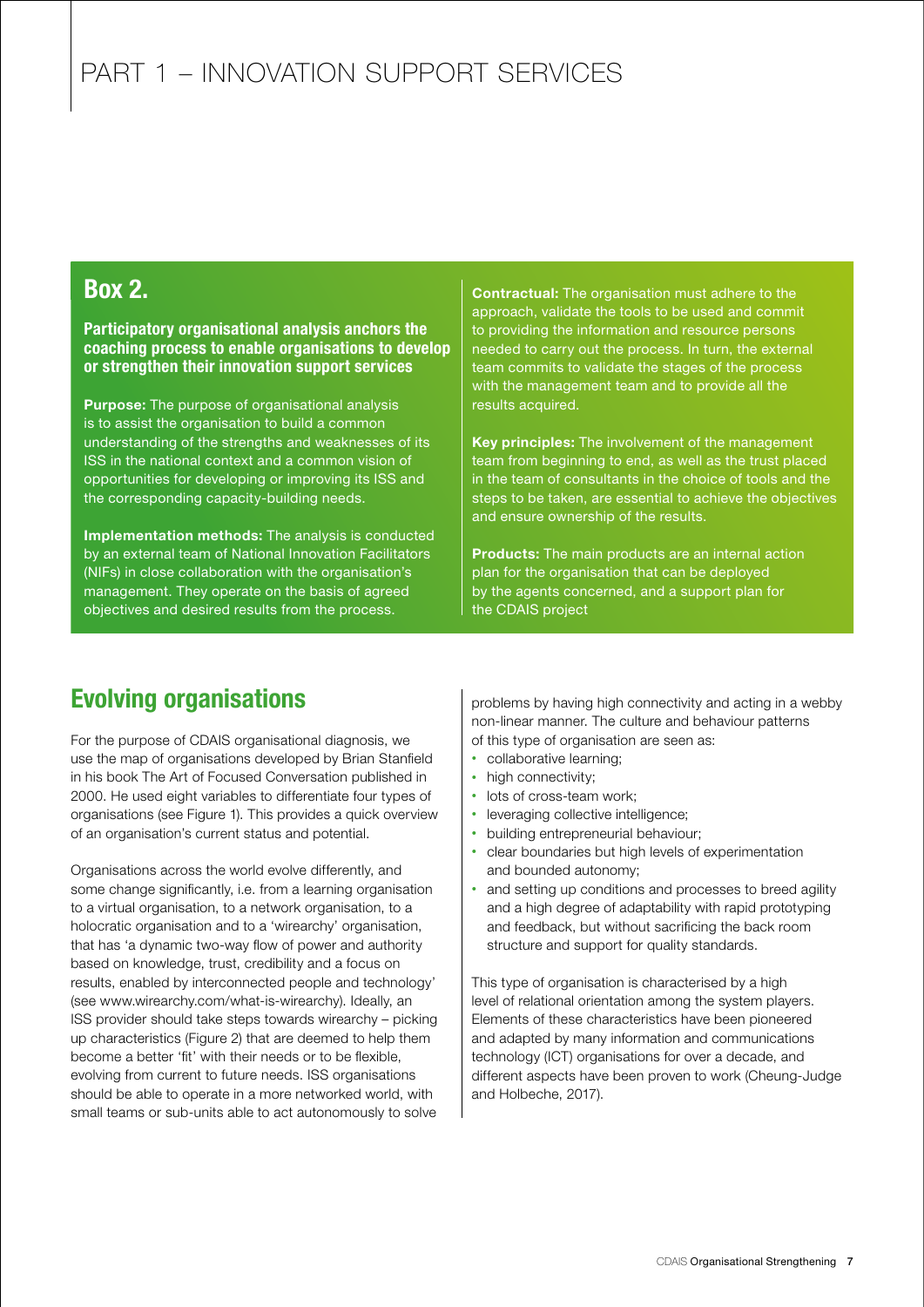#### *Figure 1. Map of organisations*



*Source: R. Brian Stanfield, The Art of Focused Conversation (2000)*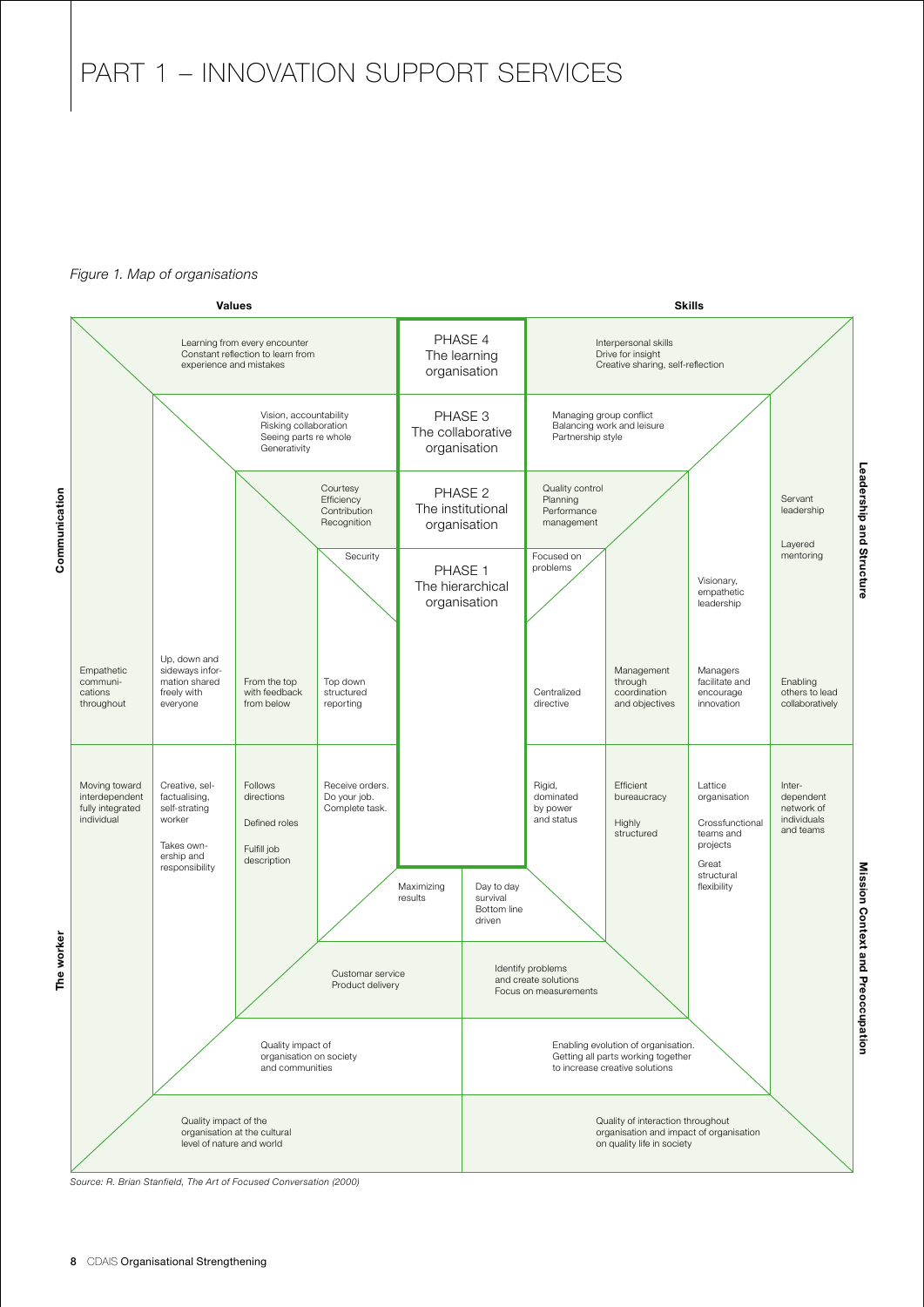

*Figure 2. Wirearchy organisation = Hierarchies + Communities + Networks*

*Figure 3. Three capacities of an organisation that is an innovation support service provider* 

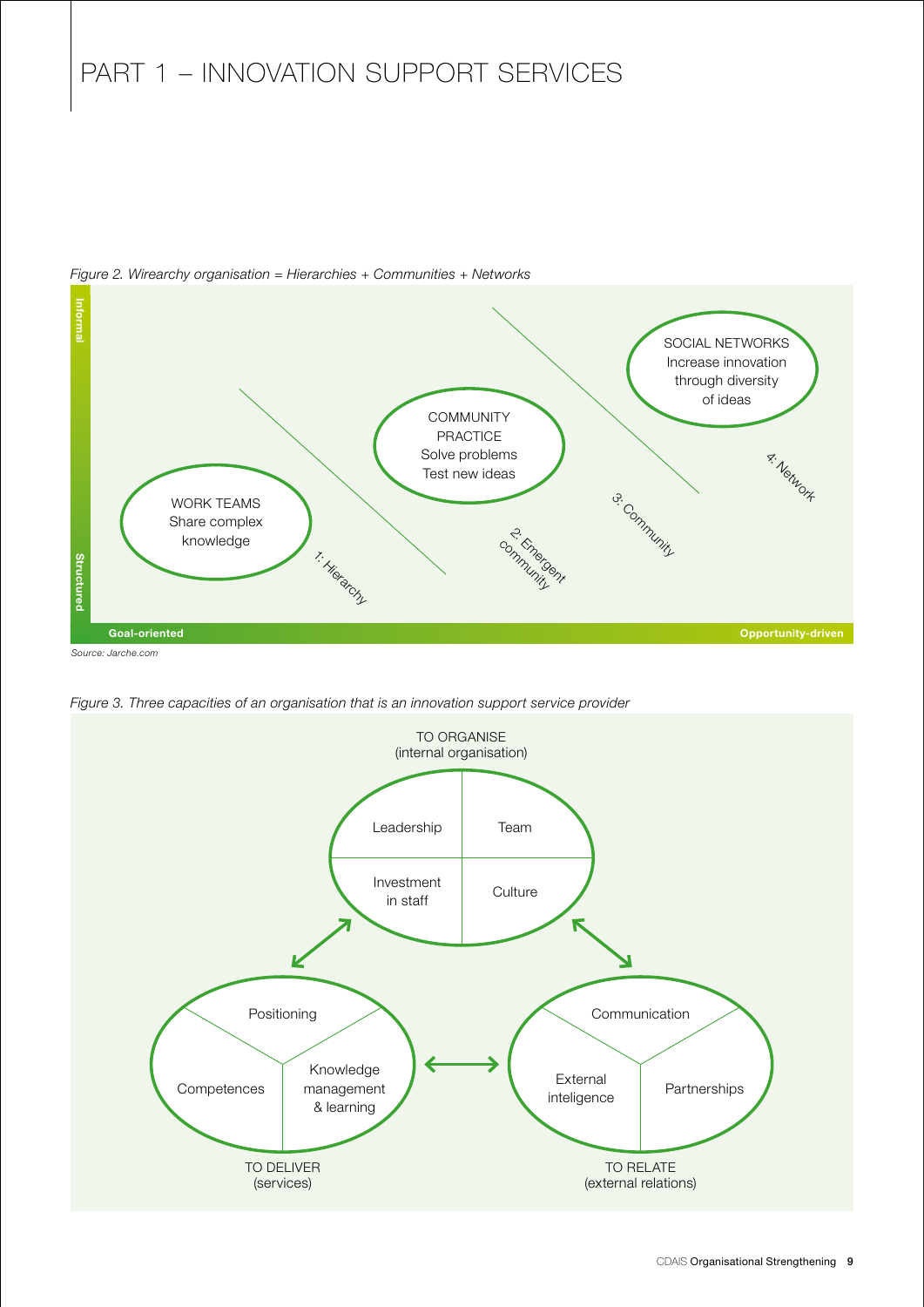## What is an organisation that provides support services to innovation?

An organisation is defined as a set of people who have regular and predictable relations between them. Many organisations are composed of employees who work in the same place and are directly under the authority of the same director. In some cases, the members of the organisation are geographically dispersed, as in departments of a ministry or a university. This distance between members of the same structure makes the existence of mechanisms that lead them to work in a coordinated way even more necessary.

In the agricultural sector, organisations can be diverse entities such as the department of a ministry or an association, a producer organisation, the local office of an international non-governmental organisation (NGO) with headquarters abroad. Large organisations can have units or teams that can be considered (from the perspective of the CDAIS process) as an organisation within, if the employees have some higher and clear objectives, operate (semi-) autonomously and have a unique operational structure to be able to reflect and act effectively and efficiently towards an identified challenge or opportunity. Some organisations may, however, have specific aspects that must be considered during the CDAIS organisational capacity-strengthening process. For example, public and quasi-public organisations have public service requirements, organisational traditions and a specific governance structure – e.g. decision-making and delegation authorities.

For the purpose of CDAIS, an organisation that provides ISS should be able to evolve to meet the current and future needs of the environment as shown in Figure 2 and as described in the previous section.

## What are the innovation support services for innovation niche partnerships?

It is recognised that for agricultural innovation to be adequately supported, it is necessary to reconceptualise consulting services as a wide range of innovation support services (Christopolos, 2010; Leeuwis and van den Ban, 2004). These services should be provided in response to the needs expressed by the actors in the innovation niche partnerships and thus cover a varied range of services. The literature identifies a variety of such support service needs, including: access to knowledge and technologies; building entrepreneurial capacity; building partnerships within innovation networks; facilitating learning by doing and experiences; the organisation of farmers; and the mediation of conflicts (Christopolos, 2010; Klerkx and Leeuwis, 2008; Rivera and Sulaiman, 2009).

Coordinating these services and their suitability with the evolving needs of innovating actors is recognised as an especially important challenge in developing countries, where the agricultural sector is often hampered by various sociotechnical and institutional blockages (Hounkonnou et al., 2012; Poulton et al., 2010; World Bank 2007). The 'facilitators' or 'intermediaries' of innovation have a potential role to play in coordination and ensuring its relevance (Klerkx and Leeuwis 2008; Leeuwis and Aarts, 2011). Some organisations even specialise in providing step-by-step support for innovation project leaders, such as agricultural incubation centres, agricultural innovation centres or NGOs in agricultural development.

Based on a diagnosis of capacity-building needs in six innovation niche partnerships in Burkina Faso, there are key stages at which innovation support needs can differ (Toillier et al., 2018). These include support for the emergence of the innovation niche partnership, structuring to learn and create collaboratively and hence to express their own innovation support needs; support for expansion to mobilise missing or insufficient resources (human resources, financial); and support to link to key players to engage in strategic and policy processes and facilitate the scaling up of innovation (see Table 1).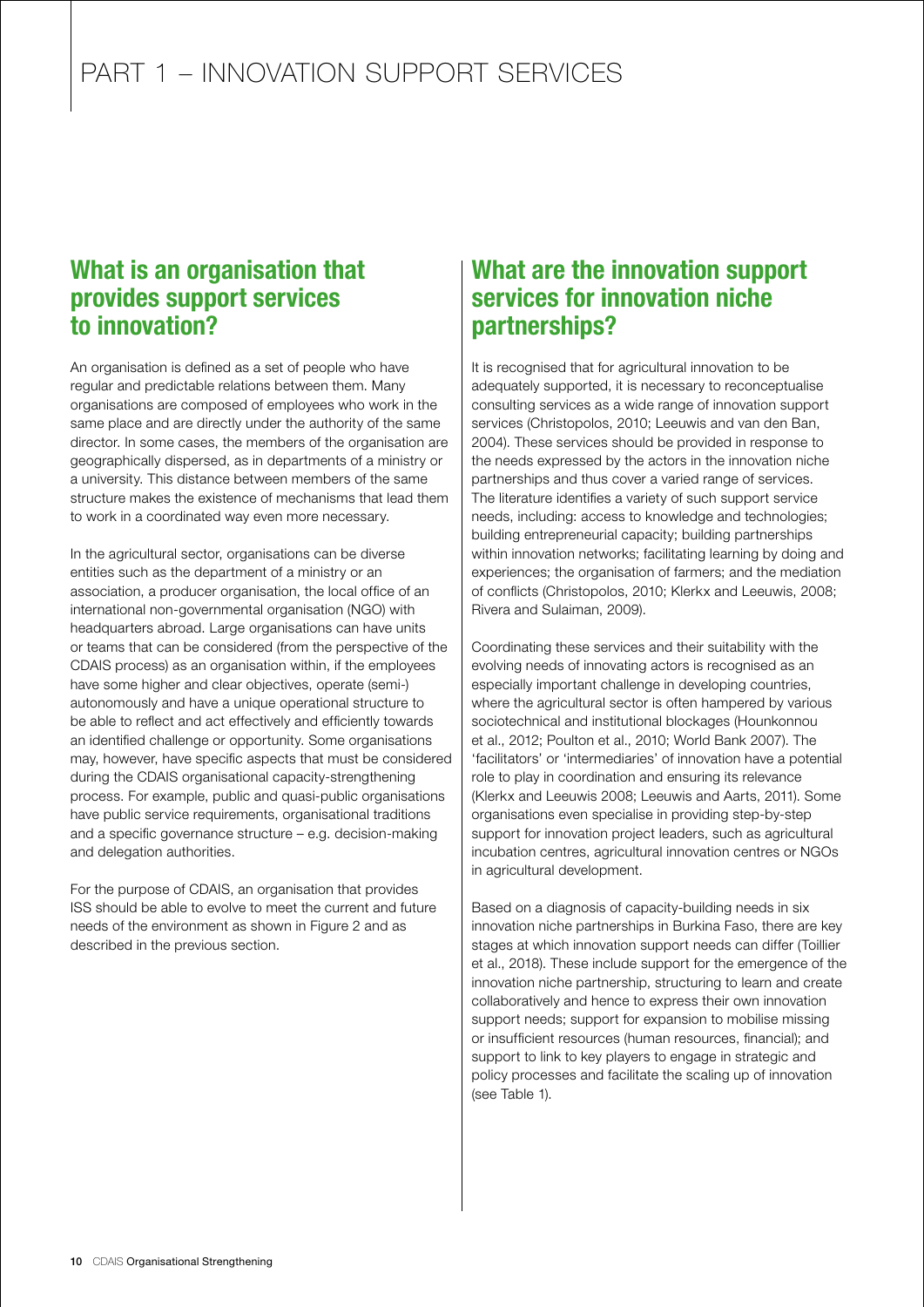#### *Table 1. Examples of innovation support services (derived from CDAIS-Burkina Faso)*

| ISS and examples of activities                                                                                                                                                                                                                                                                         |                                                                                                                                                                                                                                                                                                                                | <b>Examples of ISS providers</b>                                                                                                                                                                                                                                                                                                             |  |  |  |  |
|--------------------------------------------------------------------------------------------------------------------------------------------------------------------------------------------------------------------------------------------------------------------------------------------------------|--------------------------------------------------------------------------------------------------------------------------------------------------------------------------------------------------------------------------------------------------------------------------------------------------------------------------------|----------------------------------------------------------------------------------------------------------------------------------------------------------------------------------------------------------------------------------------------------------------------------------------------------------------------------------------------|--|--|--|--|
|                                                                                                                                                                                                                                                                                                        | Without coordinating the different ISS                                                                                                                                                                                                                                                                                         | Integrating and coordinating<br>the different ISS                                                                                                                                                                                                                                                                                            |  |  |  |  |
|                                                                                                                                                                                                                                                                                                        | 1. Promoting innovation communities                                                                                                                                                                                                                                                                                            |                                                                                                                                                                                                                                                                                                                                              |  |  |  |  |
| Communicate and raise awareness<br>about innovations (solutions) or<br>social issues (problems)<br>Create/design spaces<br>Stimulate the collective production<br>of new ideas: exposure to new<br>knowledge, confronting paradoxes,<br>peer exchanges<br>Organise reflection and exchange<br>of ideas | • NGOs organising science-society<br>forums (www.soscience.org)<br>Co-working spaces e.g. FabLab,<br>providing alternative spaces for<br>experimentation and meetings:<br>co-working spaces<br>The State offering incentive<br>$\bullet$<br>instruments: competitions and<br>prizes for innovative projects led<br>by pioneers | • Action research projects through<br>partnerships or co-design of<br>innovations by research teams<br>Scientific and technical training<br>institutes or innovation centres offer<br>support programmes for project<br>leaders                                                                                                              |  |  |  |  |
| 2. Supporting/catalysing innovations in communities                                                                                                                                                                                                                                                    |                                                                                                                                                                                                                                                                                                                                |                                                                                                                                                                                                                                                                                                                                              |  |  |  |  |
| • Promote collaborative leadership<br>Help in planning<br>Open organisations to the outside<br>and encourage participatory<br>learning<br>Provide methods and tools for<br>exploration or exploitation                                                                                                 |                                                                                                                                                                                                                                                                                                                                | • Projects to build capacities<br>of actors<br>• Projects on the participatory<br>development of innovation<br>• Agents on communicating tailor-<br>made tools for development.                                                                                                                                                              |  |  |  |  |
| 3. Creating partnerships with ISS for experimentation and development                                                                                                                                                                                                                                  |                                                                                                                                                                                                                                                                                                                                |                                                                                                                                                                                                                                                                                                                                              |  |  |  |  |
| • Help formulate support and funding<br>needs<br>Help identify donors and support<br>service providers<br>Organise opportunities for<br>exchanges or meetings between<br>demand and supply<br>Create mutual trust<br>Help contractualisation or<br>formalisation of partnerships                       | • Technopoles (zone or dedicated<br>location for technology companies),<br>zones or areas for integrated<br>development<br>NGOs organising innovation fairs,<br>business-to-business, innovation<br>markets<br>NGOs organising science-society<br>forums<br>• NGOs organising crowdfunding                                     | Business clusters within a territory<br>Incubators offering support<br>programmes for companies/<br>start-ups<br>• Projects or NGOs developing<br>research-oriented multi-stakeholder<br>innovation platforms and co-design<br>of innovation<br>Private agencies or organisations<br>offering tailor-made support<br>for innovative projects |  |  |  |  |
| 4. Creating mechanisms for exchange and coordination for scaling up                                                                                                                                                                                                                                    |                                                                                                                                                                                                                                                                                                                                |                                                                                                                                                                                                                                                                                                                                              |  |  |  |  |
| Identify the key actors of change<br>Make them aware of the importance<br>of innovation<br>Organise opportunities for<br>discussion and meetings among<br>leaders of innovations                                                                                                                       | NGOs organising policy round<br>tables to facilitate the creation of<br>policies and standards supporting<br>innovations<br>NGOs or public services organising<br>public forums to showcase<br>innovative experiences                                                                                                          | • Projects or NGOs developing<br>innovation platforms oriented<br>towards coordination of actors<br>• Extension organisations or<br>agencies improving capacities<br>and knowledge on innovative<br>experiences                                                                                                                              |  |  |  |  |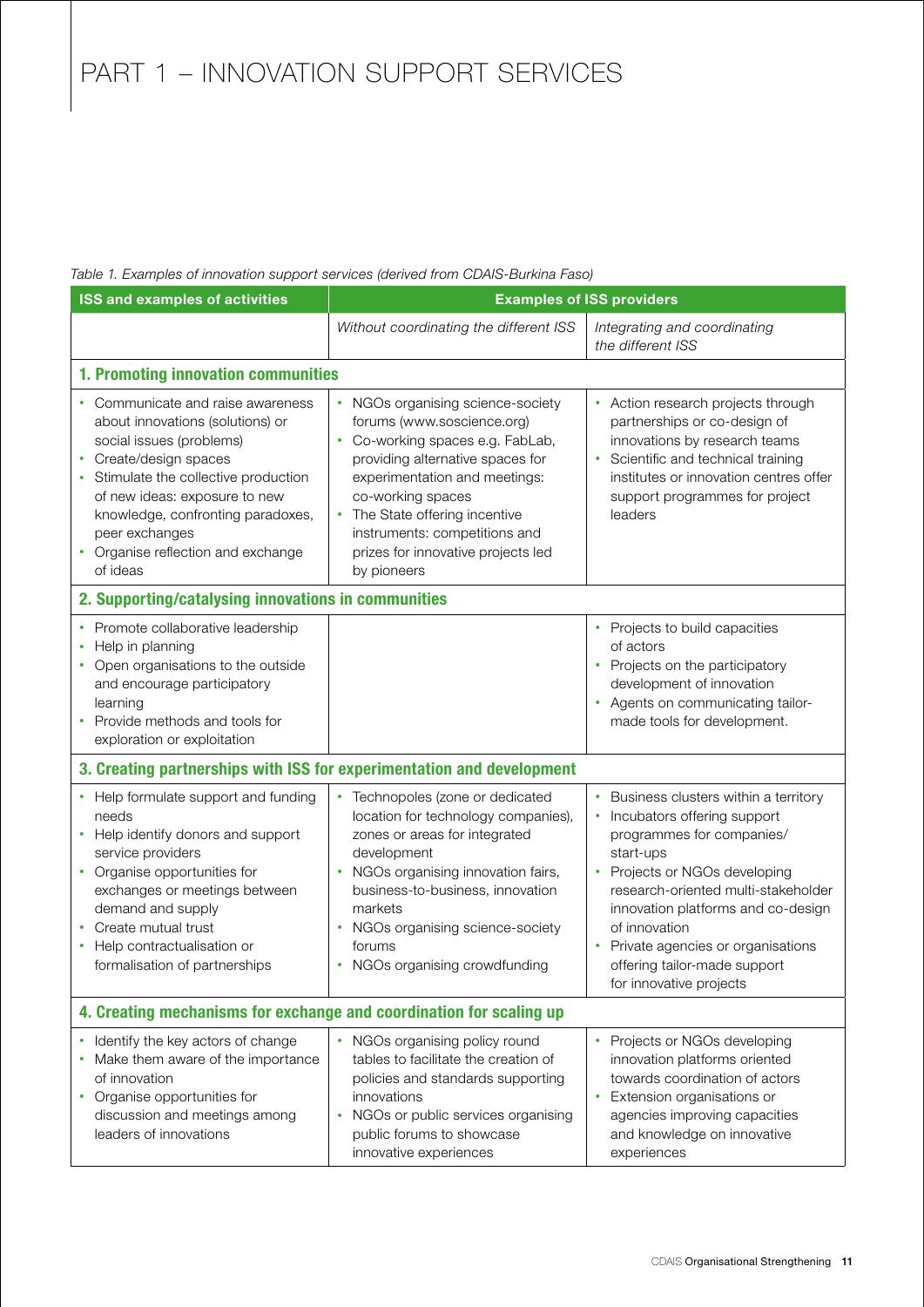## What are the organisational capacities for ISS?

For an organisation to deliver ISS, it should have three main capacities: to organise, to deliver and to relate (see Figure 3). An organisation with adequate capacities in this area can respond to the needs of and engage with actors in an innovative process. These capacities are further explained as follows.

- To organise: This is the organisation's internal operation relating to its identity (e.g. raison d'être, vision, values, missions, memory), its capital (e.g. financial and material human resources) and its formal and informal structures (e.g. routines, procedures, systems for exchange of information).
- To relate: This relates to the organisation's relationships with the outside world. It is a question of seeing if the organisation is dependent on or independent of the other actors, if it has influence over them, if it has an affirmed legitimacy, if it frequently exchanges information with the outside world and the nature of these exchanges.
- To deliver: These are the organisation's services and products – i.e. the technical know-how, and the relevance, effectiveness and sustainability of the ISS developed by the organisation.

## What is an organisation coaching process?

A standard organisational diagnosis evaluates an organisation's 'state of health' to identify possible dysfunction, define corrective actions and optimise working methods. In the case of CDAIS, this concept is broadened from a directive methodology to a more engaging, consultative and pragmatic process. The CDAIS organisation coaching process has different objectives and uses different methods or tools. The objective is to assist organisations to identify ways of strengthening their provision of innovation support services, and strengthen the capacities of the organisation based on available resources as well as on the current needs of its stakeholders or partners. The process requires that the organisation's management is fully engaged from the beginning and throughout the process, to enable the organisation to continuously evolve in the future in response to its environment.

The organisation coaching process has to be useful to the organisation itself. It is integral to the functioning of the organisation and is conducted in good faith, as agreed with the management team, in response to an expressed demand. It is a process decided by the management team – i.e. to engage in an initial assessment to develop or strengthen the organisation's capacity to provide ISS. Therefore, it is important for CDAIS to have selection criteria to identify these organisations. This set of criteria is based on the context of the country. It takes into account the relevance of the organisation, as well as its capacity to deliver ISS. This preliminary selection process looks into potential conflicts of interest, risks of non-confidentiality and any lack of trust or basic skills.

Generally, the organisation coaching process has several stages and steps to allow continuous reflection and refinement (integrating learning). The process can be complex; therefore, it requires the engagement of relevant and pragmatic individuals to pilot the initial stage of consultations, analysis and drafting recommendations, with a clear action plan to achieve the agreed objectives.

The initial stage of the coaching process comprises of an organisational analysis that (i) assists the members of the organisation to take a fresh look at their organisation, its role in the agricultural innovation system and its prospects for development; (ii) identifies the organisation's strengths and weaknesses in supporting innovation in agriculture; and (iii) helps individuals in the organisation to reflect about their issues, according to their internal and external context – i.e. what are the priorities and changes required to improve services, better respond to demand or become more influential or better recognised in the field of agricultural innovation?

This is followed by participatory consultation to define the organisation's vision or priority objectives of becoming an ISS provider, followed by supporting actions (based on the coaching plans) to strengthen the organisation's ISS capacities. The coaching plan could list several activities that cannot be undertaken by a single entity or a single source of funding. Therefore, it is beneficial if the coaching plan is shared with other organisations or investors that can provide complementary funds or resources. The CDAIS project is expected to meet some of these needs by funding capacitydevelopment actions and developing a coaching plan to monitor and evaluate the progress made by the organisation.

The CDAIS organisation coaching process can be broken down into four stages, which are further described in Part 2 of this guide. It contains the 'how' of the coaching process.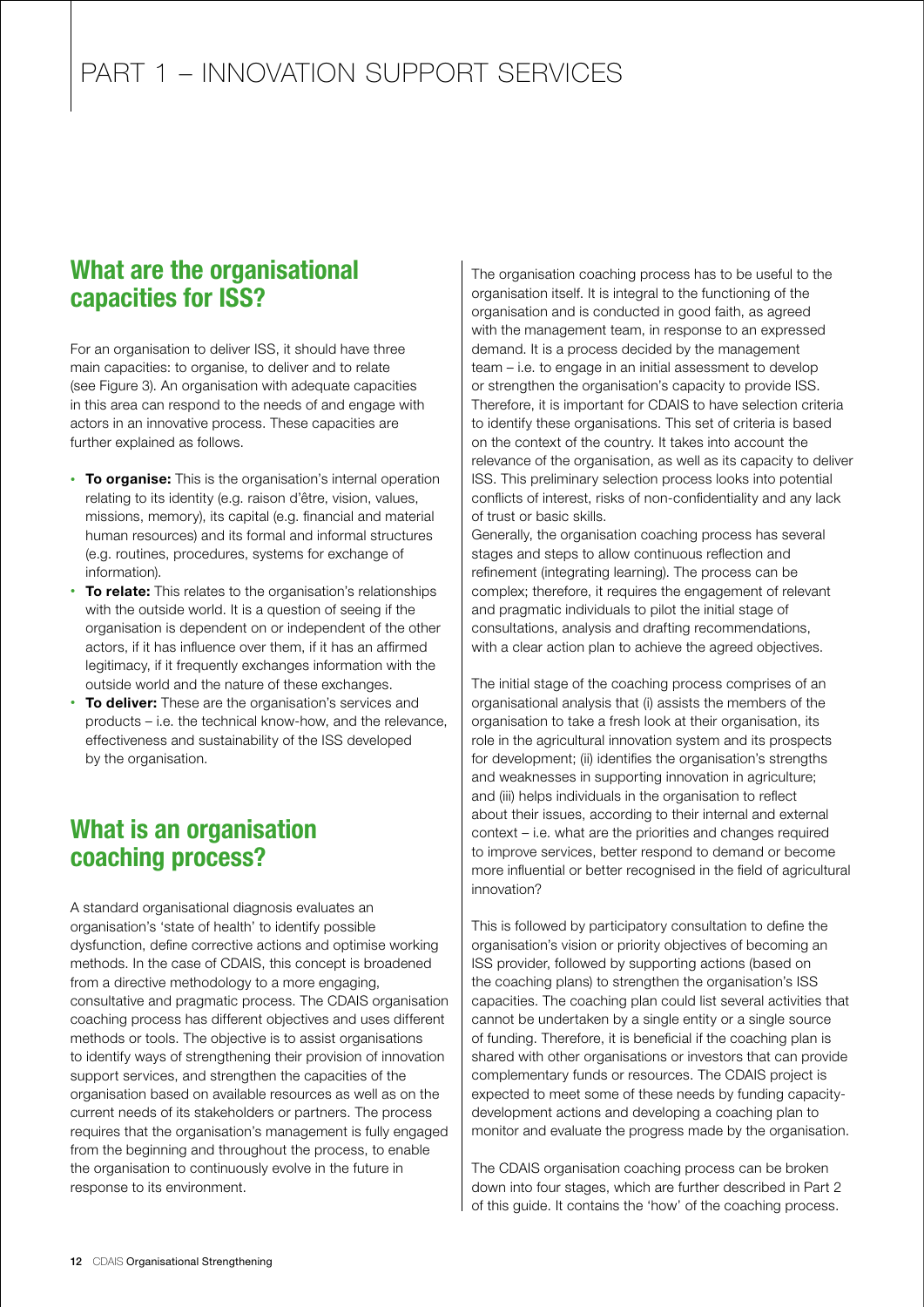# PART<sub>2</sub> Step-by-step guide to the organisation coaching process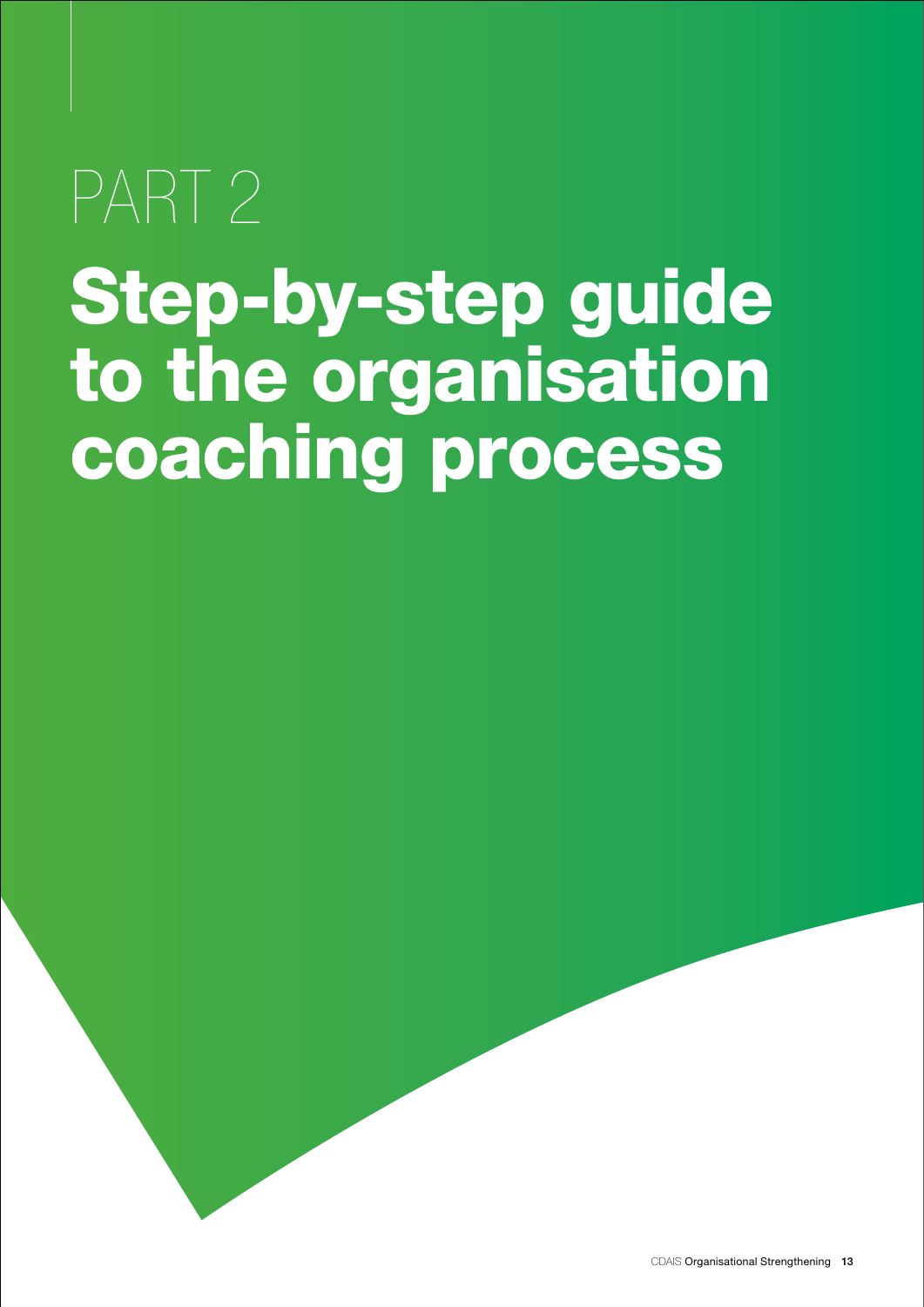## The four stages of an organisation coaching process

CDAIS proposes four stages to strengthen the capacities of organisations that deliver ISS:



To ensure an effective and pragmatic approach to strengthening the ISS capacities of an organisation, it is proposed that the first stage comprises preparation to ensure that the relevant organisations are selected and the capacities of facilitators are developed to lead the process in each organisation. The second stage is to conduct an organisational analysis. The third stage is to undertake participatory consultation to formulate the organisation's vision as an ISS and develop a coaching plan. The fourth stage is the implementation of actions (supporting actions) with integrated reflection and refinement events or moments.

At each of the four stages it is important to ensure quality change within the organisation. The process should also take into account six major contextual variables (Rondeau, 2002) to determine: (i) the complexity of the change to be made; (ii) the legitimacy of the change; (iii) the level of inertia; (iv) the availability of resources; (v) the pressures of the environment; and (vi) the support of relevant groups. Inertia is linked to the organisation's openness and flexibility to its environment while preserving its own strengths, its operation and its basic nature. The inertia of an organisation is linked to its historical changes. That is, the more an organisation has made changes in the past, the more likely it is to succeed in future (*i.e.* it has the ability to evolve). The agents of change are usually members of senior management, who have the strategic role necessary for change, the people or teams that bring change into action, and the different people affected by the change (target group).

The main objective of the CDAIS organisational coaching process is to assist organisations to identify ways of strengthening their ISS and propose accompanying actions.

Below are a few examples of how the project supports the capacity strengthening of organisations:

• Sharing the tools and methods that will strengthen individuals' skills to perform their tasks

- Training relevant staff on specific approaches to support innovation systems
- Making the teams aware of the support services for innovations
- Facilitating partnerships  $-$  e.g. connecting complementary organisations.

The process creates awareness about ISS capacities, initiates needed changes, lays foundations for collective analysis and co develops action plans action plans for implementation used in various units in the organisation. The organisation coaching plan will also include 'progress markers' to track and evaluate progress in the organisational transformation (integrated reflection and learning).

## Key elements of the organisation coaching process

- The purpose/objectives of organisation coaching are developed together with the organisations concerned by determining strengths and weaknesses in the provision of ISS, with visions and actions in strengthening capacity jointly defined. It is important to choose the right set of actors to be involved in the initiative
- The results/outputs of the process could be an internal action plan and a coaching plan for the CDAIS project.
- A team of facilitators (internal staff/external consultants) works closely with the management of the organisation.
- The organisation agrees with the process and is willing to share information and allow key staff to participate. The facilitation team interacts regularly with management to validate actions and results at each stage of the process.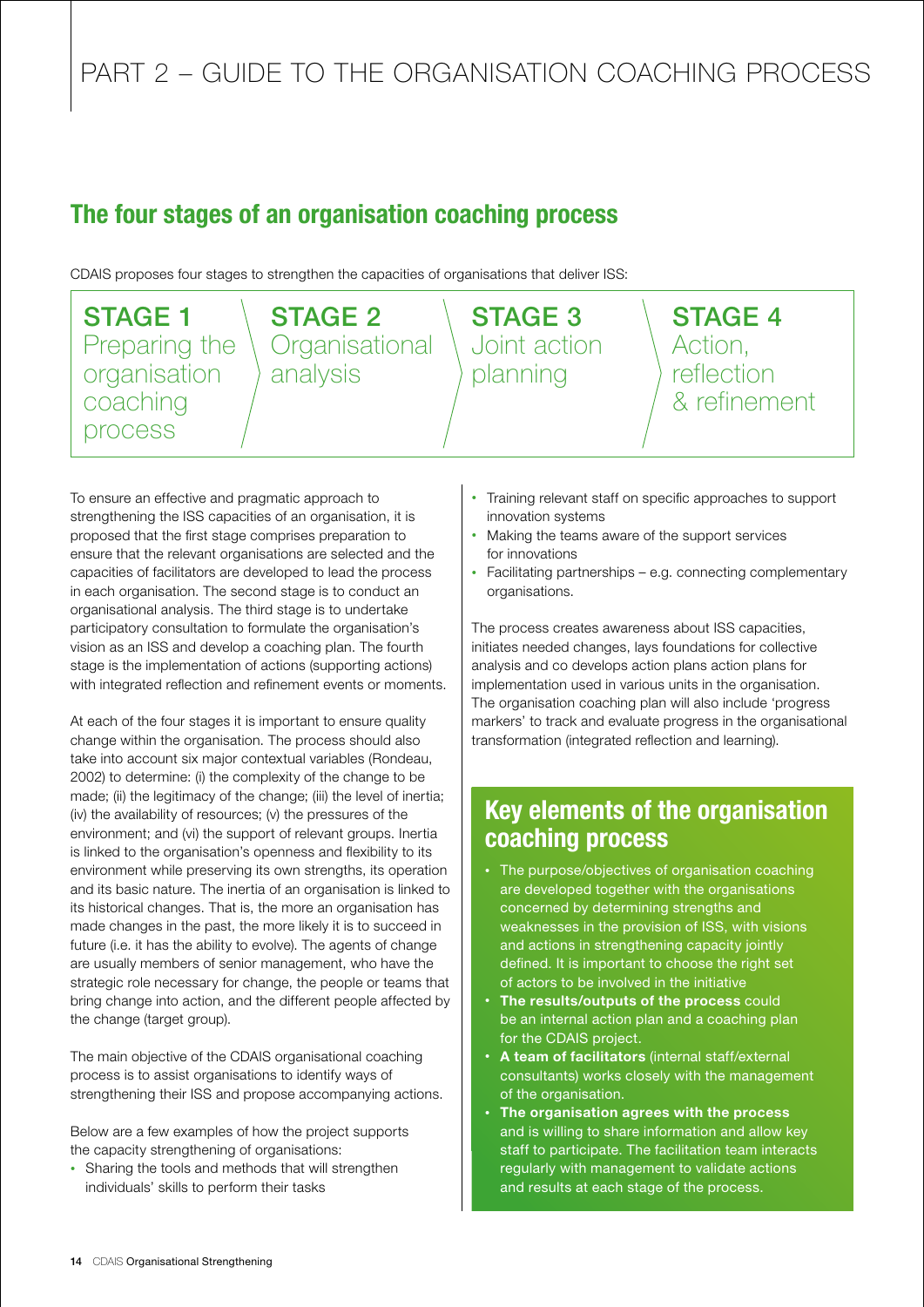# Preparing the organisation coaching process STAGE 1

The results of the coaching process will depend on the engagement of the organisation, the knowledge and skills of the facilitation team as well as detailed joint planning of the process. The buy-in and commitment of the management of the organisation is critical. Change (if needed) cannot be made if the management and individuals within the organisation are not involved in the process. Therefore, the organisations has to be selected based on joint analysis and decision.

The team of individuals assigned to facilitate the process, has to have the profile and background related to the coaching process and ISS. At the same time, they should have support within the organisation as well as among themselves throughout the process. They are selected based on agreed criteria.

Joint planning is critical. This is the consolidation of ideas, vision and commitment of individuals involved in the process.

Given the above, preparatory steps before initiating the coaching process are critical. These are described below.

- **Step 1** Selecting organisations
- **Step 2** Facilitators selected & engaged
- Step 3 Facilitators' training
- Step 4 Work plan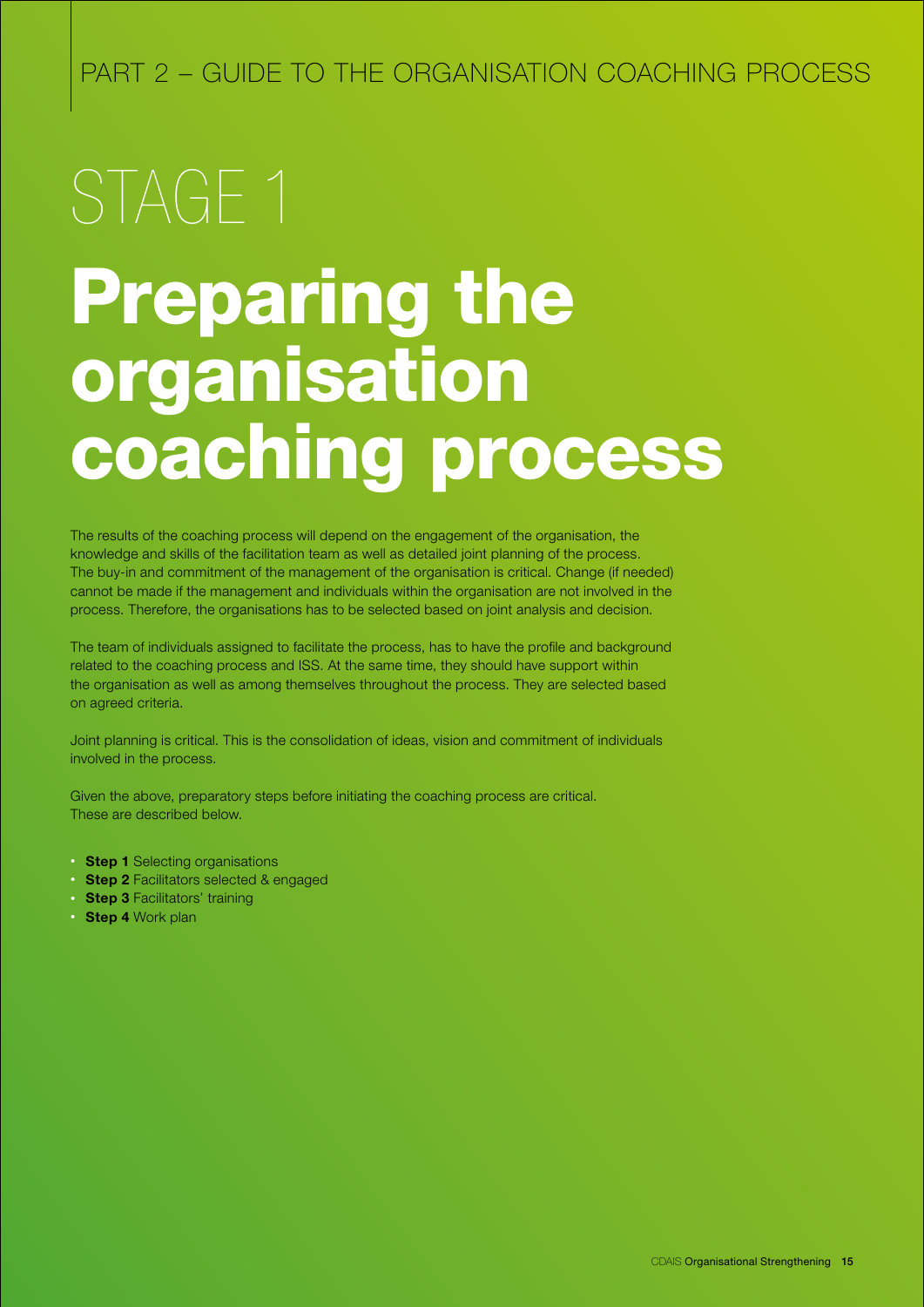## **Stage 1 / Step 1** Selecting Organisations

| <b>OBJECTIVES</b><br>( พ                                                                                                               | $\overline{Z}$ outputs                                         | <b>PRR RESPONSIBILITIES</b>                                                                                                                                              |
|----------------------------------------------------------------------------------------------------------------------------------------|----------------------------------------------------------------|--------------------------------------------------------------------------------------------------------------------------------------------------------------------------|
| To identify two or three<br>organisations to be supported by<br>the project through a coaching<br>process to become an ISS<br>provider | List of organisations selected for<br>the ISS coaching process | <b>Lead actors</b><br>$\cdot$ NPC<br>Lead NIF organisation<br><b>Support</b><br>$\cdot$ AFP<br>$\cdot$ NPC<br><b>Participants</b><br>• Head of the selected organisation |

In CDAIS, the main element of preparation was the identification and selection of organisations in each country to be engaged in the coaching process. Key criteria used to identify organisations included:

- a national innovation support mandate recognised within the CDAIS project (e.g. as evidenced in the inception workshop in each country, or as a member of the CDAIS project taskforce in each country); and
- a (potential) role in participating in a national platform for supporting innovation in agriculture, structuring and operating the learning space and/or influencing policy processes for capacity building in agricultural innovation systems in the country.

Additional criteria used in CDAIS for an organisation to engage in the coaching process included:

- the ability to play a role in supporting one or more of the innovation niche partnerships in each country, selected by the CDAIS project;
- participation in CDAIS project events (e.g. inception workshop, capacity needs assessment, technical advisory group/taskforce, marketplace, policy dialogues);
- emerging as a key actor from the functional capacity needs assessments of the innovation niche/cluster partnerships;
- sustainability, with a minimum risk of being dissolved or closed;
- • validation of interest by the management of the organisation, and that:
	- they have understood the CDAIS approach, its concepts and participatory process,
	- they have provided elements describing their activities or projects, in line with the definition of ISS,
	- they have provided information about operational or strategic elements of their organisation that demonstrate the potential of the process to strengthen their capacities,
	- they are willing to host an external evaluation team,
	- the results expected by the organisation are in line with the expectations of the CDAIS project,
	- the CDAIS project schedule is in line with the organisation's availability.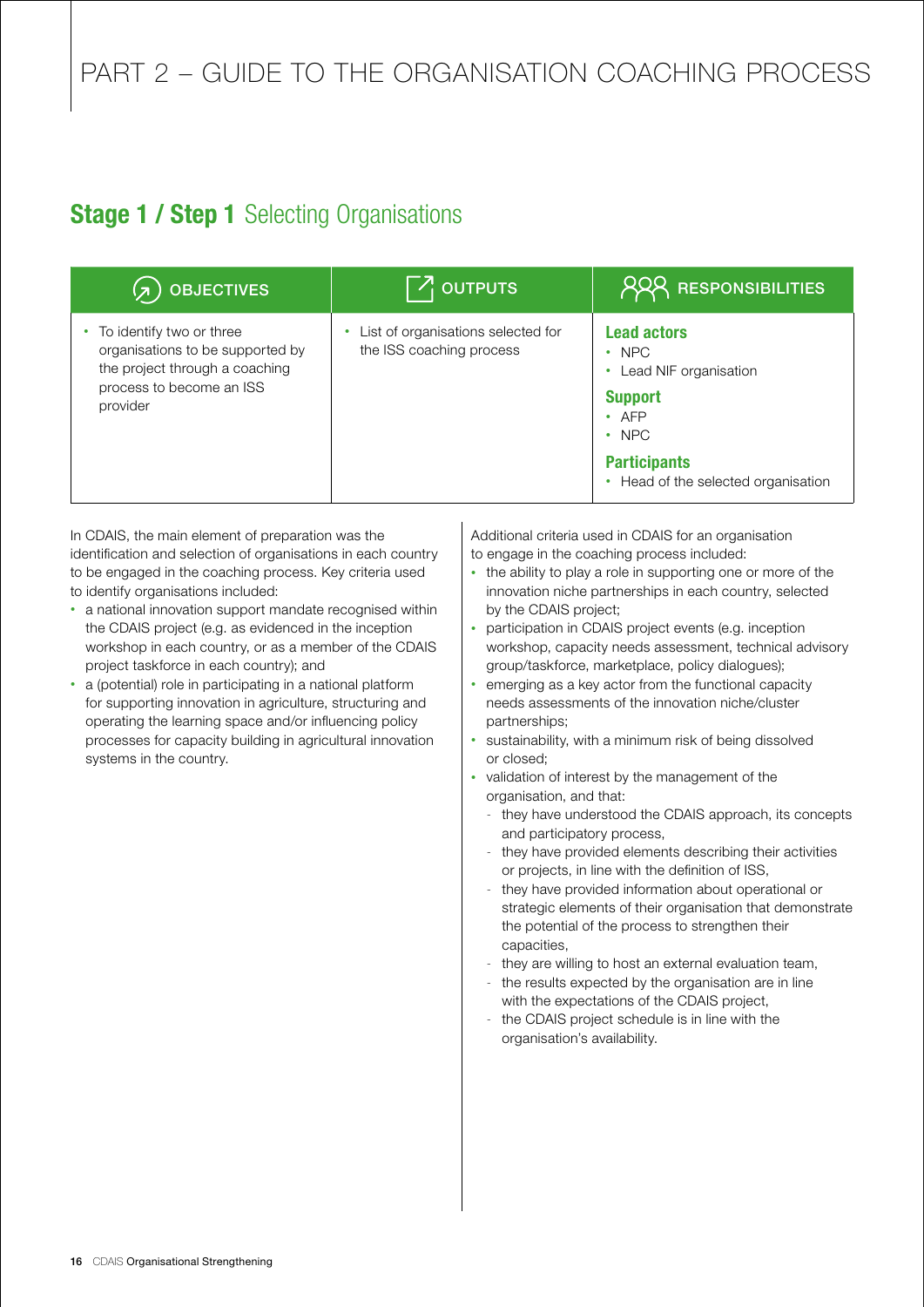## **Stage 1 / Step 2** Facilitators selected and engaged

| OBJECTIVES<br>(я                                                                                            | $\nabla$ <sub>I</sub> outputs                                                  | <b>PRA RESPONSIBILITIES</b>                                           |
|-------------------------------------------------------------------------------------------------------------|--------------------------------------------------------------------------------|-----------------------------------------------------------------------|
| Identify at least three to six<br>facilitators to accompany each<br>organisation in the coaching<br>process | List of individuals with profiles that<br>fit the requirements as listed below | <b>Lead actors</b><br>AFP<br>NPC/CPM<br><b>Support</b><br>Global team |

The facilitators of the coaching process should be engaged with clear terms of reference. Ideally a lead facilitator is engaged to coordinate the activities and ensure that the global methodology is adapted to the country context and used accordingly. Facilitators must have adequate resources to conduct the process, can gather, store and share data, and can write and share reports.

#### General profile of facilitators:

- Five to ten years of experience in the agricultural sector
- • Knowledge of agricultural innovation systems in the country
- • Knowledge of the CDAIS project
- • Experience in organisational development
- Experience in participatory processes in research, extension or business.

#### The facilitators have the following responsibilities:

- Engage with the assigned organisations, especially the relevant people within the organisations
- Experienced and yet willing to learn more on facilitating an organisation to become an ISS provider
- • Actively engage with other CDAIS facilitators, including the facilitators of innovation niche partnerships
- Collect data and information required for the four stages of the organisation coaching process
- Write reports of events conducted related to the process
- Work closely with the lead facilitator and the Agrinatura Focal Person (AFP).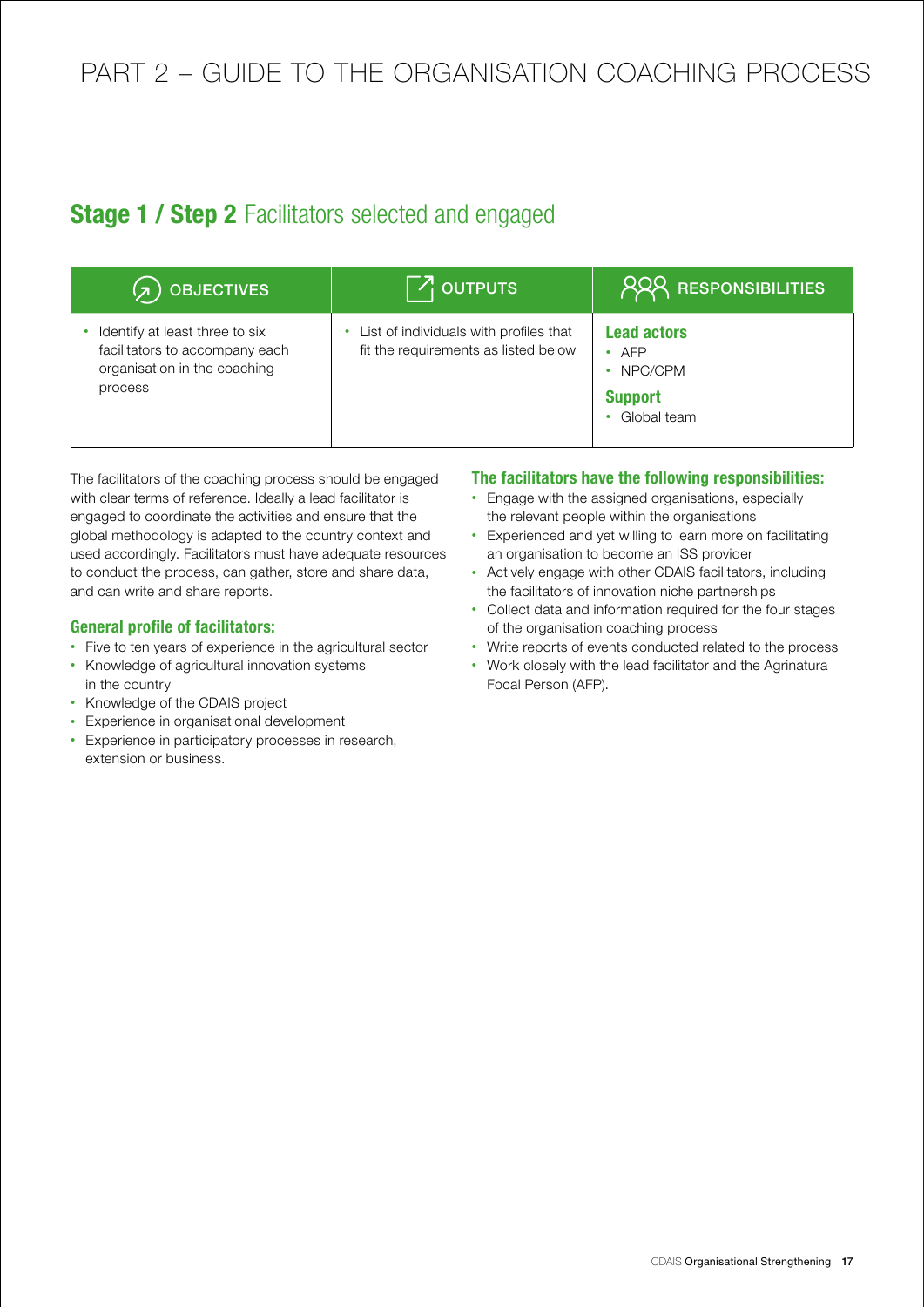## **Stage 1 / Step 3 Facilitators' training**

| <b>OBJECTIVES</b>                                                                              | $\nabla_1$ outputs                                                           | <b>RESPONSIBILITIES</b>                                                                                                                                                                                                       |
|------------------------------------------------------------------------------------------------|------------------------------------------------------------------------------|-------------------------------------------------------------------------------------------------------------------------------------------------------------------------------------------------------------------------------|
| Facilitators are trained to<br>understand the coaching process<br>and use the package of tools | Facilitators with action plans<br>to accompany the selected<br>organisations | <b>Lead actors</b><br>AFP<br>۰<br>Global team (if available)<br><b>Support</b><br>$\cdot$ NPC<br><b>CPM</b><br>٠<br><b>Participants:</b><br>selected NIFs for organisation<br>representatives of the selected<br>organisation |

Facilitators conducting the analysis are trained to use this guide and to understand the concepts and tools.

## The facilitators will conduct the following activities:

- Brief introduction on CDAIS project (its objectives, activities, tools and teams)
- Brief update on country activities (where the project is coming from and what it has done so far)
- A quick refresher on the concept of agricultural innovation systems
- Introduction to the concept of ISS (definition and examples/exercises – to integrate into individual knowledge/understanding on how ISS applies to them or the organisation)
- An overview of the organisation coaching process (why and what) – defining the three capacity domains of ISS organisations
- Presentation of the organisations selected to be accompanied in strengthening their ISS capacities (who and why – including the selection criteria)
- Understanding and learning the four stages of conducting the coaching process (presentations, exercises)
- Understanding and learning the roles of facilitators in the process
- • Learning the skills of interviewing people for the organisation coaching process
- Reviewing and adapting the interview questionnaires, understand the scoring and tools for analysing data
- • Joint planning (roles, responsibilities, resources, timeframe).

(For a generic programme of the training, see Annex 1).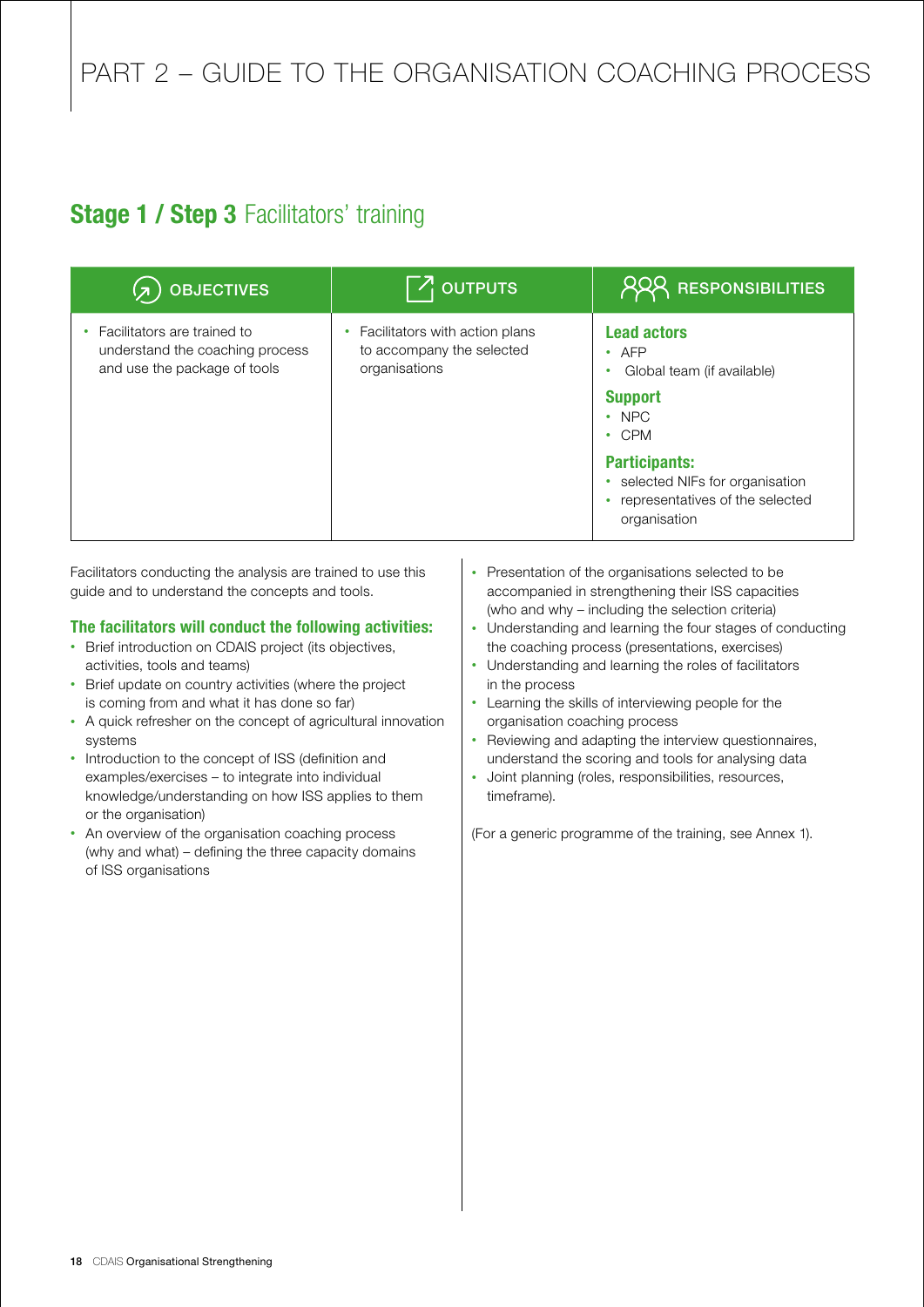## **Stage 1 / Step 4** Work plan drafted and agreed by the CDAIS country team

After the training, the country team should agree on a work plan and a budget for conducting the coaching process for the organisation. This work plan should be realistic in terms of concrete activities, timing, the people engaged and their responsibilities, and the budget. A sample form of this work plan is shown below.

| <b>Steps</b>                                   | <b>Activities</b>                                                                                                                                                                   | <b>Responsibilities</b>                                                               | <b>Resources</b>    | <b>Timeframe</b> |
|------------------------------------------------|-------------------------------------------------------------------------------------------------------------------------------------------------------------------------------------|---------------------------------------------------------------------------------------|---------------------|------------------|
| Step 0.<br>Management<br>buy-in                | Write letters to organisations<br>۰<br>Engage facilitators                                                                                                                          | AFPs, CPM                                                                             | $\Omega$            | 2-3 weeks        |
| Step 1.<br>Kick-off<br>workshop                | Agree on participants to be invited<br>$\bullet$<br>Prepare logistics<br>Prepare programme                                                                                          | Lead Facilitator, CPM,<br><b>AFP</b>                                                  | Per diems           | 1 day            |
| Step 2.<br>Individual<br>interviews            | Make appointments with people to be.<br>interviewed<br>Print interview quide<br>Print flyers about the project                                                                      | Facilitators                                                                          | Transport<br>budget | 1 month          |
| Step 3.<br>Data and<br>information<br>analysis | Collect all the data sheets used during<br>the interviews<br>Input the data into an Excel file<br>Meet with the country team and<br>discuss the results<br>Agree on the way forward | Facilitators,<br>AFP, Monitoring,<br>Evaluation and<br>Learning (MEL) focal<br>person | Per diems           | 2 weeks          |

#### *Table 2. Work plan and budget for an organisation coaching process*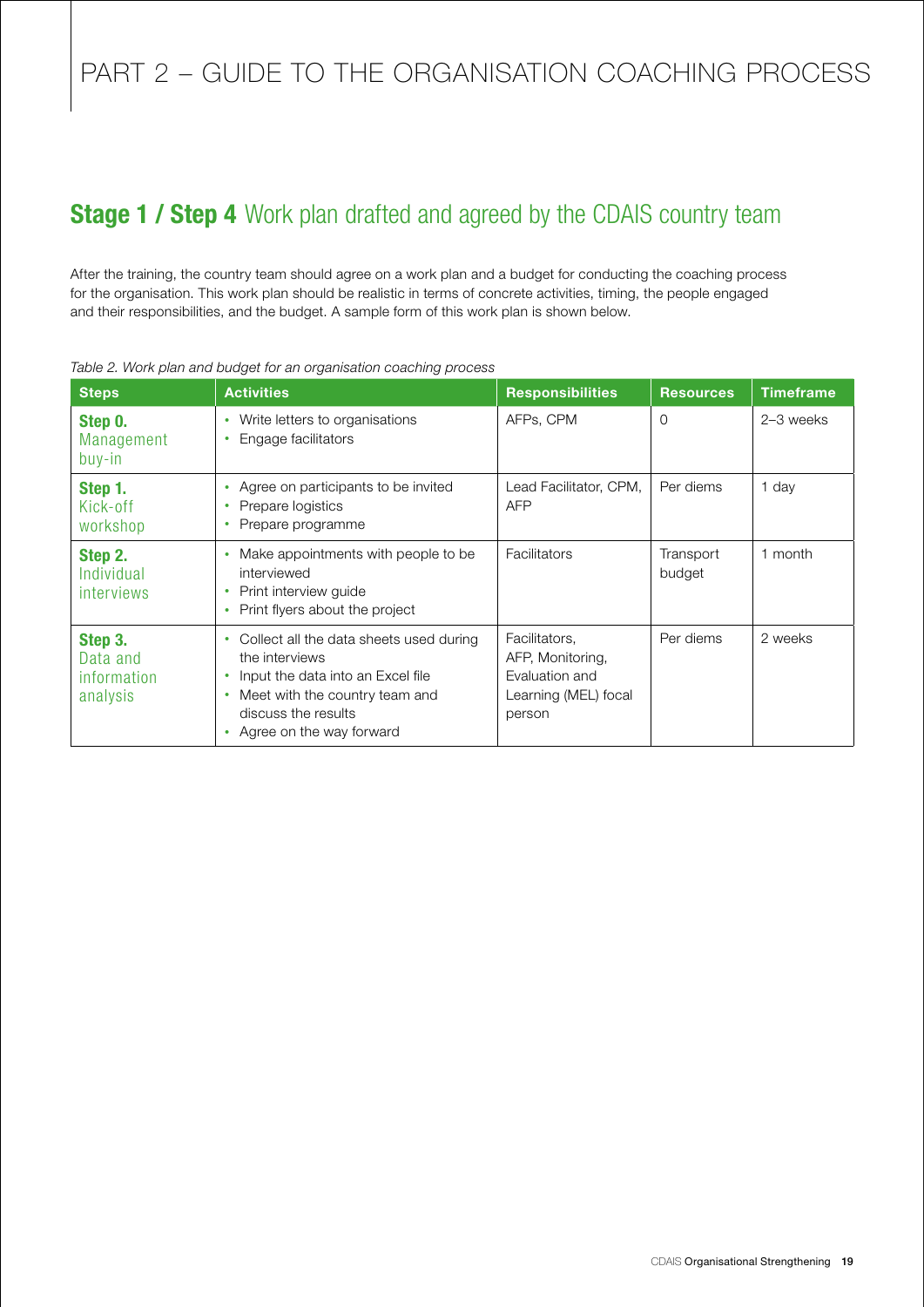# Organisational analysis STAGE<sub>2</sub>

The strengthening of the organisation's capacity as ISS will depend on a joint analysis of its gaps and potential based on current challenges and opportunities. The Stage 2 provides details on this analysis composed of four steps:

- Step 0 Management buy-in
- Step 1 Kick-off workshop
- Step 2 Rapid assessment through individual interviews
- **Step 3** Data and information analysis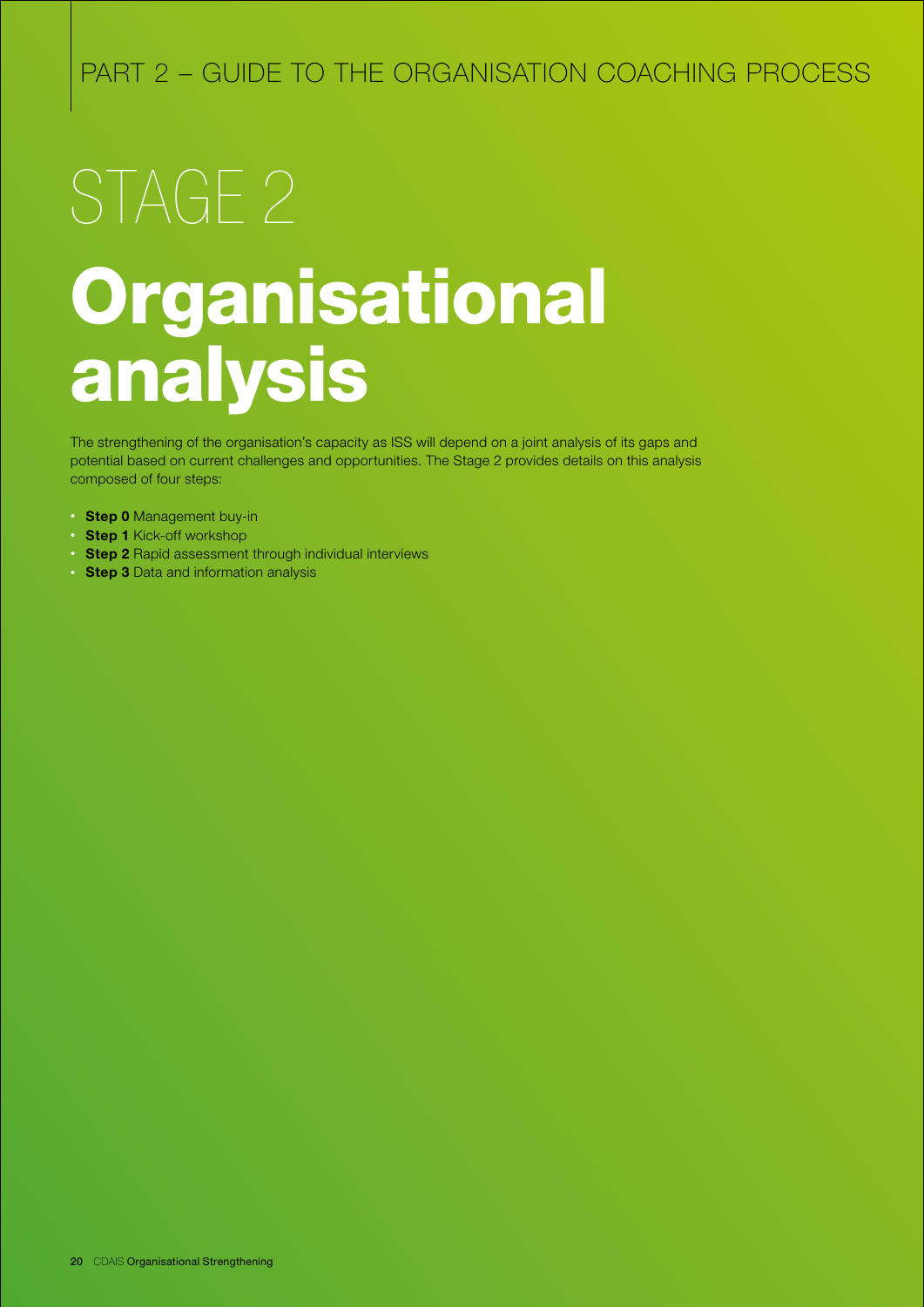## **Stage 2 / Step 0 Management buy-in**

| <b>OBJECTIVES</b>                                                                                                                                                                                                                                                                                                                                                                                                                                                                                                                                                                                | $\boxed{7}$ OUTPUTS                                                                                                                                                                                                                                                                                                                                                                                                                                                                                                                | <b>RESPONSIBILITIES</b>                                                                                                                                              |
|--------------------------------------------------------------------------------------------------------------------------------------------------------------------------------------------------------------------------------------------------------------------------------------------------------------------------------------------------------------------------------------------------------------------------------------------------------------------------------------------------------------------------------------------------------------------------------------------------|------------------------------------------------------------------------------------------------------------------------------------------------------------------------------------------------------------------------------------------------------------------------------------------------------------------------------------------------------------------------------------------------------------------------------------------------------------------------------------------------------------------------------------|----------------------------------------------------------------------------------------------------------------------------------------------------------------------|
| For the management team<br>• To understand the CDAIS<br>approaches, context, objectives<br>• To understand the participatory<br>dimension of the analysis<br>• To understand the objectives and<br>expected results of the analysis<br>• To understand the support needed<br>by the facilitation team<br>• To agree on the resources<br>involved, timing and deadlines<br>For the facilitation team<br>To know the context of the<br>organisation<br>• The reason for engaging in the<br>process (e.g. is the organisation in<br>the process of revising its strategy<br>or developing new ISS?) | An organisational profile to present<br>the organisation, filled in by the<br>executive team<br>An agreement by the management<br>team to engage in the process<br>through a formal written<br>collaboration agreement<br>• A shared agreement on<br>the expected results and<br>implementation modalities<br>documented in a work plan<br>• A list of people (names and<br>contacts) to interview (if individual<br>interviews are accepted)<br>A list of people (names and<br>contacts) to mobilise for<br>a collective workshop | <b>Lead actors</b><br>$\cdot$ NPC<br>Lead NIF organisation<br><b>Support</b><br>$·$ AFP<br>$\cdot$ NPC<br><b>Participants</b><br>• Head of the selected organisation |

This step is the preparatory engagement of the facilitation team with the organisation's management. The main objective is for the management of the selected organisation to confirm they are interested in and committed to the process. This step has two perspectives – i.e. the management of the selected organisation and the facilitation team that will conduct the process. The management should understand the concepts and process of the CDAIS capacity-strengthening programme. The facilitation team should understand the context of the organisation and gain a general understanding of the management style and organisation strategy and its capacities related to ISS.

This step should enable the facilitation team to assess the type of organisation and gain general knowledge of it as an ISS provider – e.g. Is the organisation open to self-criticism? Are there tensions inside the organisation? Are the people identified interested and available to engage in the process? Is there sufficient knowledge of ISS in the organisation to provide pertinent information? Is there regular or continuous strategic reflection and action?

The management should see the advantage or benefit of the process – e.g. strengthening the organisation. The different stages of the process should be clear – i.e. participation, interviews, workshops, information to collect, joint analysis.

During this step, the facilitation team should also manage the expectations of the organisation's staff and keep them realistic At the end of this step, the CDAIS facilitation team should be able to determine the next steps of the process.

- If management is hesitant about engaging in the process, it is advisable not to conduct individual interviews; instead, conduct a participatory workshop to create greater awareness of agricultural innovation systems, ISS and the participatory process of organisational strengthening. Consider organising a participatory training session on agricultural innovation systems approaches before conducting the kick-off workshop.
- If the management is keen and confirms its engagement in and commitment to the process, individual interviews can be conducted with an agreed list of staff. The kick-off workshop and interviews are conducted.
- If the organisation is conducting its own organisational analysis or restructuring, discuss with management if the CDAIS facilitation team can interact and engage with the team in the restructuring process. The CDAIS facilitation team can then determine if the CDAIS organisation coaching process is complementary, different or opposing. This analysis will determine whether the CDAIS process can continue or not.
- If an ISS unit or department is about to be established within an organisation, ask the management if the facilitation team can add value to establishing the unit.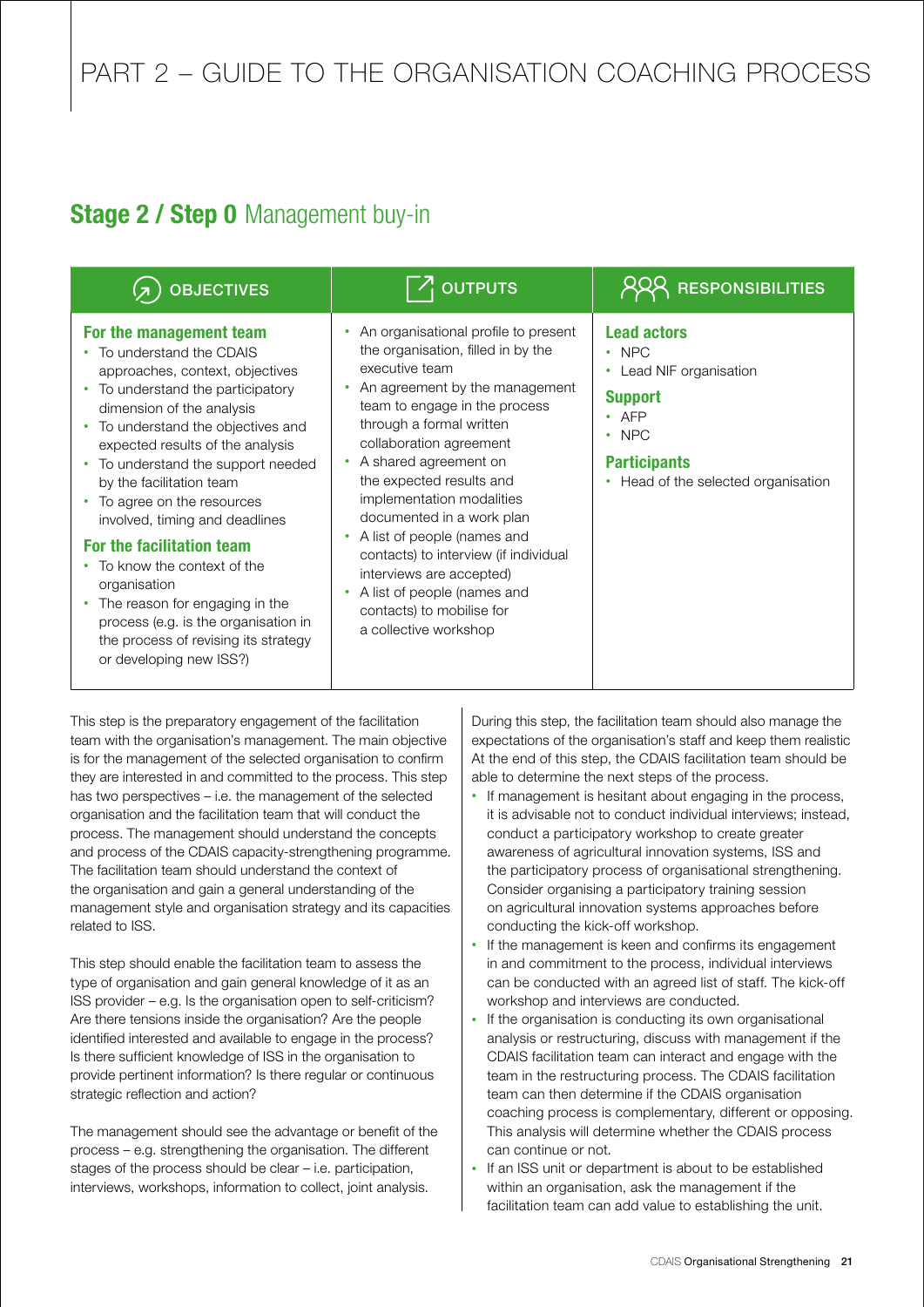## **Stage 2 / Step 0 Management buy-in**

If the unit or department is being established in response to an identified challenge or opportunity, try to analyse and understand the situation.

- If the organisation has a national mandate with hundreds of employees, select the most relevant unit/department to work with. Together with the management, identify the unit/department close to the concept or idea of ISS.
- If the list of staff to be engaged in the process is selected, identify or analyse their boundaries or limitations. It is important to have the support of the management throughout the entire process, from start to finish.

#### **Preparations**

- 1. Ask for a meeting with the management. Ask for an appointment with the head of the selected organisation. This could be the Director, Director General, Manager or Team Leader.
- 2. Print CDAIS global and country flyers.
- 3. Print Tool 1 and Tool 2 (see https://cdais.net/ guides-manuals).

## Activities

At the meeting with the management:

- 1. Topics to discuss with the management
	- a. Introduce the project and its progress to date (bring the CDAIS country flyer).
	- **b.** Explain the organisational coaching process (use the information in the introduction of this guide) and why an organisation analysis might be needed.
- 2. Things to do
	- a. Complete Tool 1 and sign Tool 2.
	- **b.** Agree on the programme to conduct the organisation coaching process.

## Using Tool 1: Profiling the organisation

Tool 1 gathers basic information about the organisation. The form contains four sections:

- Section 1. General information about the organisation e.g. country, name of contact, type of organisation, etc. The information required in this section can be gathered before visiting the organisation. At the meeting the management should confirm or validate it.
- Section 2. General management and staff overview – e.g. historic records of the composition of the management team, number of administrative personnel, total staff (permanent and temporary)
- Section 3. Geographical location and coverage
- Section 4. General information on innovation support services. Ask the questions stated in this section based on the context of the organisation and the meeting.

## Using Tool 2: Collaborative agreement to conduct the organisation coaching process

Tool 2 is signed after the preliminary discussion and if the organisation is convinced that it wants to participate in the process. Tool 2 is a formal document that the head of the organisation signs along with the Project Representative in the country. It describes the organisation coaching process – i.e. objectives, expected results, methodology used, roles and responsibilities of the CDAIS facilitation team, organisation, timeframe, terms of termination, etc.

## What to do if…

| The executive team<br>is reluctant to open<br>its organisation up<br>to the team         | Reassure them about<br>the privacy of the results<br>and the anonymity of<br>questionnaires, and refer<br>to the convention.                                             |
|------------------------------------------------------------------------------------------|--------------------------------------------------------------------------------------------------------------------------------------------------------------------------|
| The executive team<br>is afraid its workers<br>may not give the<br>'right' answers       | Clarify that there are no<br>'right' or 'wrong' answers.                                                                                                                 |
| The executive team<br>is afraid of releasing<br>the results during the<br>final workshop | Organise the final<br>workshop jointly with the<br>management team. Ensure<br>that they understand the<br>objectives and expected<br>outputs/results of each<br>session. |
| The executive refuses<br>to participate in the<br>process                                | Withdraw the process.                                                                                                                                                    |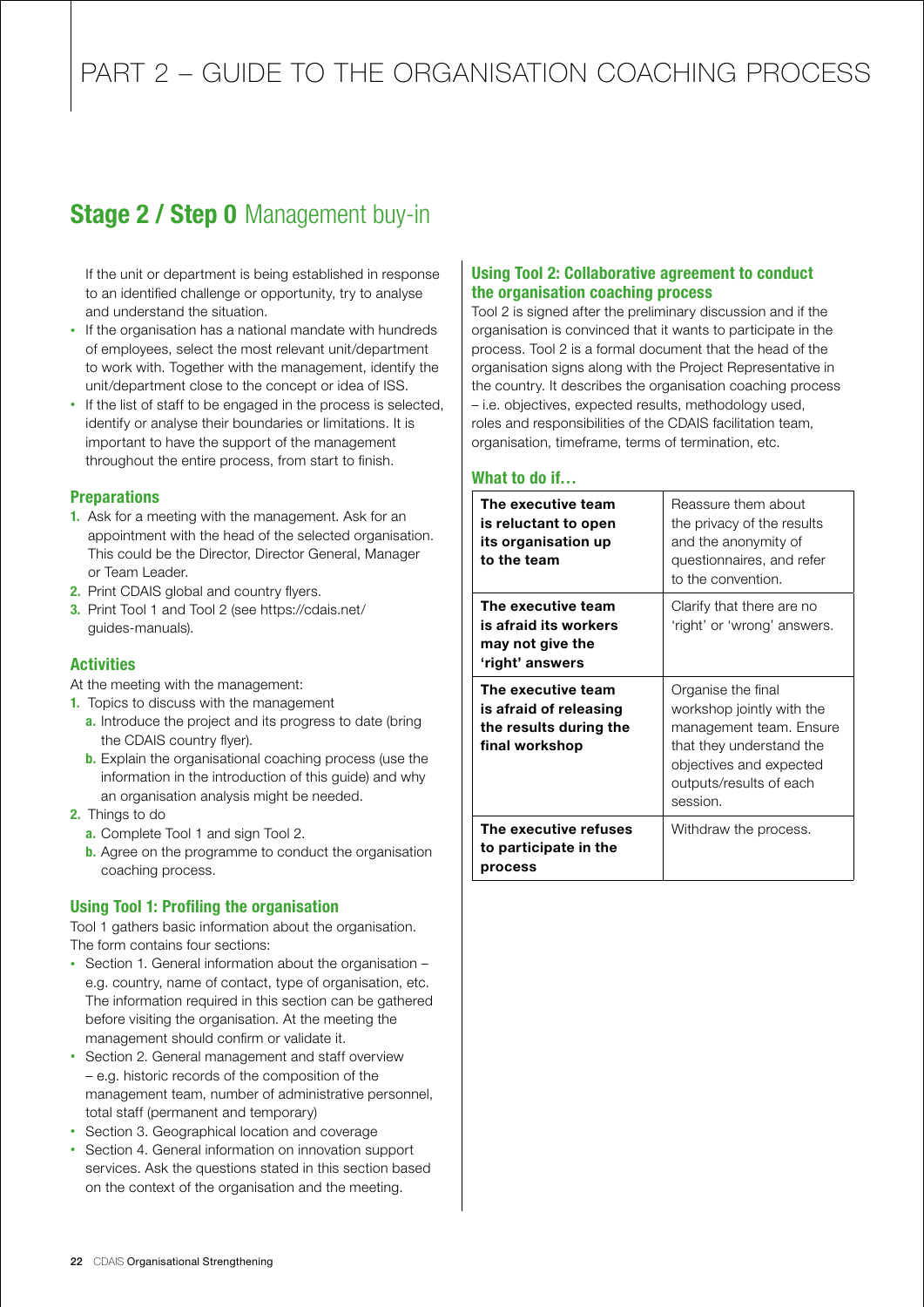## **Stage 2 / Step 1** Kick-off meeting (or focus group discussion)

| <b>OBJECTIVES</b>                                                                                                                                        | $\nabla_1$ outputs                                                                                                                          | <b>RESPONSIBILITIES</b>                                                                                                                                                         |
|----------------------------------------------------------------------------------------------------------------------------------------------------------|---------------------------------------------------------------------------------------------------------------------------------------------|---------------------------------------------------------------------------------------------------------------------------------------------------------------------------------|
| Gain a shared understanding of<br>the process - e.g. key elements of<br>the process, key success factors,<br>methods to be used and plan<br>of operation | • Work plan for conducting the<br>coaching process<br>• Appointments for individual<br>interviews<br>Dates for each stage of the<br>process | <b>Lead actors</b><br>Lead Facilitator organisation<br>NPC/CPM<br><b>Support</b><br>$\cdot$ AFP<br><b>Participants</b><br>Management and staff of the<br>organisation concerned |

## **Preparations**

- 1. Agree with the management and the facilitation team on the date and programme for the workshop.
- 2. Invite all the relevant staff as agreed with the management (include a member of the management team).
- 3. Print sheet 1 of Tool3 (interview guiding questions and data sheets). All other basic information about the project can be printed for sharing with the interviewees.

## **Activities**

- 1. Conduct the meeting with the following agenda or programme (this could be one or more days depending on the agreement with the management or the perceived need of the organisation):
	- a. Introduce the objective of the CDAIS project
	- **b.** Share the organisation coaching process
	- c. Present and discuss the interview process (key principles, data management and analysis)
	- d. Present and discuss the programme for the organisation coaching process
	- e. Agree on the plan for each stage of the coaching process.
- 2. Evaluate the meeting based on two questions:
	- a. What went well?
	- **b.** What could be improved?

## **Output**

- 1. Workshop report, including results of the workshop evaluation
- 2. List of people to be interviewed and the corresponding appointments.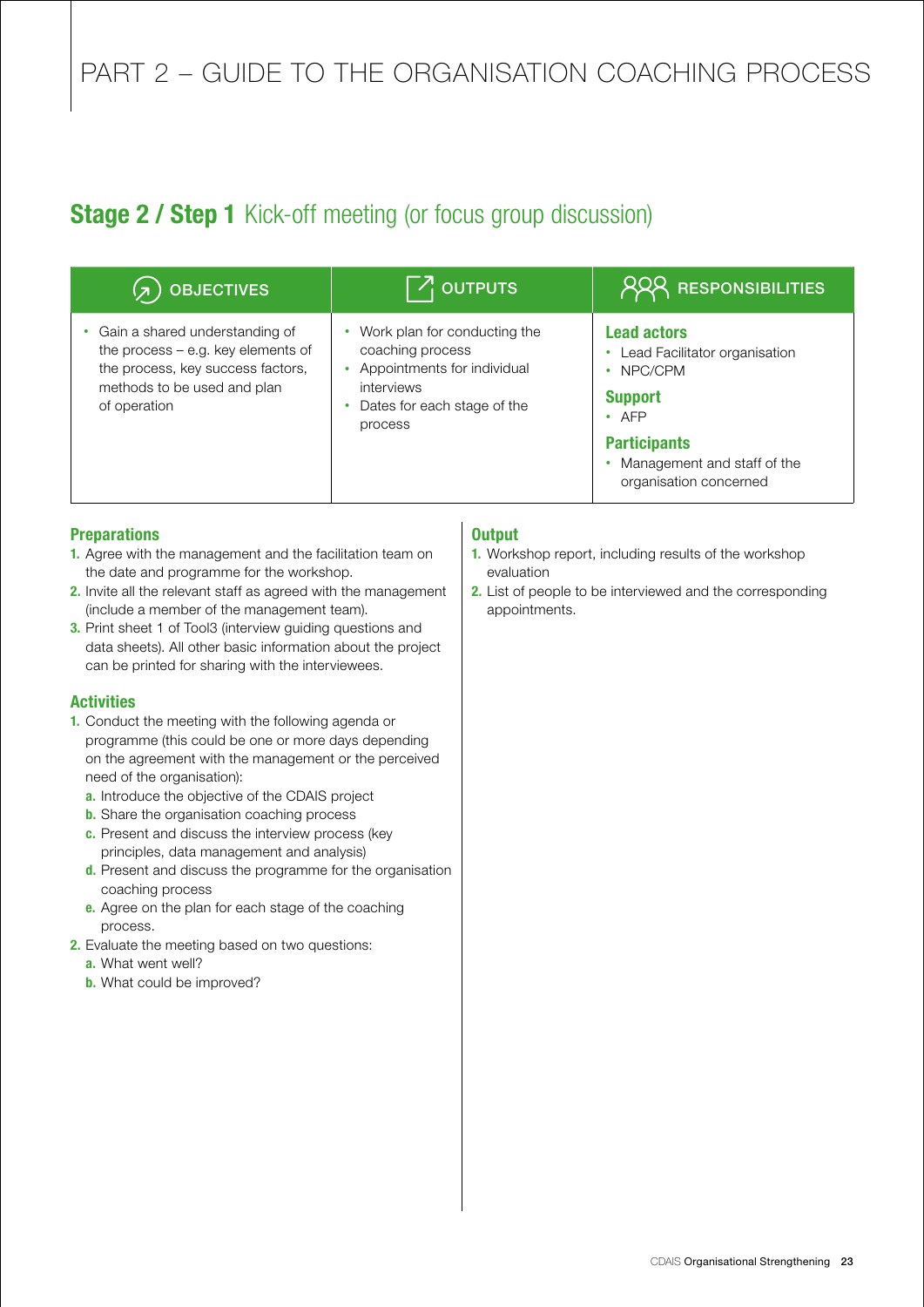## **Stage 2 / Step 2** Rapid organisational assessment through interviews

| <b>OBJECTIVES</b><br>(я                                                                                                                                                                                                         | $\lceil \frac{7}{1}$ OUTPUTS                                         | <b>PRA RESPONSIBILITIES</b>                                                                                                      |
|---------------------------------------------------------------------------------------------------------------------------------------------------------------------------------------------------------------------------------|----------------------------------------------------------------------|----------------------------------------------------------------------------------------------------------------------------------|
| To conduct a rapid assessment of<br>the organisation's current capacity<br>to provide ISS<br>To engage the relevant staff in self-<br>analysis and co-development of an<br>action plan to change or improve<br>the organisation | General overview of the status of<br>organisation as an ISS provider | <b>Lead actors</b><br>NIF organisation<br>٠<br><b>Support</b><br>$\bullet$ AFP<br><b>Participants</b><br>• Staff of organisation |

## **Preparations**

- 1. The guiding questions (Tool 3 go to https://cdais.net/ guides-manuals) for the interview are reviewed and adapted to the country context (translate if needed). This should have been done during the facilitators' training on the organisation coaching process (see Stage 1. Step 3. Facilitators' training). At the end of the training, each individual facilitator will have a full understanding of the three domains of capacity and their elements, and the guiding questions.
- 2. Print sheet 1 of Tool 3 (interview guiding questions and data sheets – find it at https://cdais.net/guides-manuals). All other basic information about the project can be printed for sharing with the interviewees.
- **3.** Each facilitator who will conduct the interview understands their responsibilities – i.e.:
	- a. Understand and internalise the coaching process for the organisation – i.e. objectives, expected outputs/results and the roles and responsibilities of the team in the process
	- **b.** Have the skills to conduct a one-to-one individual interview in the organisation
	- c. Read and understand each question before conducting the interview. If needed, each facilitator creates notes to guide him/her in the interview process
	- d. Understand the logic of scoring (see Tool 3: Excel sheet 'scoring guide')
	- e. Knows how to take notes and store the information in the Excel sheet and database
	- f. Knows the name of the people he or she will interview e.g. location, telephone number.
- 4. Review the list of people to be interviewed. Ensure that each facilitator is assigned to somebody in the list. Make appointments with interviewees.
- **5.** Agree on how the interview is to be conducted (either by a team, pairs of facilitators or one to one) among the CDAIS team members. Ideally a pair of facilitators will conduct the interview, with one asking questions and the other taking notes. Assign NIFs to organisations or people to be interviewed within the organisations.

## **Activities**

- 1. Conduct interviews using sheet 1 of Tool 3: 'interview guide'. While conducting interviews ensure that:
	- a. the conversation focuses on the topic at hand i.e. strengthening the capacity of the organisation to provide ISS. Ask questions using the guiding questions presented;
	- **b.** the conversation flows and is engaging, to allow free exchange of ideas and information. Avoid static or rigid questions posed directly from the questions listed. Ask open questions;
	- c. there are two ways to record the responses:
		- i. Allocating the response a score between 0 and 4, with 1 being the lowest. Note that such scoring remains biased based on individual perception of the responses. It is also influenced by different factors such as the environment and the interviewee's profile and analytical capacities.
		- ii. Capturing a quote that best explains the response. This is noted or written in the column beside the score. This is very critical as supporting information for the reason or logic for the scores; and
	- d. the information shared during the interview or conversation is registered according to the global data sheets and stored in an agreed database for easy access by all (in the case of CDAIS, http://capacity. community was used).
- **2.** Review the organisation's key documents  $-$  e.g. strategic document, operational plan, annual reports, etc.
- **3.** Analyse the responses together with the literature review. Enter the data in Tool 3, sheet 'Data & Graphs' (find it at https://cdais.net/guides-manuals).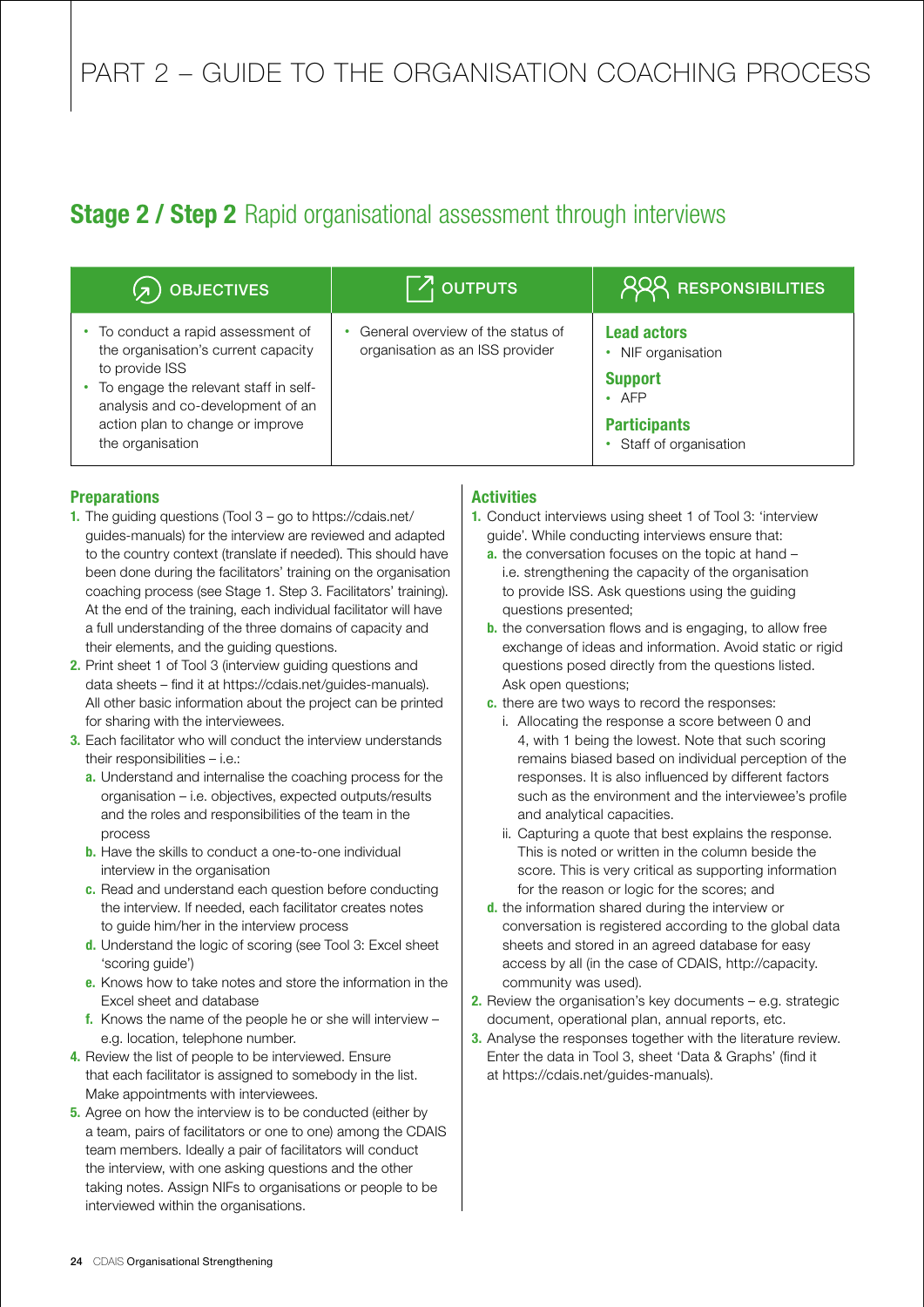## **Stage 2 / Step 2** Rapid organisational assessment through interviews

## Using Tool 3: Individual interviews

Tool 3 is a tool for carrying out the organisational analysis. It covers the three domains of capacities for ISS organisations – i.e. to organise themselves, to relate to others and to deliver ISS. Each domain is further subdivided into elements. Each element has suggested criteria that could be adapted based on the country context. Each criterion has suggested questions to be adapted for the country context and used accordingly. There are 31 guiding questions for the interview.

Tool 3 is an Excel file. The sheet titled 'interview guide' must be printed for use during the individual interview. Each response is analysed and allocated a score of 0 to 4:

- 0 = not possible to evaluate. The responses are not provided or are impossible to confirm or verify
- 1 = insufficient. The response is 'no', negative, non-existent, not correctly used, not clear, not sufficient
- 2 = sufficient. The response is 'yes' with conditions i.e. approximately, operational but could be improved, used but not maximised
- $3 =$  good. The response is 'yes', it exists, is used, results are satisfactory, the organisation is in the process of improving
- $4$  = excellent. The response is 'yes', it exists, is used, operational with very satisfying results, there is no need for change.

The proposed categories will depend on the context in which they are used by the team in the organisation and country. It is most important that the team members agree on the categories of scores and are able to allocate these scores to the responses. Considering that the scores remain subjective, it is important that 'quotes' or qualifying comments from the interviewees are captured and noted in the column beside the scores.

After the interview, the notes are compared with the information obtained from the literature review. Scores are given using the 'score guide' found in one of the sheets of the Excel file.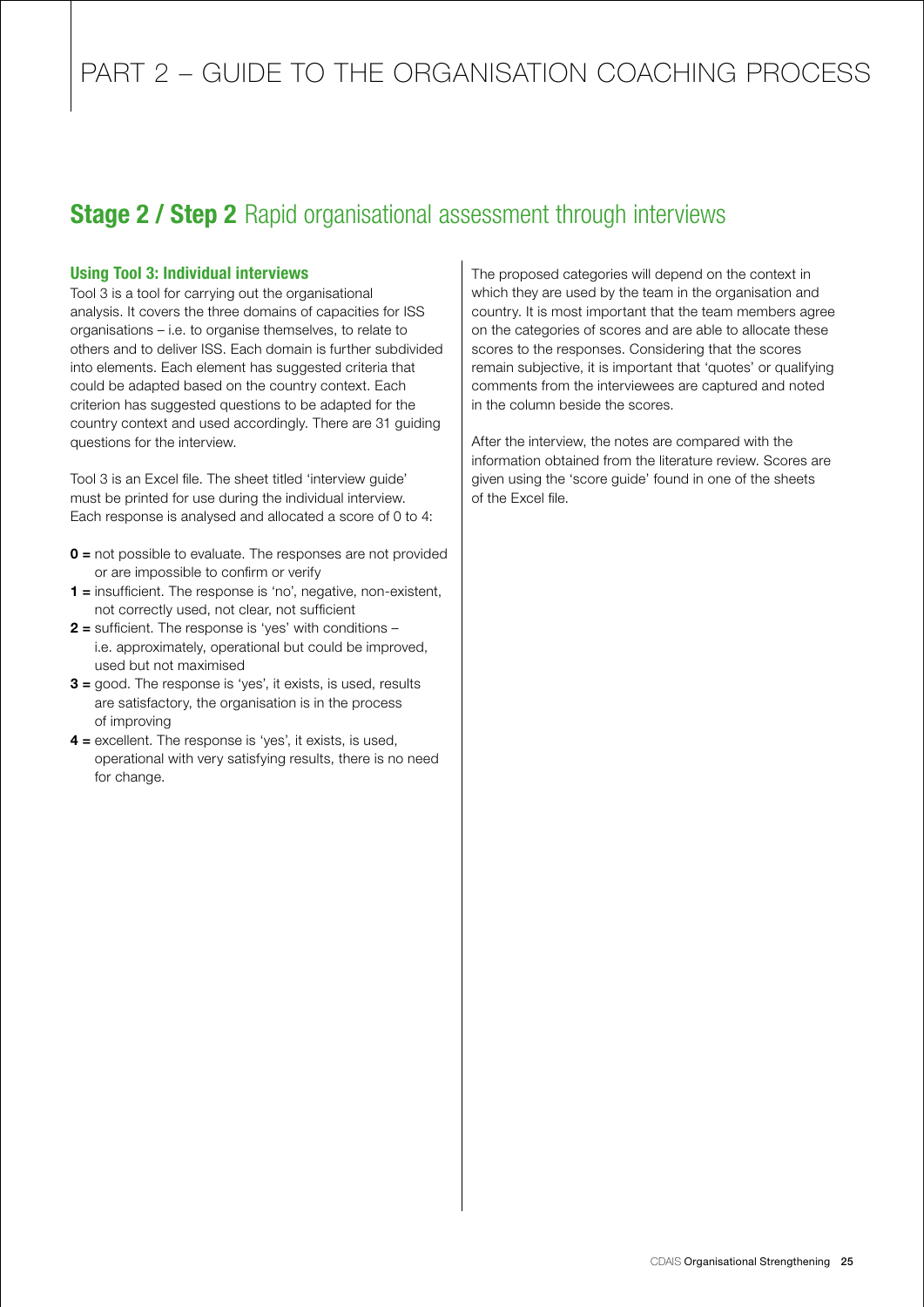## **Stage 2 / Step 3** Data and information analysis

| OBJECTIVES<br>√⊼/                                                                                                                                           | $\nabla_1$ outputs                                                                          | <b>PRA RESPONSIBILITIES</b>                                                                                                 |
|-------------------------------------------------------------------------------------------------------------------------------------------------------------|---------------------------------------------------------------------------------------------|-----------------------------------------------------------------------------------------------------------------------------|
| Review the data and information<br>gathered during the interview<br>Input the data into Tool 3 (Excel file)<br>• Write a summary analysis of the<br>results | Semi-quantified analysis of<br>strengths and weaknesses of the<br>organisation to offer ISS | <b>Lead actors</b><br>• Lead NIF organisation<br><b>Support</b><br>$\cdot$ AFP<br><b>Participants</b><br>• NIF organisation |

## **Preparations**

- 1. Gather all the individual interview sheets for the organisation.
- 2. Input the data (if in written format) into the Excel file called 'Tool 3' in the sheet called 'Data & Graphs'. Use the following as filenames: [country][organisation#][name of organisation][tool3\_data].
- 3. Store the files at http://capacity.community. Each country has an allocated file repository under the space 'MEL' – 'coaching plans – organisation' within their country spaces (Angola, Bangladesh, Burkina Faso, Ethiopia, Guatemala, Honduras, Laos, Rwanda).
- 4. The results of the organisational analysis are translated into simple graphs or a table – i.e.:
	- a. Graphic presentation of scores for the capacity domains and their elements using Excel graphs. This is based on the scores of 0 to 4 for each question posed.
	- **b.** Graphic presentation of quotes using tag clouds  $-$  e.g. 'Wordart' or any other easy-to-use, free applications. 'Wordart' (www.wordart.com) is a graphic presentation of the quotes captured during the interview. It shows different sizes of words or phrases depending on the number of times they were mentioned in the quotes.
	- c. Create a table as shown in Table 1.

**5.** Using one or two of either the graphic or table presentations and the additional literature review, the facilitation team can present to the management the perceived strengths and weaknesses of the organisation's capacity to deliver ISS.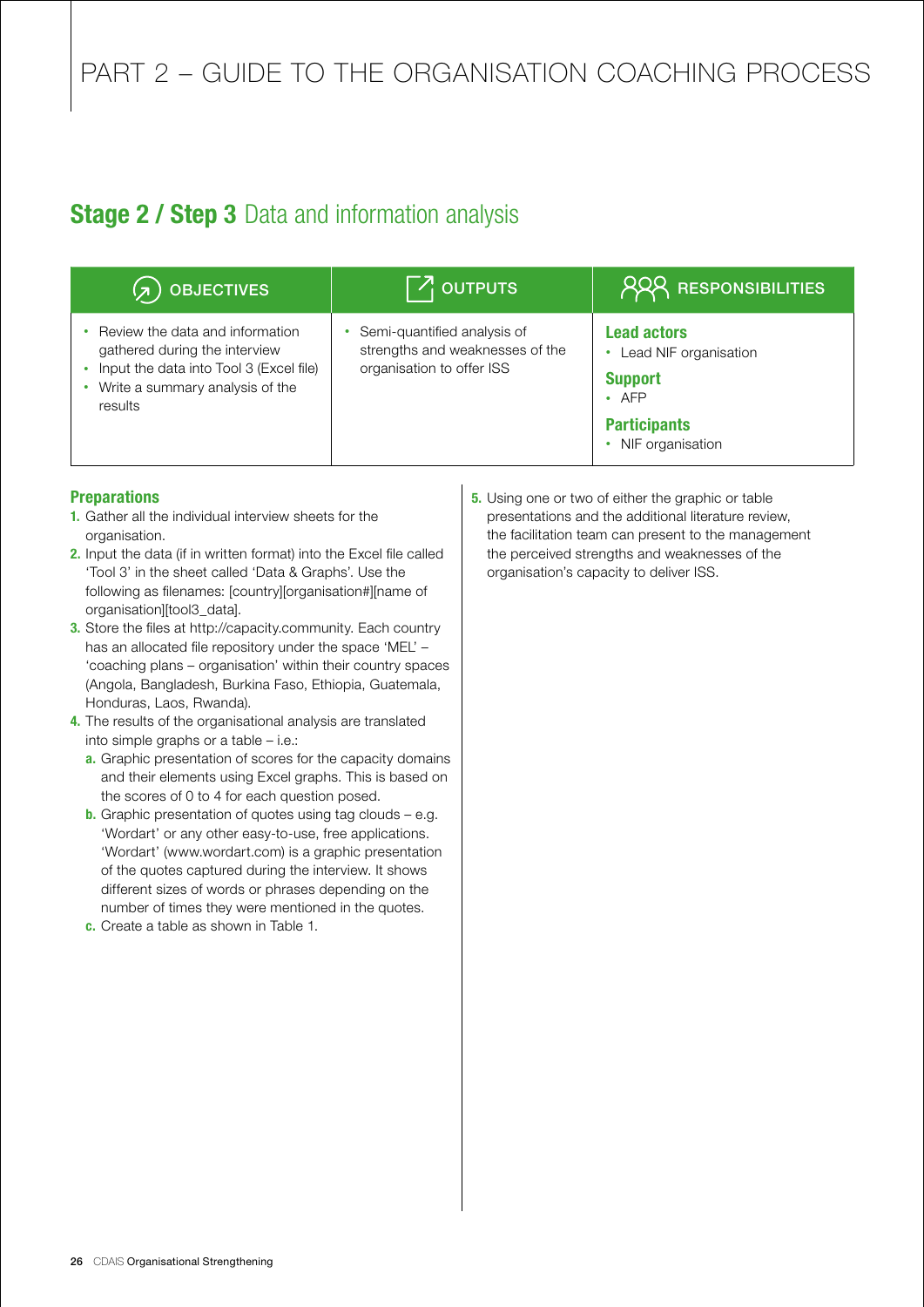# PART 2 - GUIDE TO THE ORGANISATION COACHING PROCESS

## Stage 2 / Step 3 Data and information analysis

#### *Table 3. Consolidated information from the rapid assessment*

| <b>Domain</b> | <b>Elements</b>        | <b>Criteria</b>                           | Compo-<br>site score<br>$(0-4)$ | $\frac{1}{2}$ with<br>a score<br>of $3-4$ | % with<br>a score<br>of 1-2 | <b>Striking quotes</b><br>to describe the score                                          |                                         |
|---------------|------------------------|-------------------------------------------|---------------------------------|-------------------------------------------|-----------------------------|------------------------------------------------------------------------------------------|-----------------------------------------|
|               |                        | Leadership                                | Encourages ideas                | 2.6                                       |                             |                                                                                          | Leaders engage in routine<br>activities |
|               |                        | Participatory decision<br>making          | 3.0                             |                                           |                             | Discipline biased                                                                        |                                         |
|               |                        | Inspirational                             | 3.1                             |                                           |                             | Poor facilitation skills                                                                 |                                         |
|               |                        | Transparent                               | 2.8                             |                                           |                             | Some irregularities in periodic<br>meetings of staff                                     |                                         |
|               | Team                   | Multidisciplinary                         | 3.3                             |                                           |                             | Weak linkage among departments<br>(commodities)                                          |                                         |
|               |                        | Knowledge shared                          | 3.6                             |                                           |                             | ÷,                                                                                       |                                         |
| TO ORGANISE   |                        | Management of conflicts                   | 3.0                             |                                           |                             | Policy gaps in addressing<br>supporting staff; poor at<br>achievements-based evaluation. |                                         |
|               | Investment<br>in staff | Staff are motivated                       | 2.5                             |                                           |                             | Depends on the leadership                                                                |                                         |
|               |                        | Policies on staff<br>development          | 3.1                             |                                           |                             | Brain drain; limited publications;<br>poor at building staff capacity                    |                                         |
|               |                        | Staff ownership of tasks<br>and decisions | 2.7                             |                                           |                             | Limited confidence in risk taking<br>in research                                         |                                         |
|               | Culture                | Learns from experience                    | 3.2                             |                                           |                             | Poor documentation                                                                       |                                         |
|               |                        | Collaboration/<br>partnerships            | 3.0                             |                                           |                             | Limited budget; discipline biased                                                        |                                         |
|               |                        | Risk taking                               | 3.0                             |                                           |                             | Weak systematic and strategic<br>support                                                 |                                         |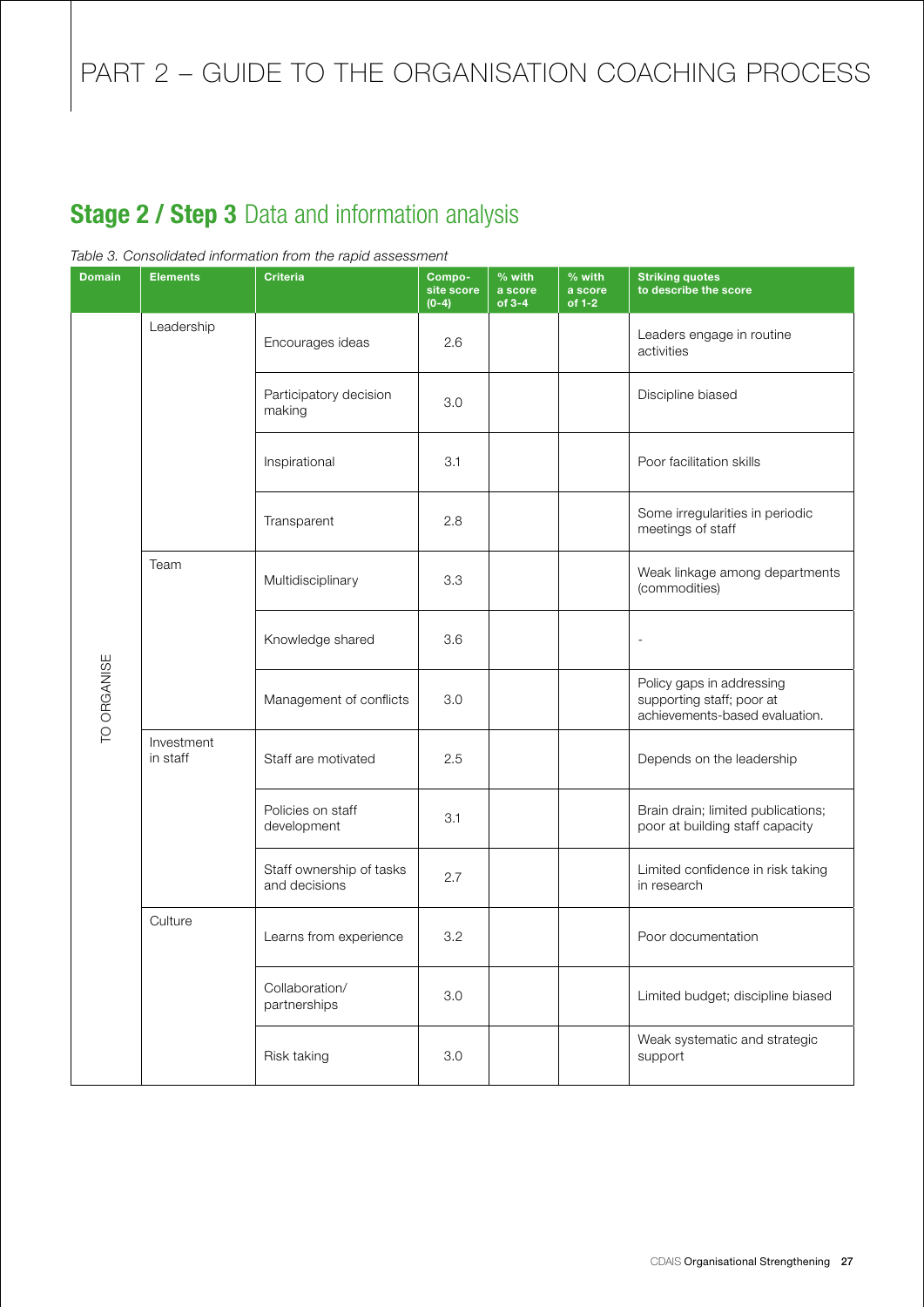## Stage 2 / Step 3 Data and information analysis

#### *Table 3. Consolidated information from the rapid assessment*

| <b>Domain</b> | <b>Elements</b>          | <b>Criteria</b>                                | Compo-<br>site score<br>$(0-4)$ | $%$ with<br>a score<br>$of 3-4$ | % with<br>a score<br>of 1-2 | <b>Striking quotes</b><br>to describe the score               |
|---------------|--------------------------|------------------------------------------------|---------------------------------|---------------------------------|-----------------------------|---------------------------------------------------------------|
|               | Positioning              | Core service clear                             | 4.0                             |                                 |                             | $\blacksquare$                                                |
|               |                          | Networking                                     | 3.3                             |                                 |                             | Weak follow-up and supervision                                |
|               |                          | Addresses client needs                         | 3.1                             |                                 |                             | Poor linkage to global experience                             |
|               | Competence               | Aware of gaps<br>in services                   | 2.9                             |                                 |                             | $\blacksquare$                                                |
| TO DELIVER    |                          | Availability of technical<br>skills            | 2.7                             |                                 |                             | Capacity gaps on gender issues                                |
|               |                          | Communications<br>with clients                 | 2.4                             |                                 |                             | Inadequate budget for<br>communications                       |
|               | Knowledge<br>Management  | Documentation and<br>sharing                   | 3.2                             |                                 |                             | Limitations in local languages                                |
|               |                          | Flexibility to feedback                        | 3.0                             |                                 |                             | Slow feedback due to limited<br>facilitating and joint work   |
|               |                          | Responsiveness<br>to feedback                  | 3.1                             |                                 |                             | Long process                                                  |
|               | Communication            | Strategy availability<br>and awareness         | 2.4                             |                                 |                             | Draft strategy not shared to be<br>owned; insufficient budget |
|               |                          | Adequacy of channels                           | 2.7                             |                                 |                             | Limited use due to budget<br>constraints                      |
|               |                          | Feedback mechanism                             | 3.1                             |                                 |                             | Poor capacity on monitoring and<br>evaluation                 |
| ш             | External<br>intelligence | Fit to policy context                          | 3.2                             |                                 |                             |                                                               |
| TO RELAT      |                          | Knowledge of others<br>to influence            | 3.5                             |                                 |                             | Lower than expected                                           |
|               |                          | Organisation with similar<br>services/products | 3.1                             |                                 |                             | Very limited exposure                                         |
|               | Partnership              | Complementarity with<br>others                 | 3.1                             |                                 |                             | Given services to others and<br>not the other way around      |
|               |                          | Partnership agreements                         | 3.2                             |                                 |                             | Limited follow-up                                             |
|               |                          | Attendance at strategic<br>events              | 2.7                             |                                 |                             | Very limited exposure outside<br>the organisation             |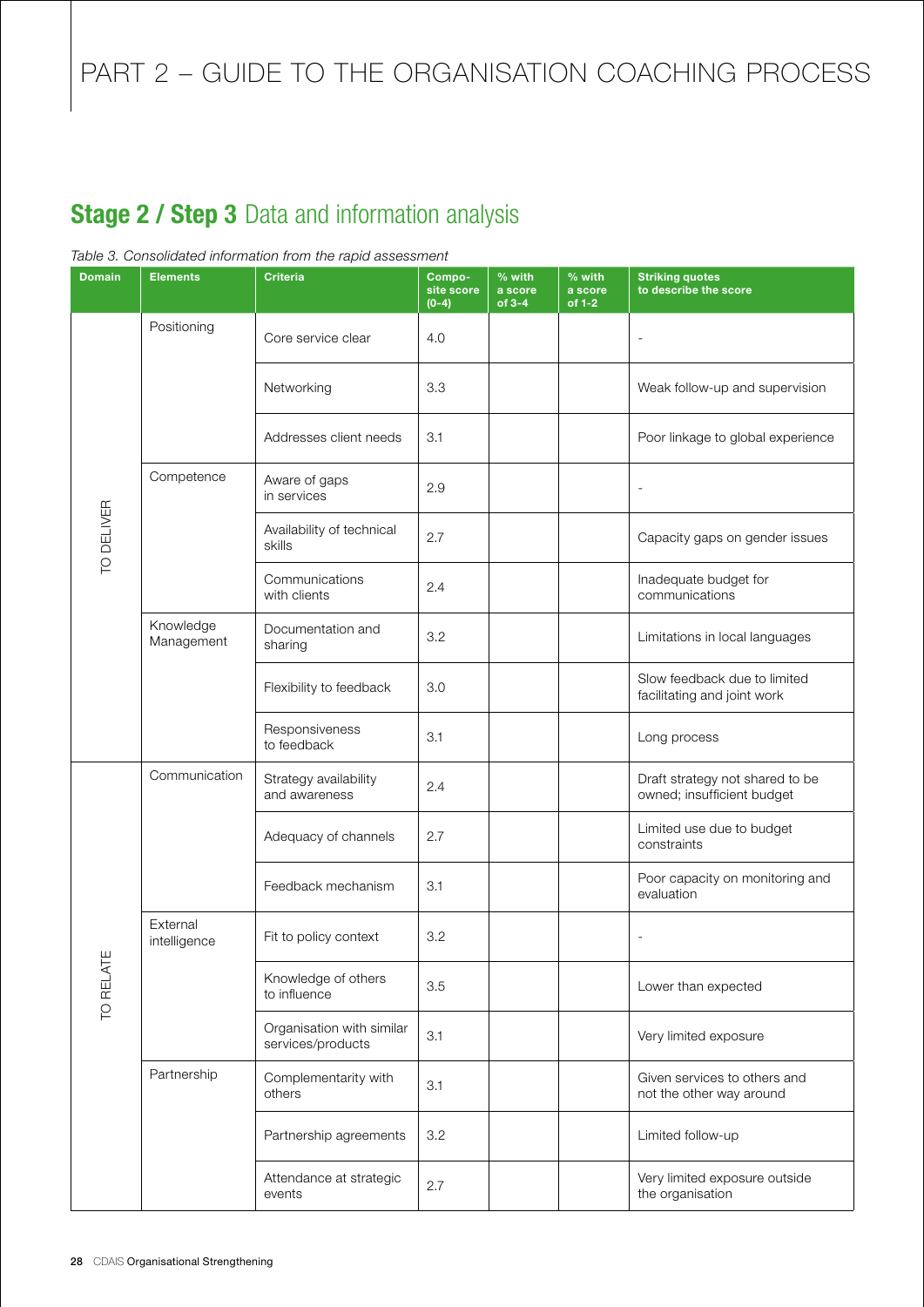# Joint action planning STAGE<sub>3</sub>

The coaching process relies on actions jointly identified and discussed by the organisation and the facilitators. This is based on the results of stages 1 and 2. The main objectives of this stage is to develop a shared vision and collective plan to strengthen capacities in ISS and initiate a dynamic atmosphere for change among the key actors in the organisation.

The results of the organisational analysis are used as one of the elements of the joint planning to strengthen the organisation's ISS capacities. The other element is engaging the management and relevant staff in consultations and discussions so that the process is owned by the organisation itself. The facilitation team has the responsibility to create a dynamic atmosphere for change (as needed). It is proposed that a participatory workshop is organised for each organisation, involving the management and key staff. To achieve the above objectives, the following steps are proposed:

- Step 1. Presentation of the results of the organisational analysis to the management
- Step 2. Participatory visioning and planning (workshop)
- Step 3. Consolidating information for the first coaching plan.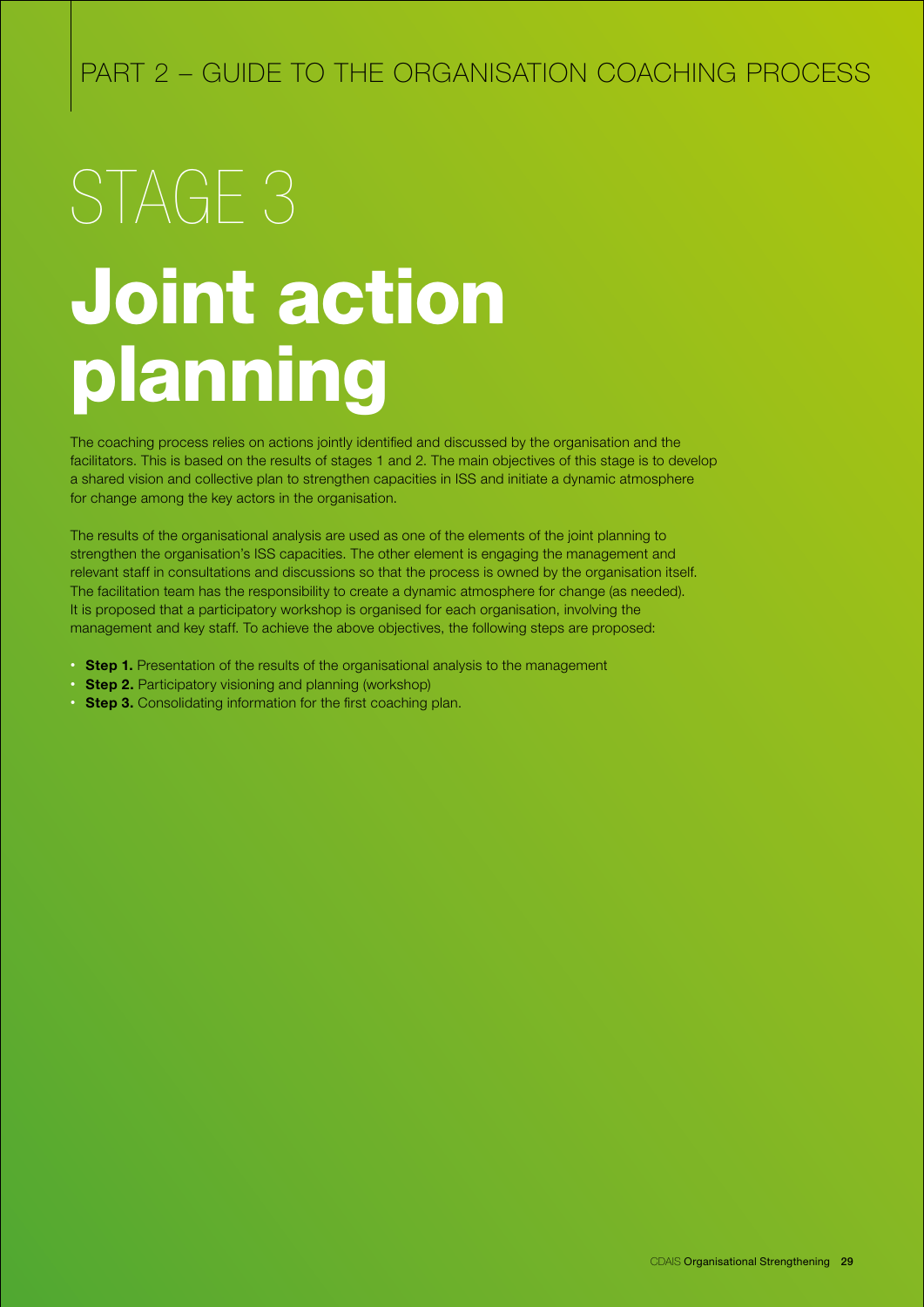## **Stage 3 / Step 1** Presentation of the organisational analysis to management

| <b>OBJECTIVES</b><br>Ιя                                                                                                                                             | $\lceil \mathcal{F}_1 \rceil$ outputs                                                                                                                                                   | <b>PRA RESPONSIBILITIES</b>                           |
|---------------------------------------------------------------------------------------------------------------------------------------------------------------------|-----------------------------------------------------------------------------------------------------------------------------------------------------------------------------------------|-------------------------------------------------------|
| Shared agreement between<br>management and the CDAIS<br>facilitation team on the next step of<br>the organisation coaching process<br>- i.e. design of the workshop | Agreement on the workshop<br><b>Lead actors</b><br>programme and a list of<br>Lead NIF organisation<br>participants<br>NIF assigned to the organisation<br><b>Support</b><br>• AFP, CPM |                                                       |
|                                                                                                                                                                     |                                                                                                                                                                                         | <b>Participants</b><br>Management of the organisation |

## **Preparation**

The CDAIS facilitation team consolidates the information from the organisational analysis. A summary report of the analysis is prepared containing the graphs and initial analysis based on the interviews and literature reviews.

## **Activities**

- 1. Schedule a meeting with the management team to present the results of the organisational analysis.
- 2. Discuss with the management:
	- a. the results of the organisational analysis. These graphs/ figures and table are used as discussion points with the management. The results of the assessment are just an indication of the organisation's capacity as an ISS provider. It is not a complete assessment of the organisation as a whole, due to the small sample size. The initial results are presented to the management in preparation for the workshop with staff and organisation partners. The workshop programme and a list of participants are discussed and agreed with the management during this meeting;
- **b.** the workshop objectives, expected outputs and programme;
- c. the participants to be invited in the workshop (the respondents to the survey can be invited or not. Partners outside the unit or organisation can be invited or not); and
- d. the logistics of the workshop:
	- i. Dates and venue
	- ii. Roles and responsibilities
	- iii. Resources required and available.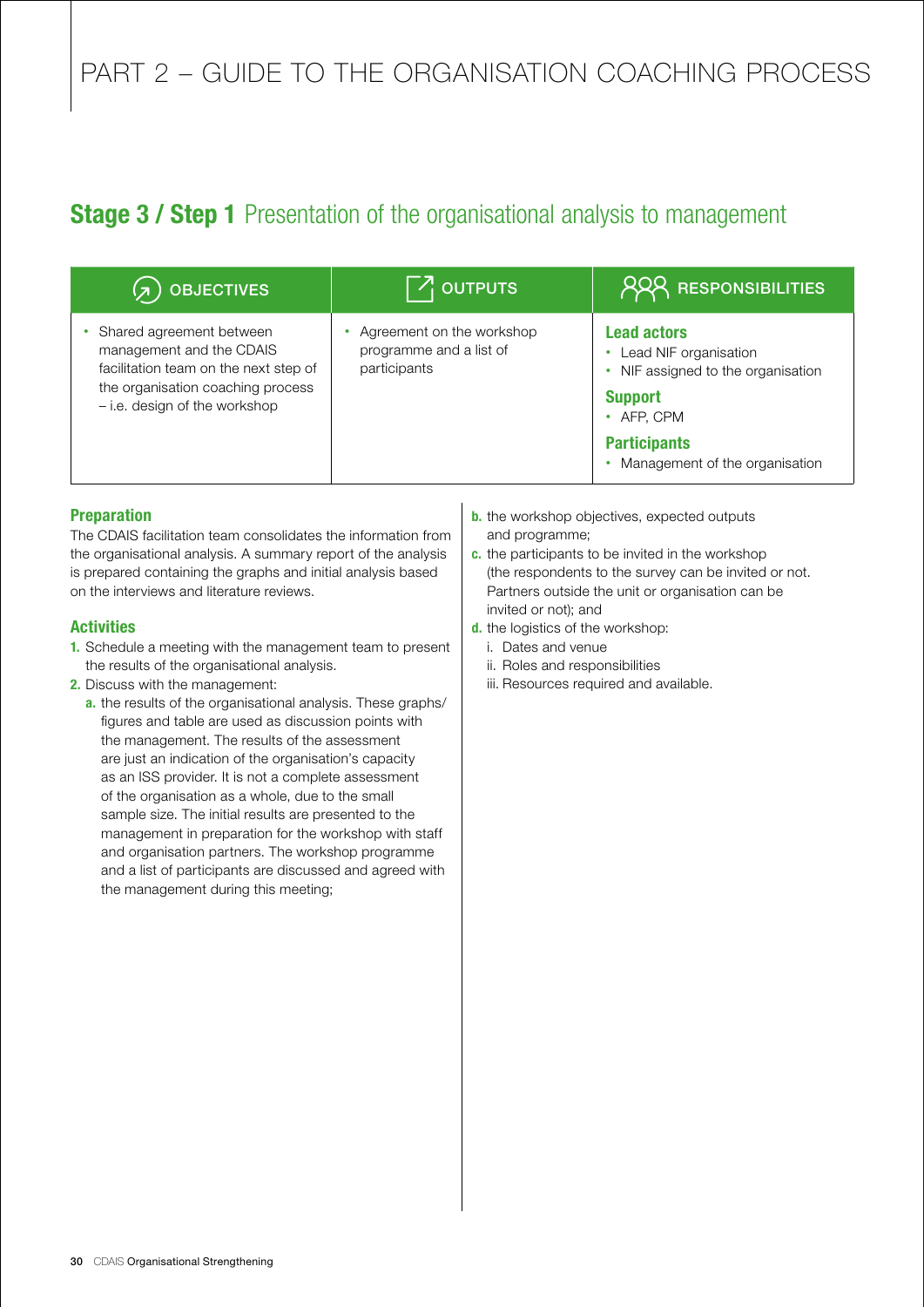## **Stage 3 / Step 2** Participatory visioning and planning

| <b>OBJECTIVES</b>                                                                                                                                                                                                                                 | $\neg$ outputs                                                                                                                  | <b>PRA RESPONSIBILITIES</b>                                                                                                                                                                |
|---------------------------------------------------------------------------------------------------------------------------------------------------------------------------------------------------------------------------------------------------|---------------------------------------------------------------------------------------------------------------------------------|--------------------------------------------------------------------------------------------------------------------------------------------------------------------------------------------|
| To raise awareness of the need to<br>strengthen the organisation as an<br><b>ISS provider</b><br>To jointly plan the process of<br>strengthening the organisation<br>To identify key individuals within<br>the organisation to catalyse<br>change | • A draft coaching plan for the<br>organisation<br>A facilitation team that could<br>catalyse change within the<br>organisation | <b>Lead actors</b><br>Lead NIF-Org<br>٠<br><b>Support</b><br>Coaching team<br><b>Participants</b><br>• Staff interviewed<br>Key staff that can influence change<br>within the organisation |

## **Preparations**

- 1. Prepare the workshop materials:
	- Flipcharts
	- • Coloured markers
	- Coloured paper (cut some into meta-paper, some into octagonal shapes)
- 2. Coloured Post-its.
- **3.** Print the survey materials divided by the three domains (to organise themselves, to relate to others. and to deliver ISS).
- 4. Print the results of the rapid assessment presented as graphs (see Figure 4 as an example).
- **5.** Print/draw on a flipchart the radar of each domain, indicating each element and criterion (See Figure 5 for an example).

## **Activities**

Below is a proposal for the workshop design (see Table 4: 'Workshop programme'). It is intended as an inspiration to shape individual workshops for an organisation. The workshop should fit into the organisation's culture but should inspire the sharing of ideas without barriers. It should be open and encourage staff and partners (if invited) to share their thoughts, doubts and inspirations.

It is proposed to have two parts to the workshop – i.e. i) awareness and appreciation/understanding among staff and management of the need for the organisational assessment and the results of the organisational analysis (Sessions 1-3); and ii) co-creation of the way forward to strengthen the organisation's capacity to provide ISS (Sessions 4-5). These two parts are described below. A detailed Facilitators' Guide is available at https://cdais.net/guides-manuals.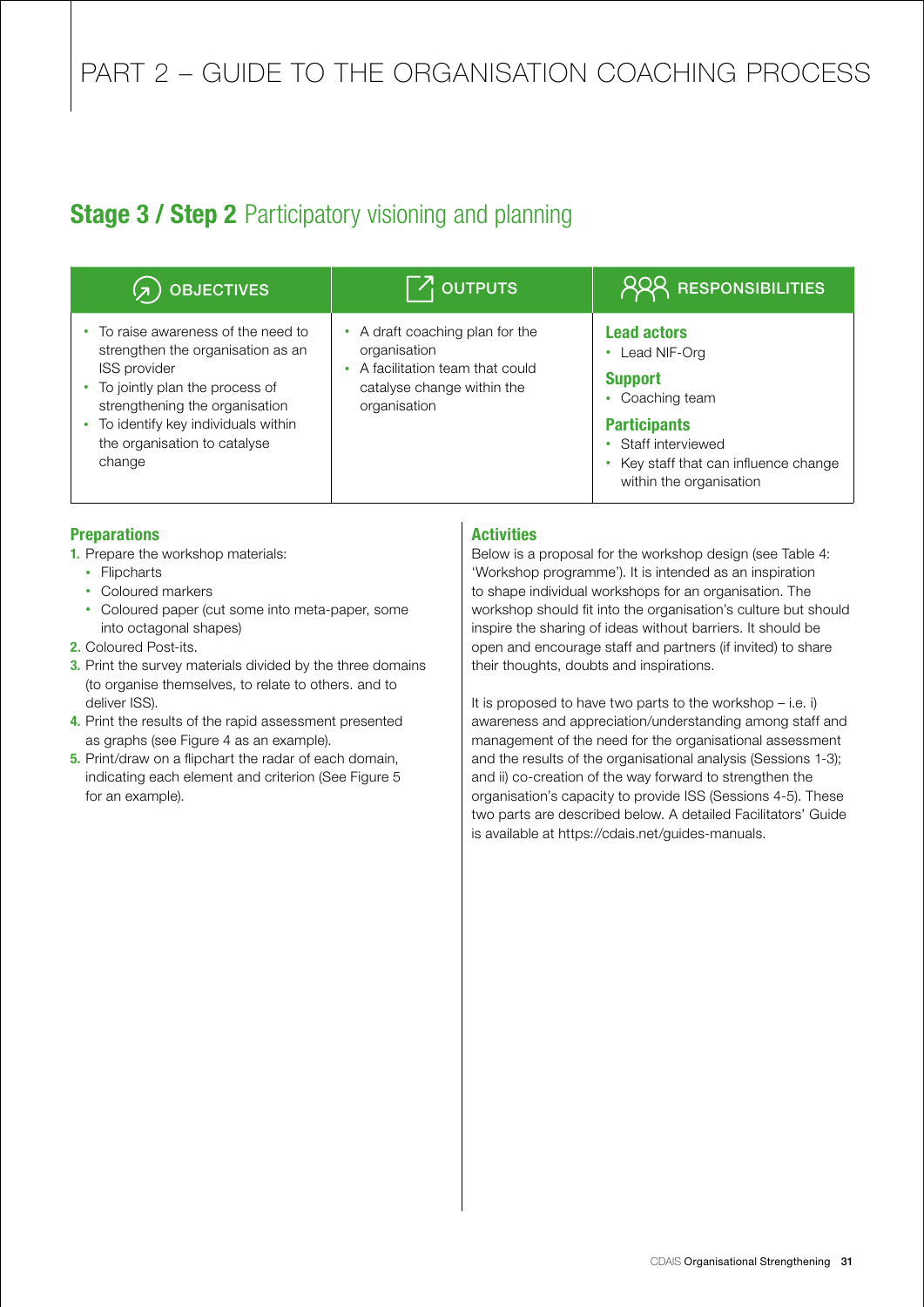# PART 2 - GUIDE TO THE ORGANISATION COACHING PROCESS

## **Stage 3 / Step 2 Participatory visioning and planning**



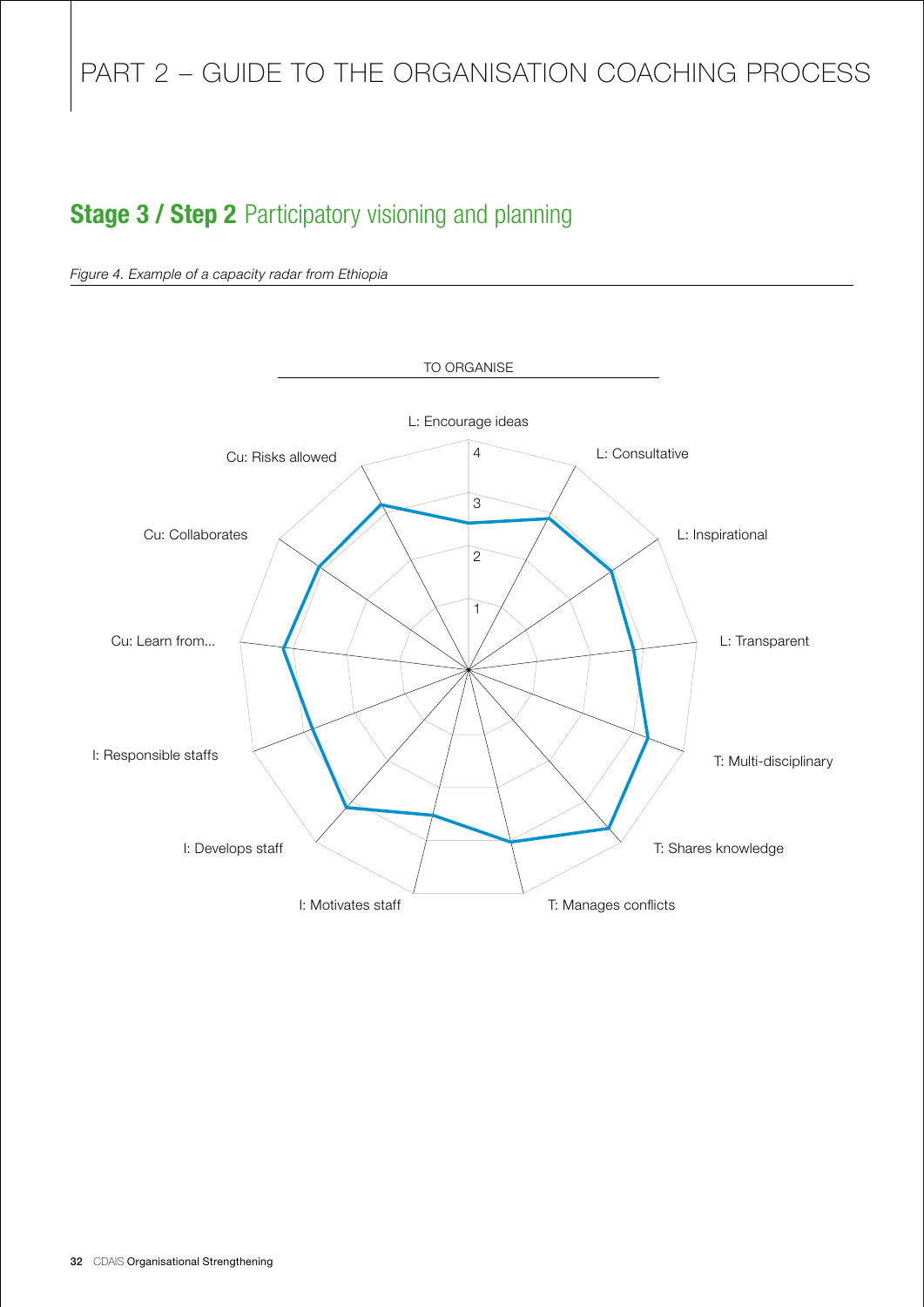## **Stage 3 / Step 2 Participatory visioning and planning**

*Figure 5. Radar graph of a capacity domain*



CAPACITY TO DELIVER CAPACITY TO RELATE

#### Positioning



#### Communication

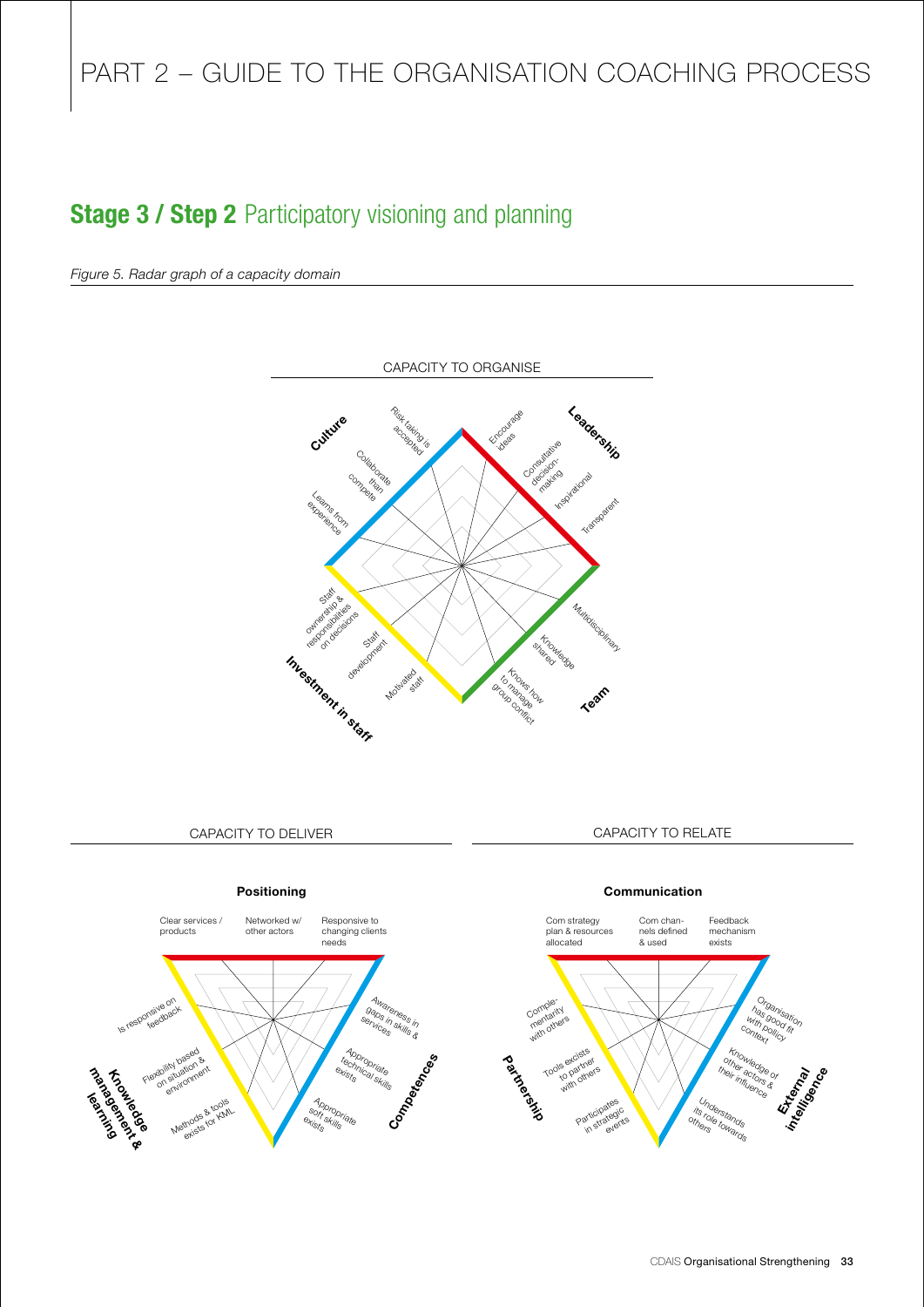# PART 2 - GUIDE TO THE ORGANISATION COACHING PROCESS

## **Stage 3 / Step 2 Participatory visioning and planning**

## *Table 4. Workshop programme*

| <b>Time</b>         | <b>Topics/sessions</b>                                                                               | <b>Expected output</b>                                                                                                                                                                                                                                                                          | <b>Suggested approaches and</b><br>exercises                                                                                                                                                                                                                                             |
|---------------------|------------------------------------------------------------------------------------------------------|-------------------------------------------------------------------------------------------------------------------------------------------------------------------------------------------------------------------------------------------------------------------------------------------------|------------------------------------------------------------------------------------------------------------------------------------------------------------------------------------------------------------------------------------------------------------------------------------------|
|                     | Session 1. Setting the scene                                                                         |                                                                                                                                                                                                                                                                                                 |                                                                                                                                                                                                                                                                                          |
| About 30<br>minutes | Welcome and<br>introduction of<br>participants (especially<br>if there are external<br>participants) | Participants get to know each other, including<br>the trainer or capacity development expert                                                                                                                                                                                                    | Participants introduce themselves<br>(name, experience in related field,<br>expertise)                                                                                                                                                                                                   |
| About 30<br>minutes | Objectives of the<br>workshop (from<br>the organisers and<br>participants)                           | Shared understanding among participants<br>and facilitators on what they expect from<br>the workshop                                                                                                                                                                                            | Asks participants to write on paper<br>their own personal expectations.<br>Stick the responses on the wall and<br>group similar responses together.<br>Check how they can be covered<br>(or not) in the programme.                                                                       |
|                     | <b>Session 2. Shared language</b>                                                                    |                                                                                                                                                                                                                                                                                                 |                                                                                                                                                                                                                                                                                          |
| About 1 hour        | Innovation support<br>services: capacity<br>domains and elements                                     | Shared understanding on:<br>innovation support services<br>$\bullet$<br>capacity domains of an ISS organisation<br>٠<br>elements of each capacity domain<br>$\bullet$<br>Solid knowledge on ISS and its terminologies<br>for participants to use with consistency<br>throughout the process     | Presentation and discussion of<br>case studies from one of the<br>niches where they have challenges<br>accessing ISS.<br>Presentation of the ISS definitions,<br>capacity domains and elements<br>(refer to Part 1)<br>Use Figure 6 to demonstrate the<br>organisation coaching process. |
|                     |                                                                                                      | Session 3. Divergence: broadening perspectives and appreciating differences                                                                                                                                                                                                                     |                                                                                                                                                                                                                                                                                          |
| About 1 hour        | Perceptions of the<br>organisation's capacity<br>to deliver ISS                                      | Participants become aware and appreciate<br>different perspectives on how the organisation<br>is delivering its ISS                                                                                                                                                                             | Group work to define the status<br>of each capacity domain.<br>Presentation of the results of<br>individual interviews using the radar<br>and tag cloud.<br>Compare the two results and<br>analyse the commonalities<br>or differences.                                                  |
|                     |                                                                                                      | Session 4. Co-creation: developing options by engaging and collaborating                                                                                                                                                                                                                        |                                                                                                                                                                                                                                                                                          |
| About 2 hours       | Developing group<br>outputs                                                                          | Participants are encouraged to work together<br>to define options to improve the organisation's<br>ISS delivery<br>Relationships are built<br>Teams are established                                                                                                                             | Visioning exercises - e.g. future<br>backwards                                                                                                                                                                                                                                           |
|                     |                                                                                                      | Session 5. Convergence: deciding which ideas could work, prioritising and refining                                                                                                                                                                                                              |                                                                                                                                                                                                                                                                                          |
| About 1 hour        | Options for decisions                                                                                | Define clear options for decisions to strengthen<br>the organisation's capacity as an ISS provider.<br>Elements for the coaching plans are defined -<br>i.e. vision, actors of change, progress markers,<br>activities with required resources, timeframe<br>and responsibilities for follow-up | Coaching plan<br>Card clustering                                                                                                                                                                                                                                                         |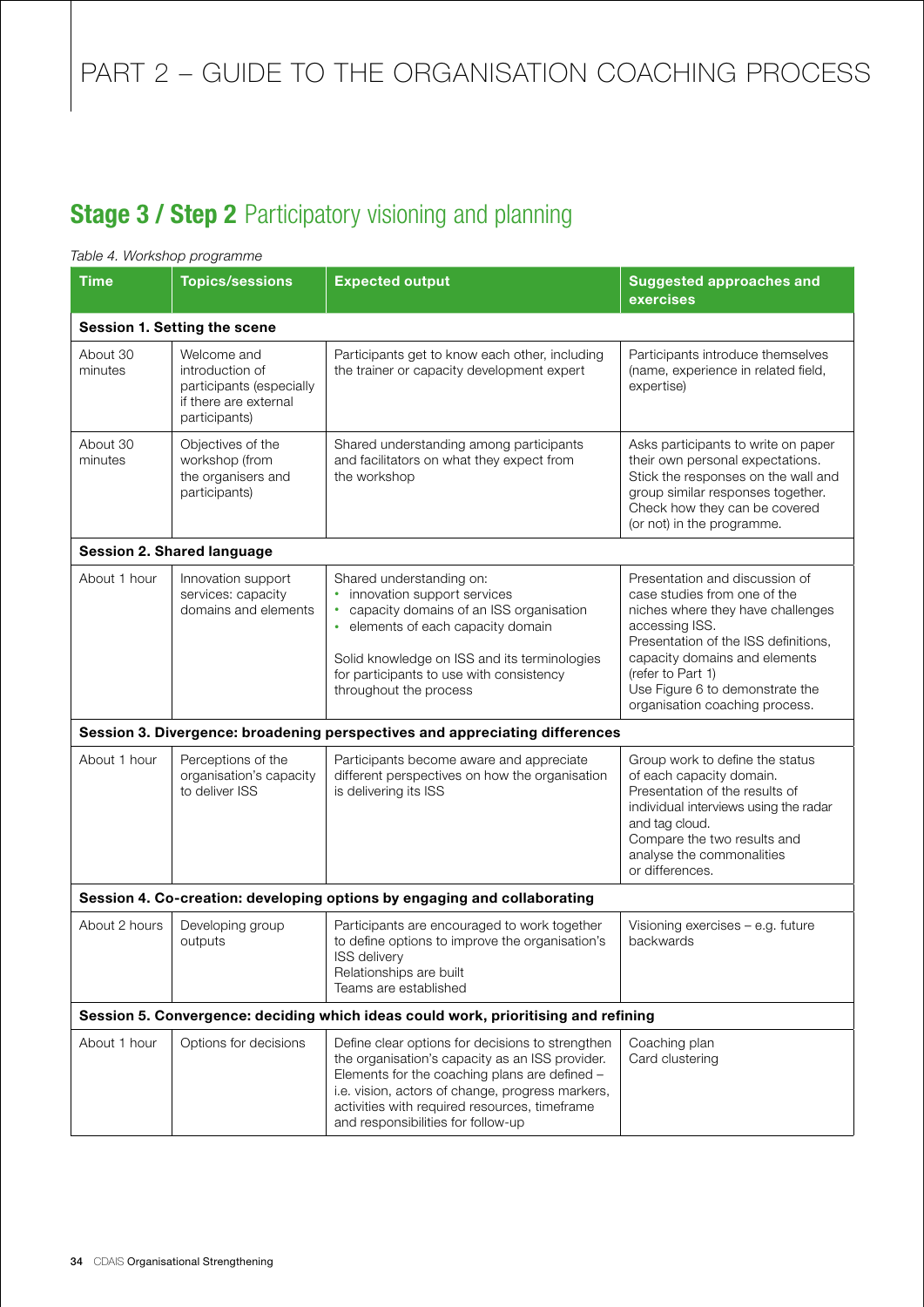## **Stage 3 / Step 2** Participatory visioning and planning

## Workshop Part 1. Session 1. Setting the scene

This session is to put the participants at ease. If protocol dictates, a formal opening could be made by the head of the organisation or unit. At the opening, the management shares its views on the process, highlighting the added value or importance of this process towards achieving the organisation's strategic objective. The facilitator confirms the objectives of the process, emphasising that this workshop is just part of the coaching process. S/He introduces the workshop programme as shown in Table 4.

## Workshop Part 1. Session 2. Shared language

The objective of this session is to introduce the participants to the concepts of ISS and their domains and elements, and how they can be provided by a particular organisation. The concepts are easier understood by discussing a case study from the country. The case study could be one of the innovation niche partnerships on which the project is working. The discussion looks into the various services expected by the actors of the partnerships. These are then related to the ISS capacity domains and their elements.

## Workshop Part 1. Session 3. Divergence group work

The objective of this session is for the participants to become aware of and appreciate the different perspectives on how their organisation is currently delivering its services and products. The facilitator explains the coaching process proposed and how, through joint learning, their organisation can become an ISS provider or strengthen its existing capacity. S/He explains using a flipchart (see Figure 6 as an example).

Steps for the group work include the following.

- 1. Divide the participants into three groups:
	- a. Group 1. Staff only (if there are participants from outside the organisation) to discuss 'capacity to organise'
	- **b.** Group 2. Mix of staff and partners to discuss 'capacity to deliver'
	- c. Group 3. Mix of staff and partners to discuss 'capacity to relate'
- 2. Assign a facilitator to each group. Ensure that the facilitator is briefed of the task before the session.
- **3.** Give each group member a copy of the questionnaire on the relevant domain. Ask them to respond. The facilitator should collate all responses and gather the composite score. Display the results on the radar chart as shown in Figure 5.

## Workshop Part 2. Session 4. Co-creation: Visioning

This session allows the participants to work together to define options to improve their organisation's capacity to deliver or provide ISS. It could also build or strengthen relationships among individual staff members and management. Teams can be established that will serve as the core for strengthening the organisation's ISS capacity.

Based on future backwards methods (https://cognitiveedge.com/methods/the-future-backwards/), below are the suggested steps to identify options for the organisation to strengthen its capacities to deliver ISS:

- 1. Stick three sheets of flipchart paper on the wall.
- 2. In plenary agree if all the domains require strengthening, by using the concluding statement of Session 3. If all domains are to be addressed, then write each statement on the green hexagonal paper. It is possible that only one or two domains require strengthening.
- **3.** Assign a group to each domain (if there are several selected). Ask each group to look at the 'current state' of the domain. Assess and agree on the causes of this current state. Use the results of Session 3 as reference. If possible, relate these situations to a functional capacity. Write each cause on a piece of hexagonal paper. Stick it on the left of the 'current state'. See Figure 7: Step 1.
- 4. Ask each group to imagine an 'ideal/heaven' state and a 'worst case scenario/hell' state. Write each on the different-coloured hexagonal card. Place this on the top of the sheet (for the 'heaven' scenario) and the bottom of the sheet (for the 'hell' scenario). See Figure 7: Steps 2 and 3.
- 5. Ask each group to go back to the 'heaven' and 'hell' statements. Start with the 'heaven' statement, and determine a few key determining elements to reach that 'heaven' status. Identify at least five of them. Conduct the same exercise for the 'hell' statement. During the analysis, regularly check the 'cause' statements that should be solved. See Figure 7: Steps 4 and 5.
- **6.** Given the results of the exercise, determine a realistic vision for the organisation. See Figure 7b: Step 6.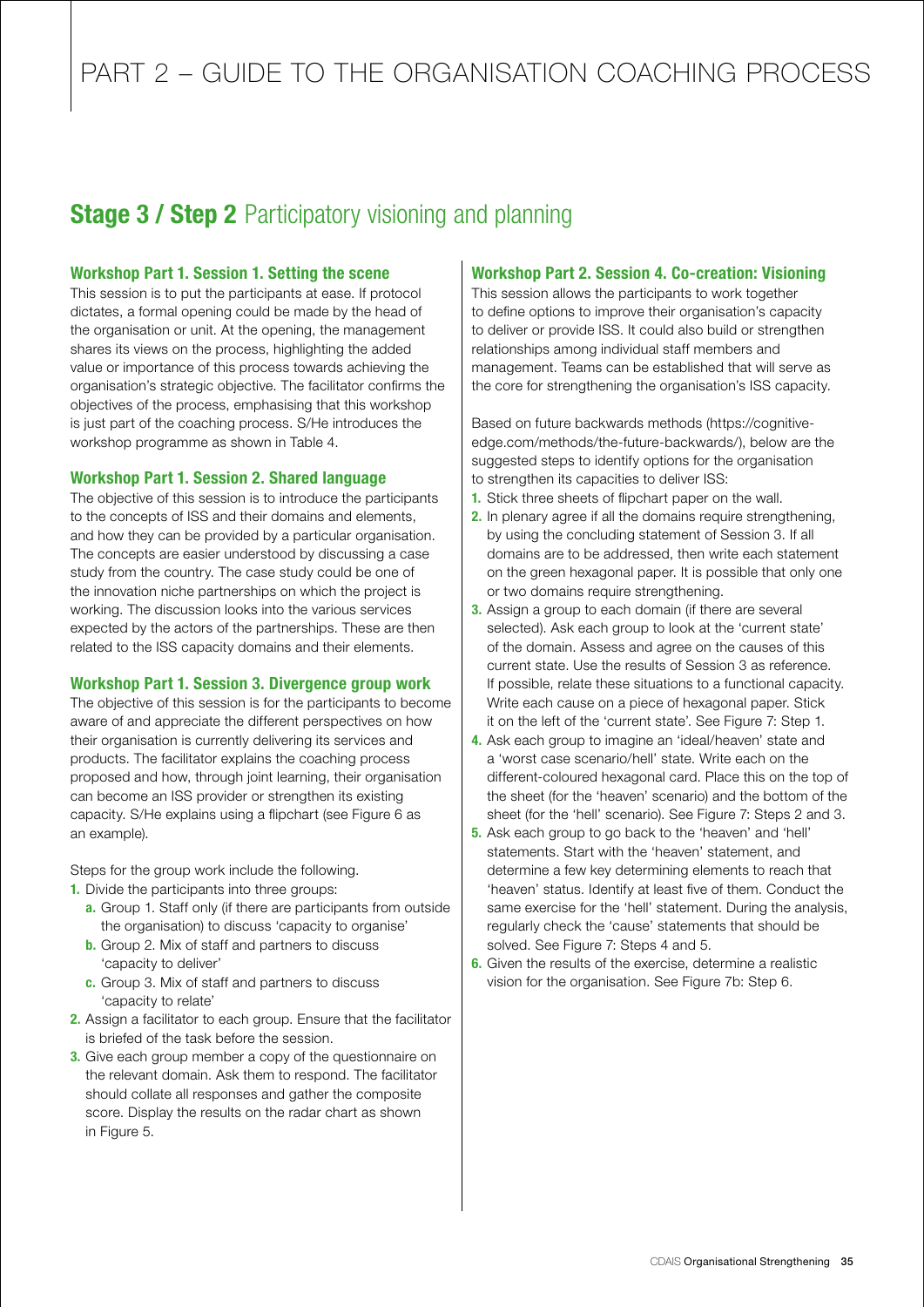## **Stage 3 / Step 2** Participatory visioning and planning

#### Workshop Part 2. Session 5. Convergence

This is the concluding session of the workshop. The participants define and agree on clear and realistic ways to strengthen their organisation's capacity as an ISS provider. Elements for the coaching plans are defined – i.e. priority objectives, actors of change, progress markers, activities with required resources, timeframe and responsibilities (see Figure 8 as an example of the output of this session).

Below are the suggested steps (see also the Guidelines for the coaching process for innovation partnerships):

1. Read again the participants' vision of the organisation as an ISS provider (as developed in Session 5). Ask them to confirm this vision. Inform them that the CDAIS project will just initiate a few steps in the process of strengthening its capacities as an ISS provider.

- 2. Build the coaching plan as follows:
	- a. Looking at the results of the three groups, determine a realistic vision of the unit/organisation to strengthen its ISS capacity.
	- **b.** From the results of the three groups and the vision, identify at least three priority objectives.
	- c. From each of the priority objectives, identify the 'actors of change', and for each of the 'actors' determine the progress markers (expect to see, like to see, love to see).
	- d. From each of the priority objectives and the 'expect to see', determine the activities, resources, timeframe and responsibilities. See Figures 8 and 9. This should show:
		- i. Why contains the visions and priority objectives
		- ii. Who key actors of change
		- iii. What progress markers
		- iv. How action plan.
- **3.** Conclude by reviewing the vision, priority objectives, actors of change, progress markers and activities. A report is drafted based on the information gathered from the workshop.



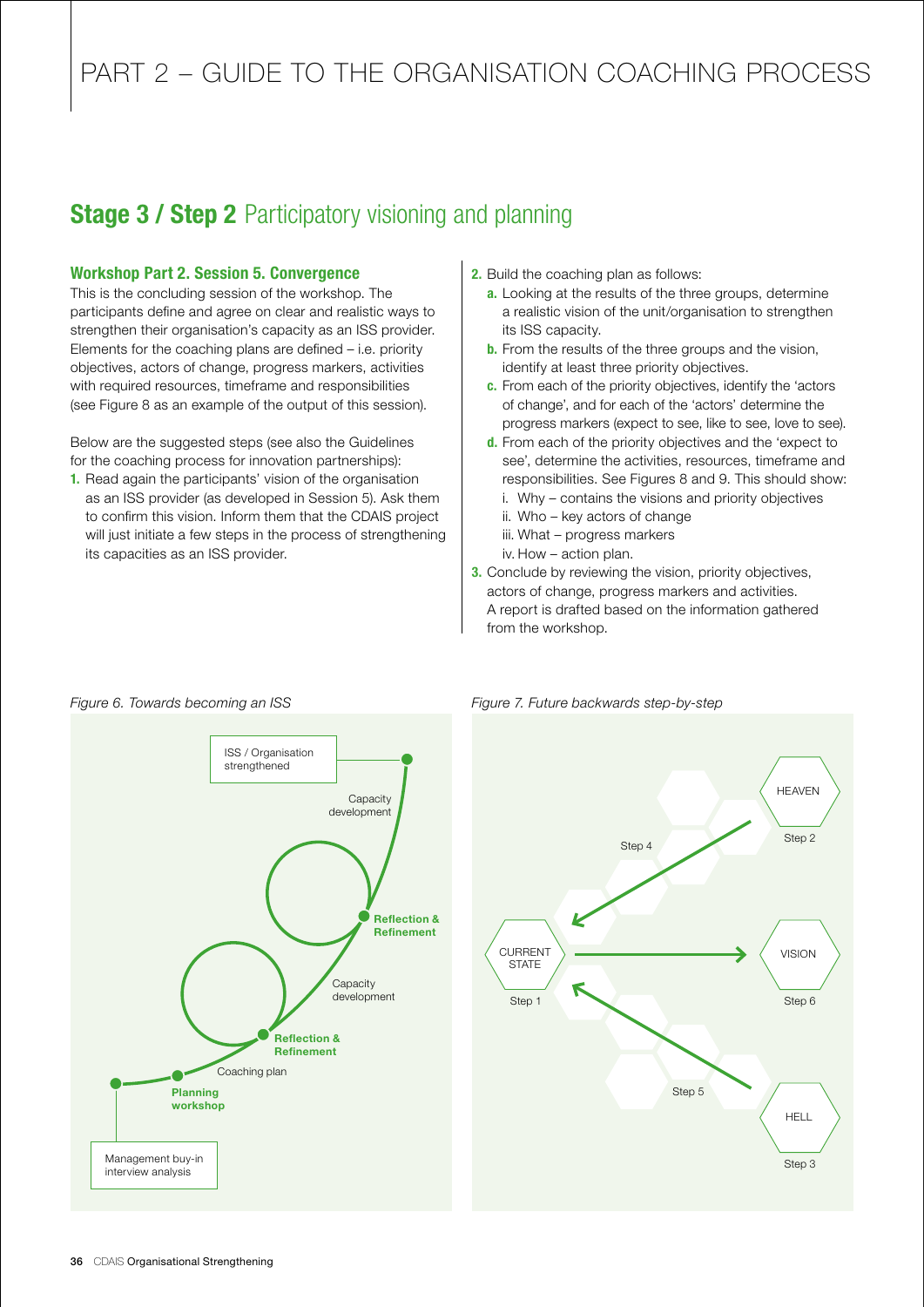## **Stage 3 / Step 2 Participatory visioning and planning**



*Figure 8. Structure of the discussion to develop the coaching plan*

*Figure 9. Future backwards and coaching plan, an example from Ethiopia*

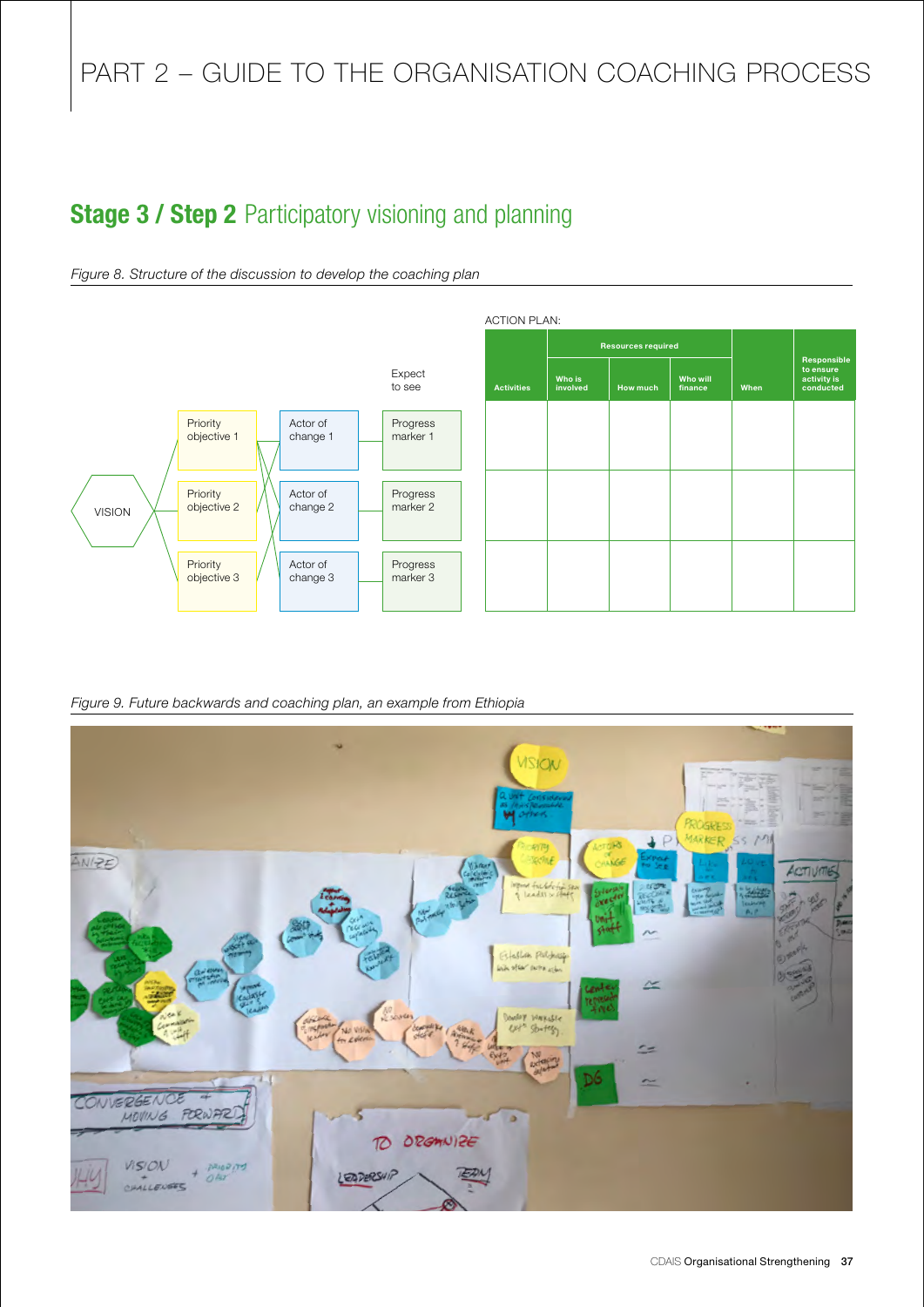# Action, reflection and refinement STAGE 4

After what was likely to have been an intensive joint analysis and planning, activities are conducted as planned. Activities will vary, but the focus is to strengthen the organisation's capacity to provide ISS. Initial activities could include a simple gathering of key staff to better understand the concepts and their needs. Or it could involve negotiation with management to prioritise certain investments or policies to strengthen a team's capacity to provide ISS.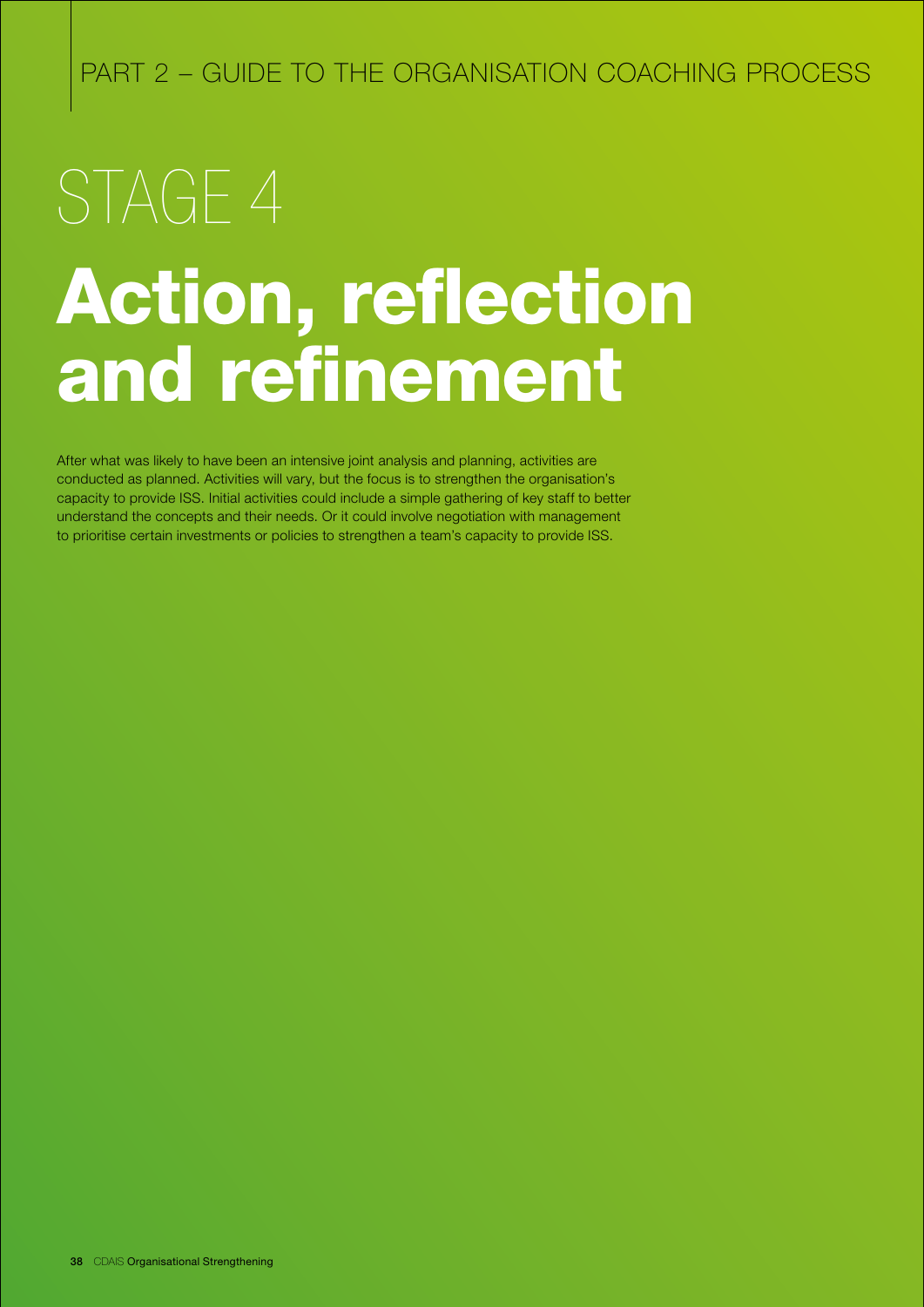## **Stage 4 / Step 1** Review and agreement on the coaching plan

| <b>OBJECTIVES</b>                                                                                                             | $\lceil \mathcal{F}_1 \rceil$ outputs | <b>PRR RESPONSIBILITIES</b>                                                            |
|-------------------------------------------------------------------------------------------------------------------------------|---------------------------------------|----------------------------------------------------------------------------------------|
| Shared agreement between<br>management and the CDAIS                                                                          | Agreement on the action plan          | <b>Lead actors</b><br>Lead NIF organisation<br>۰                                       |
| facilitation team on the<br>implementation of the action<br>plan (including financial support,<br>roles and responsibilities) |                                       | <b>Support</b><br>Agrinatural Focal Person<br>Relevant capacity development<br>experts |
|                                                                                                                               |                                       | <b>Participants</b><br>Relevant/concerned staff<br>of the organisation                 |

## Preparation

The CDAIS facilitation team consolidates the information from the workshop. The action plan is reviewed and finalised for presentation to the management of the organisation.

## Activities

- 1. A meeting is organised with the management team to present the final action plan.
- 2. Discussion leads to agreement on how the activities are conducted, financed and monitored.
- 3. If no agreement is made or resources are lacking, other partners are considered to engage for additional support.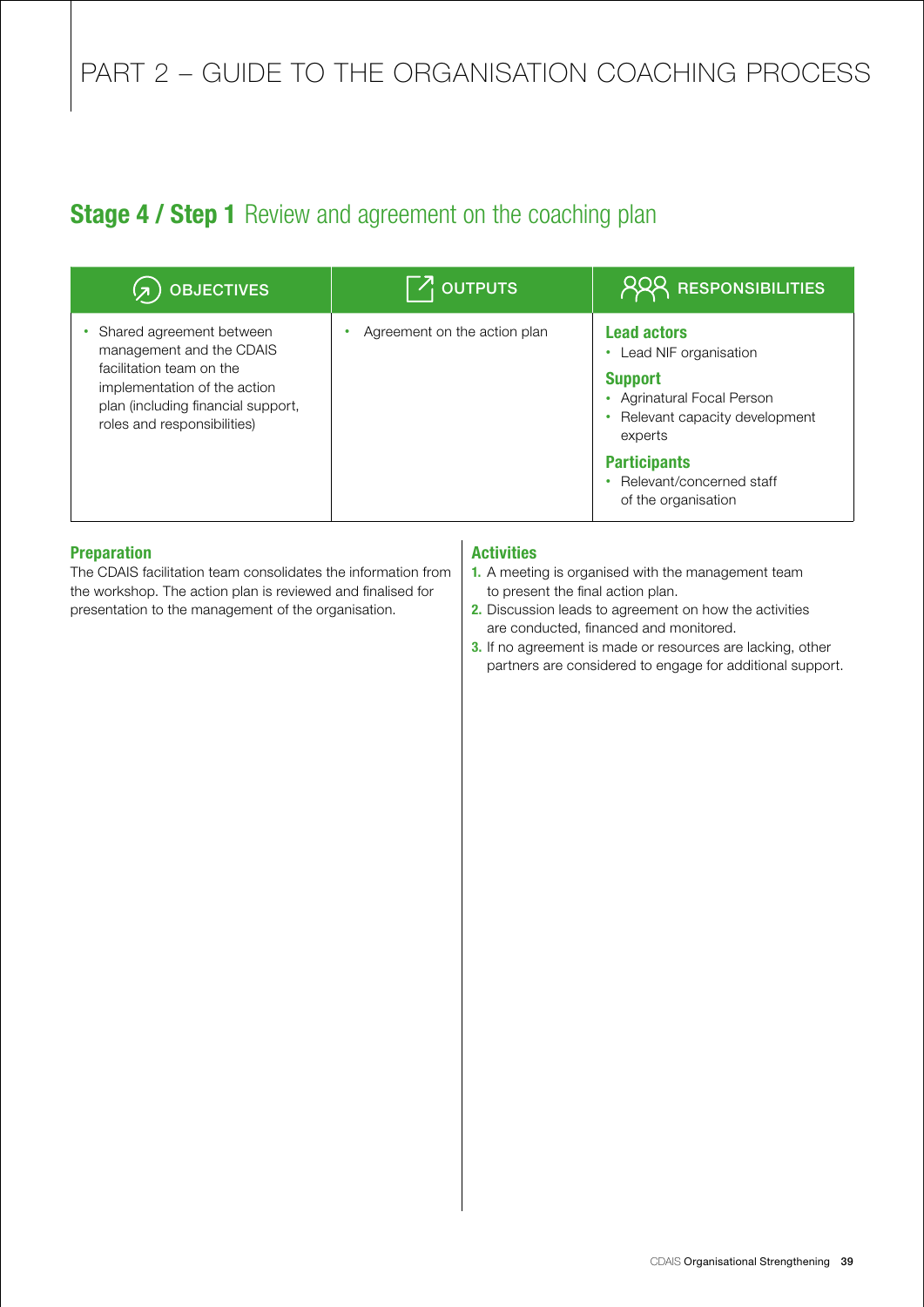## **Stage 4 / Step 2** Action, reflection and refinement of the coaching process

| <b>OBJECTIVES</b>                                               | $\nabla$ <sub>I</sub> outputs                | <b>PRR RESPONSIBILITIES</b>                                                                |
|-----------------------------------------------------------------|----------------------------------------------|--------------------------------------------------------------------------------------------|
| Implement the agreed activities<br>Monitor the changes achieved | Coaching process initiated and<br>documented | <b>Lead actors</b><br>Lead NIF organisation<br>٠                                           |
| Conduct regular reflection<br>and refinement                    |                                              | <b>Support</b><br>• Agrinatural Focal Person<br>• Relevant capacity development<br>experts |
|                                                                 |                                              | <b>Participants</b><br>• Relevant/concerned staff<br>of the organisation                   |

The CDAIS project uses a common methodology for joint learning of groups. For this stage in the coaching process, the same method of Reflection and Refinement (R&R) is recommended as in the coaching process for the innovation niche partnership. The method is called the 'ORID facilitation framework' and it will allow and encourage staff of the organisation to actively drive their own capacity development and change (www.bridgew.edu/sites/default/files/relatedfiles/ ORID-discussion-method-6.3.14.pdf).

The R&R are moments in the coaching process where the 'actors of change' identified in the previous section pause to reflect, analyse and refine their action plans. They assess whether the activities conducted are contributing to or hindering progress towards achieving the agreed objectives or vision of the organisation as an ISS provider.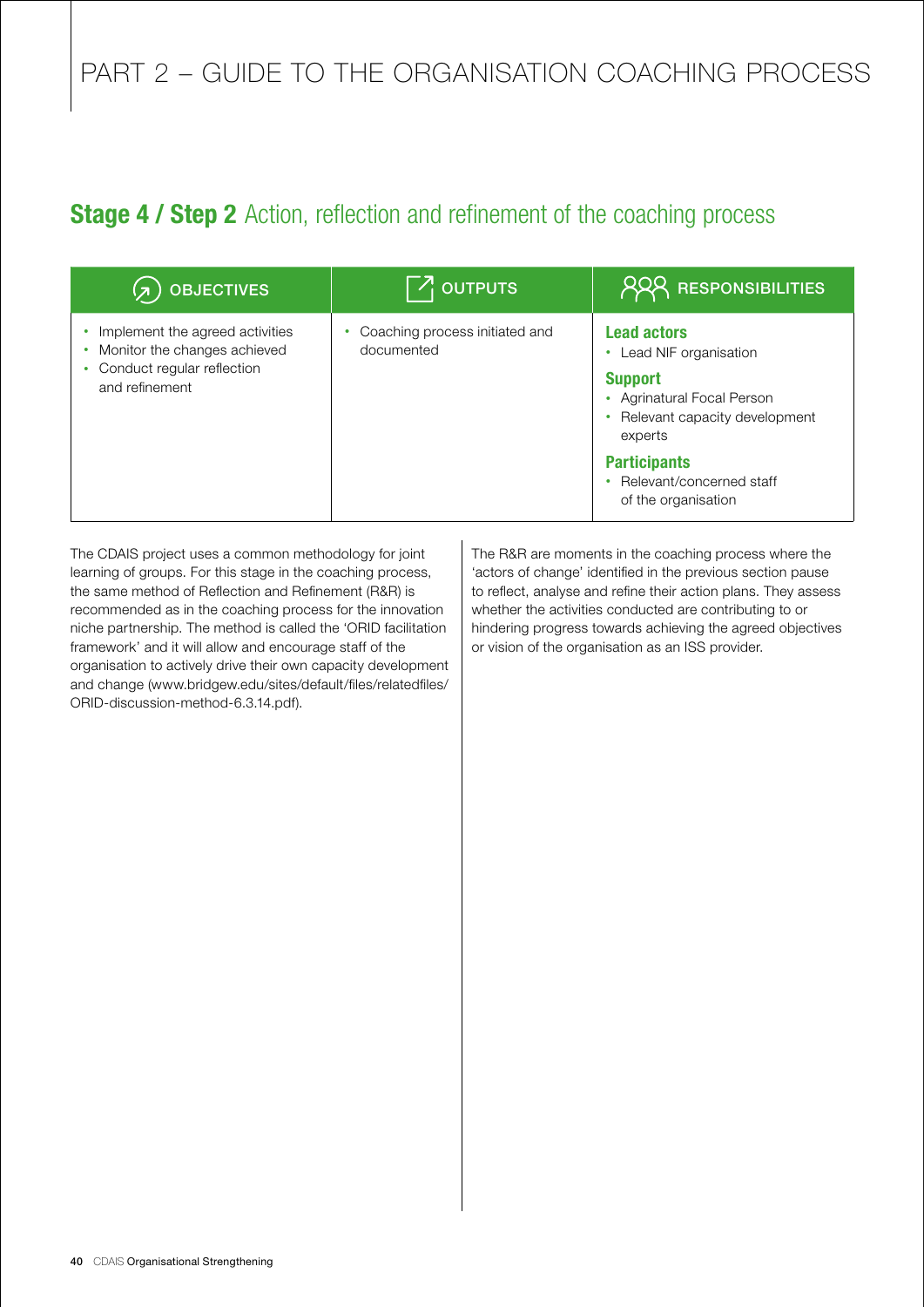## References

## **References**

Cheung-Judge, M.-Y., and Holbeche, L. (2017) *Organization Development: A Practitioner's Guide for OD and HR.* Kogan Page, London, UK. 344pp.

Christopolos, I. (2010) *Mobilizing the potential of rural and agricultural extension.* Food and Agriculture Organization of the United Nations, Rome, Italy.

FAO Learning Module 4 on Capacity Development – Organization Analysis and Development, FAO 2013: www.fao.org/3/a-i3538e.pdf

Faure, F., Desjeux, Y., and Gasselin, P. (2012) *New challenges in agricultural advisory services from a research perspective: a literature review, synthesis and research agenda.* Journal of Agricultural Education and Extension, 18 (5): 461-492.

Faure, G., Knierim, A., Koutsouris, A., Ndah, T., Audouin, S., Zarokosta, E., Wielinga, E., Triomphe, B., Mathé, S., Temple, L., and Heanue, K. (2017) *How to strengthen innovation support services in European rural areas: lessons learnt from AgriSpin.* 23rd European Seminar on Extension and Education (ESEE), 4-7 July 2017, Chania, Greece.

Hounkonnou, D., Kossou, D., Kuyper, T.W., Leeuwis, C., Nederlof, E.S., Röling, N., Sakyi-Dawson, O., Traoré, M., and van Huis, A. (2012) *An innovation systems approach to institutional change: Smallholder development in West Africa. Agricultural Systems, 108: 74-83.*

Klerkx, L., and Leeuwis, C. (2008) *Matching demand and supply in the agricultural knowledge infrastructure: Experiences with innovation intermediaries.* Food Policy, 33(3): 260-276.

Leeuwis, C. and van den Ban, A. (2004) *Communication for Innovation: Rethinking Agricultural Extension, 3rd edition.* Blackwell Publishing, Oxford, UK.

Leeuwis, C., and Aarts, N. (2011) *Rethinking communication in innovation processes: creating space for change in complex systems.* Journal of Agricultural Education and Extension, 17(1): 21-36.

Poulton, C., Dorwood, A., and Kydd, J. (2010) *The Future of Small Farms: New Directions for Services, Institutions, and Intermediation.* World Development, 38(10): 1413-1428.

- Rivera, W.M., and Sulaiman, R. (2009) *Extension: Object of reform, engine for innovation.* Outlook on agriculture, 38(3): 267-273.
- Rondeau. A. (2002) *Transformer l'organisation: vers un modèle de mise en oeuvre. In: Transformer l'organisation: la gestion stratégique du changement.* Revue internationale de Gestion, 24: 91-112.
- Stanfield, R.B. (2000) *The Art of Focussing Conversations: 100 Ways to Access Group Wisdom in the Workplace.*  The Institute for Cultural Affairs, Chicago, IL.

Tropical Agriculture Platform (2016) *Common Framework on Capacity Development for Agricultural Innovation Systems: Conceptual Background.* CAB International, Wallingford, UK. www.cabi.org/Uploads/CABI/aboutus/4.8.5-other-business-policies-and-strategies/tapconceptual-background.pdf

Toillier, A., Faure, G., and Chia, E. (2018) *Designing and organizing support for collective innovation in agriculture.* pp. 108-121, In: Faure, G., Chiffoleau, Y., Goulet, F., Temple, L., and Touzard, J.-M. (eds) *Innovation and development in agricultural and food systems.* Quae, Versailles, France.

World Bank (2017) *Agricultural Innovation Systems. An Investment Sourcebook.* World Bank, Washington, DC. 20pp.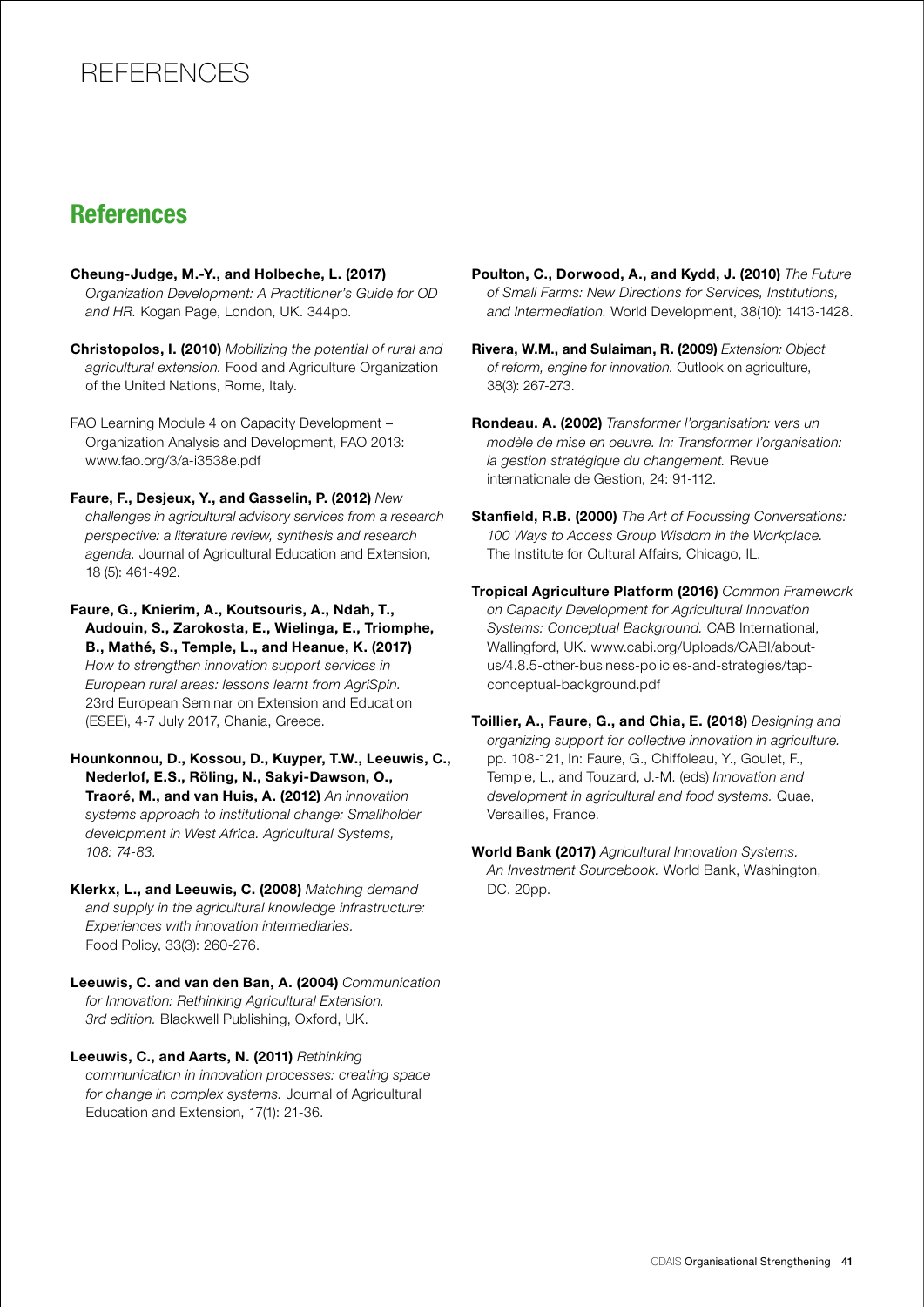## Organisation coaching process

## Generic training programme

Training workshop for National Innovation Facilitators (organisation)

## Day 1

| <b>Time</b>   | <b>Topics/sessions</b>                                                                                                                                                                            | <b>Expected output</b>                                                                                                                                                   | <b>Suggested approaches and exercises</b>                                                                                                                                                                       |
|---------------|---------------------------------------------------------------------------------------------------------------------------------------------------------------------------------------------------|--------------------------------------------------------------------------------------------------------------------------------------------------------------------------|-----------------------------------------------------------------------------------------------------------------------------------------------------------------------------------------------------------------|
| 30<br>minutes | Welcome and introduction<br>of participants                                                                                                                                                       | Participants get to know each<br>other, including the trainer or<br>capacity development expert.<br>Participants are welcomed<br>as CDAIS team members.                  | Participants introduce themselves (name,<br>experience in related field, expertise)                                                                                                                             |
| 30<br>minutes | Objectives of the training (from<br>the organisers and participants)                                                                                                                              | Shared understanding among<br>participants and trainers on<br>what they expect from the<br>training                                                                      | Ask participants to write on paper their own<br>personal expectations. Stick the responses<br>on the wall, and group similar responses<br>together. Check how they can be covered<br>(or not) in the programme. |
| 10<br>minutes | Workshop agenda                                                                                                                                                                                   | Participants understand the<br>schedule of the training.                                                                                                                 | Presentation of agenda on a flipchart, not<br>PowerPoint! This will allow regular checks<br>on progress as well as flexibility in the<br>programme.                                                             |
| 30<br>minutes | Brief on CDAIS and AIS                                                                                                                                                                            | General understanding of the<br>CDAIS project (e.g. objectives<br>and expected results)                                                                                  | Presentation on CDAIS and AIS                                                                                                                                                                                   |
| 30<br>minutes | The organisation coaching<br>process - overview                                                                                                                                                   | General understanding of the<br>objectives and phases of the<br>organisation coaching process<br>(why it is different from the<br>niche partnership coaching<br>process) | Presentation and discussions                                                                                                                                                                                    |
| 1 hour        | Organisations selected                                                                                                                                                                            | Gain understanding and<br>knowledge on why the three<br>organisations were selected                                                                                      | Presentation and discussions                                                                                                                                                                                    |
| 1.5 hours     | Concept of ISS                                                                                                                                                                                    | Understanding of ISS (why is it<br>important in AIS and CDAIS)                                                                                                           | Presentation on ISS with examples (if<br>possible, use examples from the country).<br>Use the table of examples from Part 1<br>of the Guide.                                                                    |
| 1 hour        | Capacity domains, elements and<br>criteria for an ISS provider                                                                                                                                    | Understanding of the domains,<br>elements and criteria for an ISS<br>provider                                                                                            | Presentation and interactive discussions<br>on the elements and criteria. Encourage<br>participants to share experiences to explain<br>why they are important.                                                  |
| 1 hour        | Three stages of conducting the<br>organisation coaching process<br>Stage 1: organisational analysis<br>Stage 2: joint visioning and<br>planning<br>Stage 3: action, reflection<br>and refinements | Understand the stages and<br>resources required (people,<br>time and knowledge)                                                                                          | Presentation and discussions                                                                                                                                                                                    |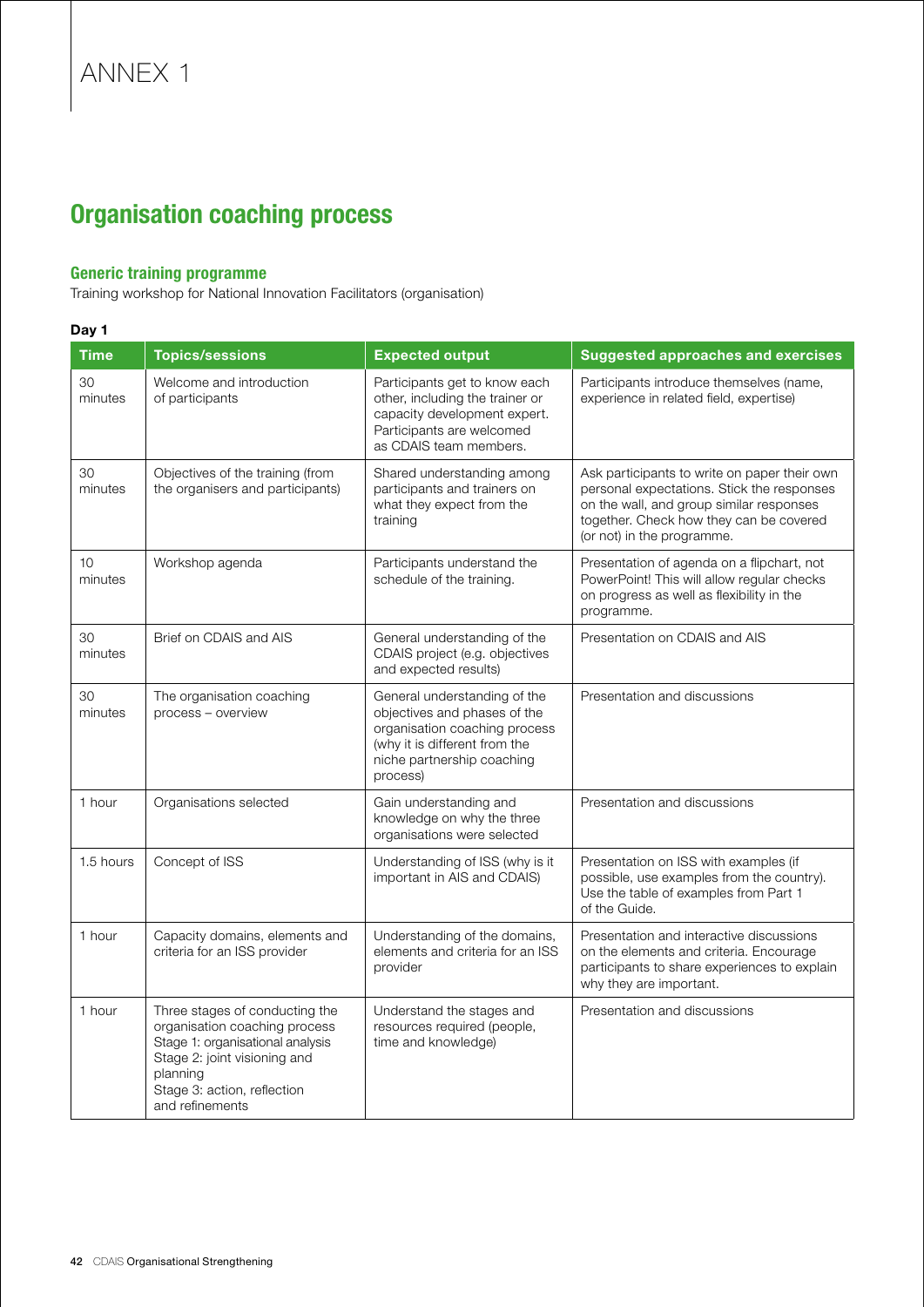## Organisation coaching process

Day 2

| <b>Time</b>   | <b>Topics/sessions</b>                                                                                                                                             | <b>Expected output</b>                                                                                                                       | <b>Suggested approach and exercises</b>                                                                                                                                                             |
|---------------|--------------------------------------------------------------------------------------------------------------------------------------------------------------------|----------------------------------------------------------------------------------------------------------------------------------------------|-----------------------------------------------------------------------------------------------------------------------------------------------------------------------------------------------------|
| 30<br>minutes | Recap of Day 1                                                                                                                                                     | Trainer gains a quick view of<br>what participants understood<br>from the previous day and<br>checks if the programme has<br>to be adjusted. | Ask participants to share what they learnt<br>the previous day. Avoid having a recital<br>from their notes.                                                                                         |
| 1-2 hours     | Stage 1. Organisational analysis<br>Step 0: management buy-in<br>Step 1: kick-off workshop<br>Step 2: rapid assessment<br>Step 3: data and information<br>analysis | General understanding of the<br>steps to be conducted for the<br>organisational analysis                                                     | Presentation and discussions. Use Part 2<br>of the Guide, where details of this process<br>are explained. Give copies of this guide<br>to the participants.                                         |
| 2-3 hours     | Review of the interview guide<br>Capacity to organise<br>Capacity to deliver<br>Capacity to relate                                                                 | Participants review, adapt<br>and internalise the meaning of<br>each of the questions for each<br>domain, element and criterion.             | Create three groups. Each domain can be<br>assigned to a group. The groups review<br>each question and adapt it to the country<br>context.<br>Present the results to the plenary for<br>validation. |
| 1-2 hours     | Conducting an interview                                                                                                                                            | Presentation on theories<br>and practices.<br>Participants learn how to<br>engage people in an interview.                                    | Create pairs. Role-play an interview with<br>different types of people - e.g. researcher,<br>farmer, businessman, policy maker.<br>Give feedback on the experience at<br>the plenary.               |
| 30<br>minutes | Interview guide                                                                                                                                                    | Participants learn how to take<br>notes during the interview.                                                                                | Print the interview guide and ask<br>participants to practise with colleagues.                                                                                                                      |
| 1-2 hours     | Data and information analysis                                                                                                                                      | Participants learn how to use<br>the Excel file to input the data<br>from the interview and read<br>the analysis provided.                   | Share the soft copies of the Excel file<br>with the participants.<br>Share a sample questionnaire with scores<br>and notes.<br>Ask participants to input the information<br>into the Excel file.    |

## Day 3

| <b>Time</b>   | <b>Topics/sessions</b>                                                    | <b>Expected output</b>                                                                                                                       | <b>Suggested approach and exercises</b>                                                                                                                        |
|---------------|---------------------------------------------------------------------------|----------------------------------------------------------------------------------------------------------------------------------------------|----------------------------------------------------------------------------------------------------------------------------------------------------------------|
| 30<br>minutes | Recap of Day 2                                                            | Trainer gains a quick view of<br>what participants understood<br>from the previous day and<br>checks if the programme has<br>to be adjusted. | Ask participants to share what they learnt<br>the previous day. Avoid having a recital<br>from their notes.                                                    |
| 1 hour        | Planning the organisational<br>analysis<br>Resources<br>Support<br>Timing | Participants have a work plan<br>stating their responsibilities<br>and the resources available.                                              | Ask participants to identify the:<br>activities and steps involved in conducting<br>the interviews;<br>resources required; and<br>timeframe for each activity. |
| 30<br>minutes | Workshop evaluation;<br>Close                                             | Training workshop is evaluated<br>on how effective it is and how<br>it can be improved.                                                      | Ask participants to write on separate sheets:<br>what was good; and what could be<br>improved.                                                                 |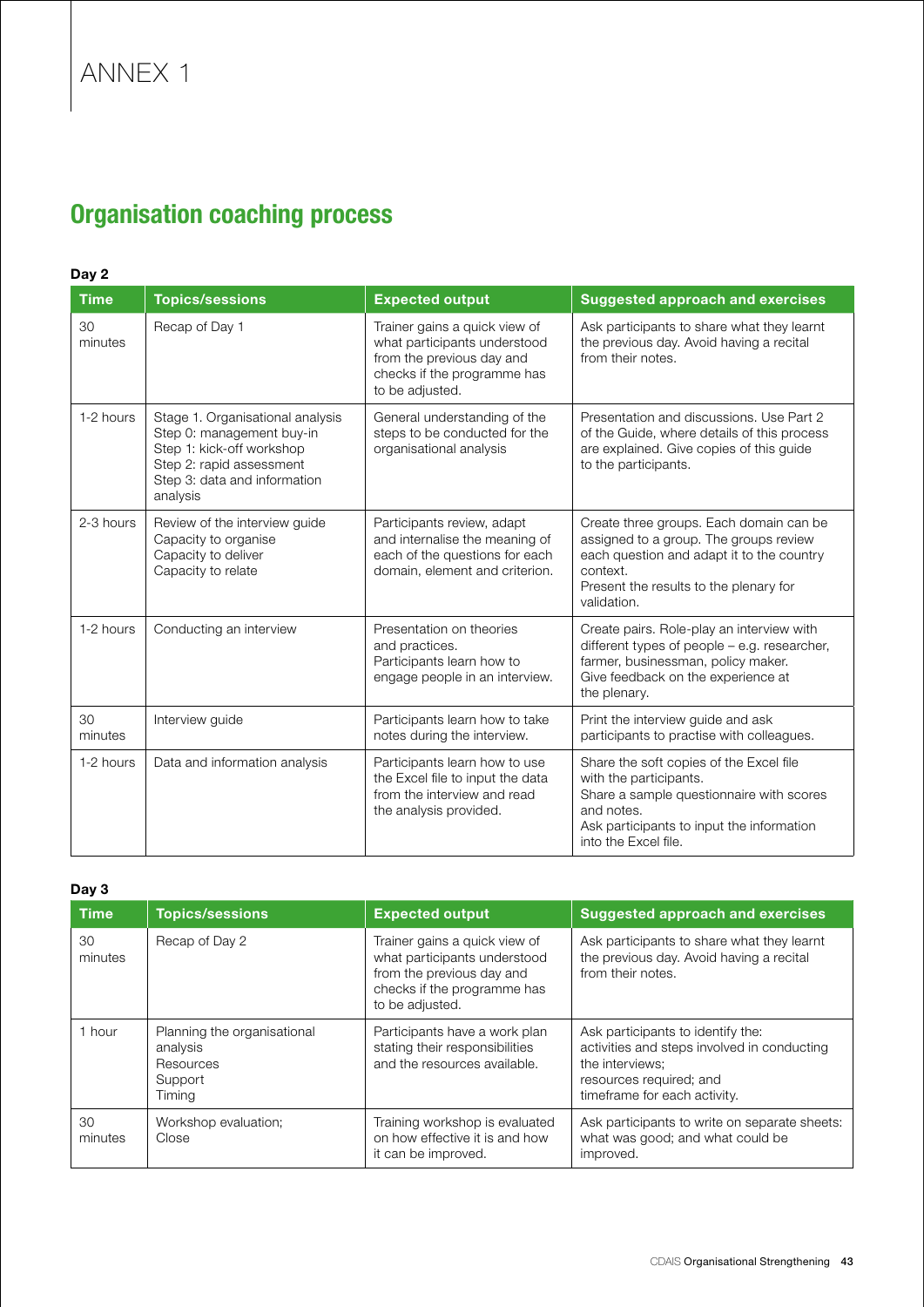# Annex 2

## Request to engage in the organisation coaching process

The table below is an excerpt from the Excel files for the CDAIS organisation coaching process

#### Date of request

| <b>Day</b> | <b>Month</b> | Year |
|------------|--------------|------|
|            |              |      |

#### Section 1. General information about the organisation

| <b>Ref</b>     | <b>Item</b>                                                                        | <b>Response</b> |
|----------------|------------------------------------------------------------------------------------|-----------------|
|                | Country                                                                            |                 |
| $\overline{2}$ | Name of the contact in the organisation                                            |                 |
| 3              | Position in the organisation                                                       |                 |
| $\overline{4}$ | Name of the Legal Representative of the organisation                               |                 |
| 5              | Type of the organisation (private for profit, private<br>non-profit, public, etc.) |                 |
| 6              | Category (use the same category for the CNA-Niche)                                 |                 |
| 7              | Mission of the organisation                                                        |                 |

#### Section 2. General management and staff overview

| Ref         | Item                              | <b>Response</b> |      |      |
|-------------|-----------------------------------|-----------------|------|------|
|             |                                   | 2017            | 2018 | 2019 |
| 8           | Management team (number of staff) |                 |      |      |
| $\mathsf 9$ | Administration staff (number)     |                 |      |      |
| 10          | Technical staff (number)          |                 |      |      |
| 11          | Permanent (number)                |                 |      |      |
| 12          | Temporary (number)                |                 |      |      |
| 13          | <b>TOTAL</b>                      |                 |      |      |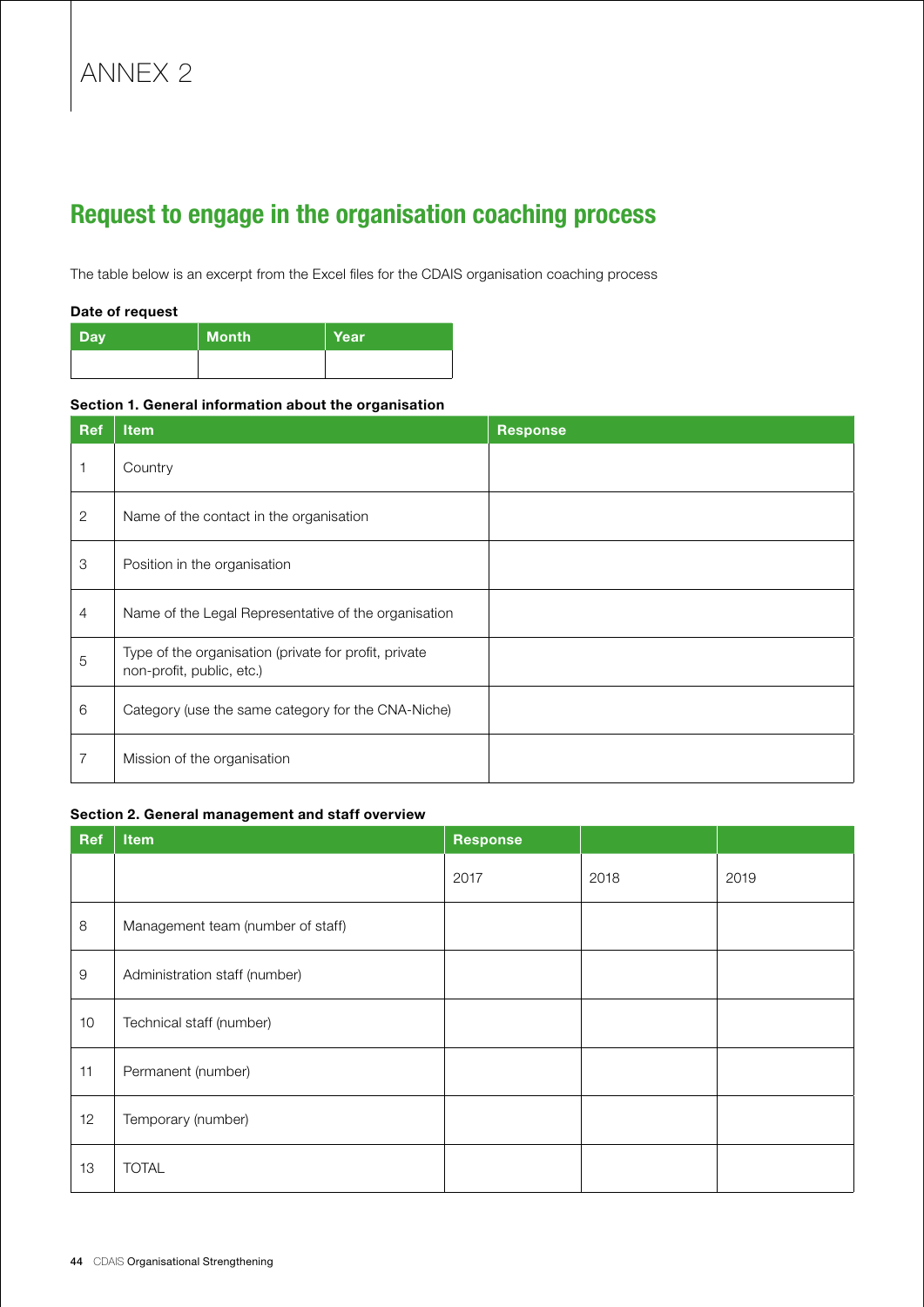## Annex 2

## Request to engage in the organisation coaching process

# Ref | Items | Response 14 Year 15  $\vert$  City 16 | Telephone number 17 | Fax number 18 | Email address 19 | Website address 20 Year established 21 | Reference document for the creation of the organisation 22 | Types of clients or users 23 | Areas of intervention (themes, geographical locations)

#### Section 3. Geographical location and coverage

#### Section 4. General information on innovation support services

| <b>Ref</b> | <b>Items</b>                                                                                                                                            | <b>Response</b> |
|------------|---------------------------------------------------------------------------------------------------------------------------------------------------------|-----------------|
| 23         | What are the innovation support services currently<br>provided by the organisation?                                                                     |                 |
| 24         | What are the innovation support services that the<br>organisation would like to provide in the future?                                                  |                 |
| 25         | Who are the partners of the organisation to conduct,<br>strengthen its ISS?                                                                             |                 |
| 26         | What sources of funding (donors/investors) are available<br>for the organisation to conduct ISS (competitive funding,<br>grants, public subsidy, etc.)? |                 |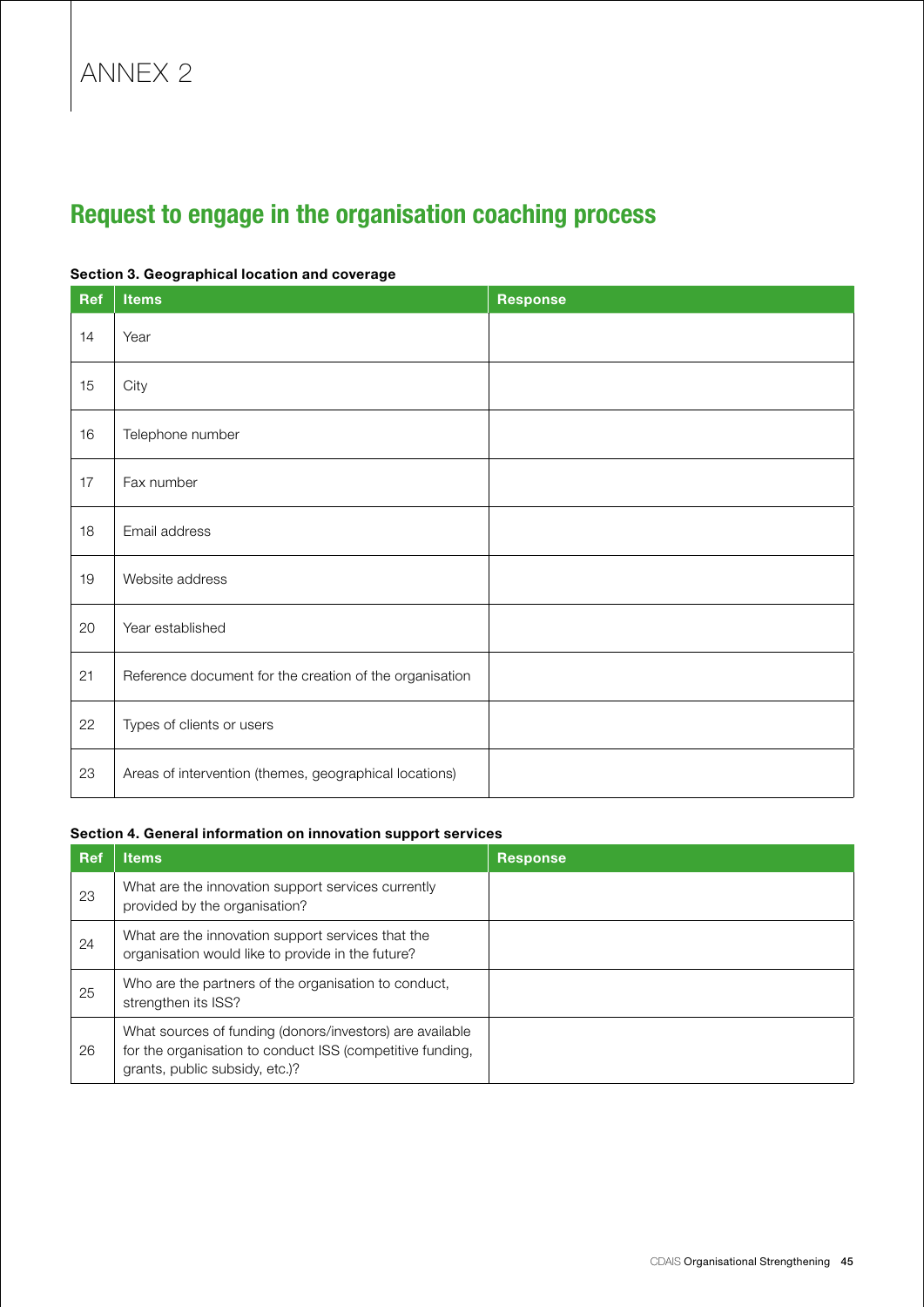# Acknowledgement of contributors

*This page contains the names of individuals and institutions who led the experimental work and/or who contributed to the tests and improvements of the methodologies.*

This guide captures an ongoing coaching process for organisations under the Capacity Development for Agricultural lnnovation Systems (CDAIS) project, financed by the European Union. The content of this guide is a result of discussions, interactions and application by project team members from Agrinatura, FAO and partners from the eight pilot countries (Angola, Bangladesh, Burkina Faso, Ethiopia, Guatemala, Honduras, Laos and Rwanda).

The guide is based on initial ideas from the Burkina Faso team in particular Aurélie Toillier (Agrinatura Focal Person for Burkina Faso) and Nomande Prosper Kola (Lead National Innovation Facilitator in Burkina Faso). Their ideas were further reviewed and refined by a small team (Richard Hawkins, Julia Ekong, Samson Eshetu (Lead National Innovation Facilitator in Ethiopia), Hans Dobson and Myra Wopereis-Pura during meetings in the Netherlands, Kenya and Rwanda. This was further tested and improved through its application in the pilot countries especially in Ethiopia, and Bangladesh with the help of Rozana Wahab (Lead National Innovation Facilitator in Bangladesh).

The use and adaptation of the approach was facilitated by the Agrinatura Focal Person in each country: Claire Coote (NRI), Agrinatura Focal Person for Bangladesh; Patrick d'Aquino (CIRAD), Agrinatura Focal Person for Laos; Stefano Del Debbio (AICS), Agrinatura Focal Person for Honduras; Hans Dobson (NRI), Agrinatura Focal Person for Rwanda; Nury Furlan (AICS), Agrinatura Focal Person for Guatemala; Madalena Teles (ISA), Agrinatura Focal Person for Angola; Aurélie Toillier (CIRAD), Agrinatura Focal Person for Burkina Faso, and Hanneke Vermeulen (iCRA), Agrinatura Focal Person for Ethiopia.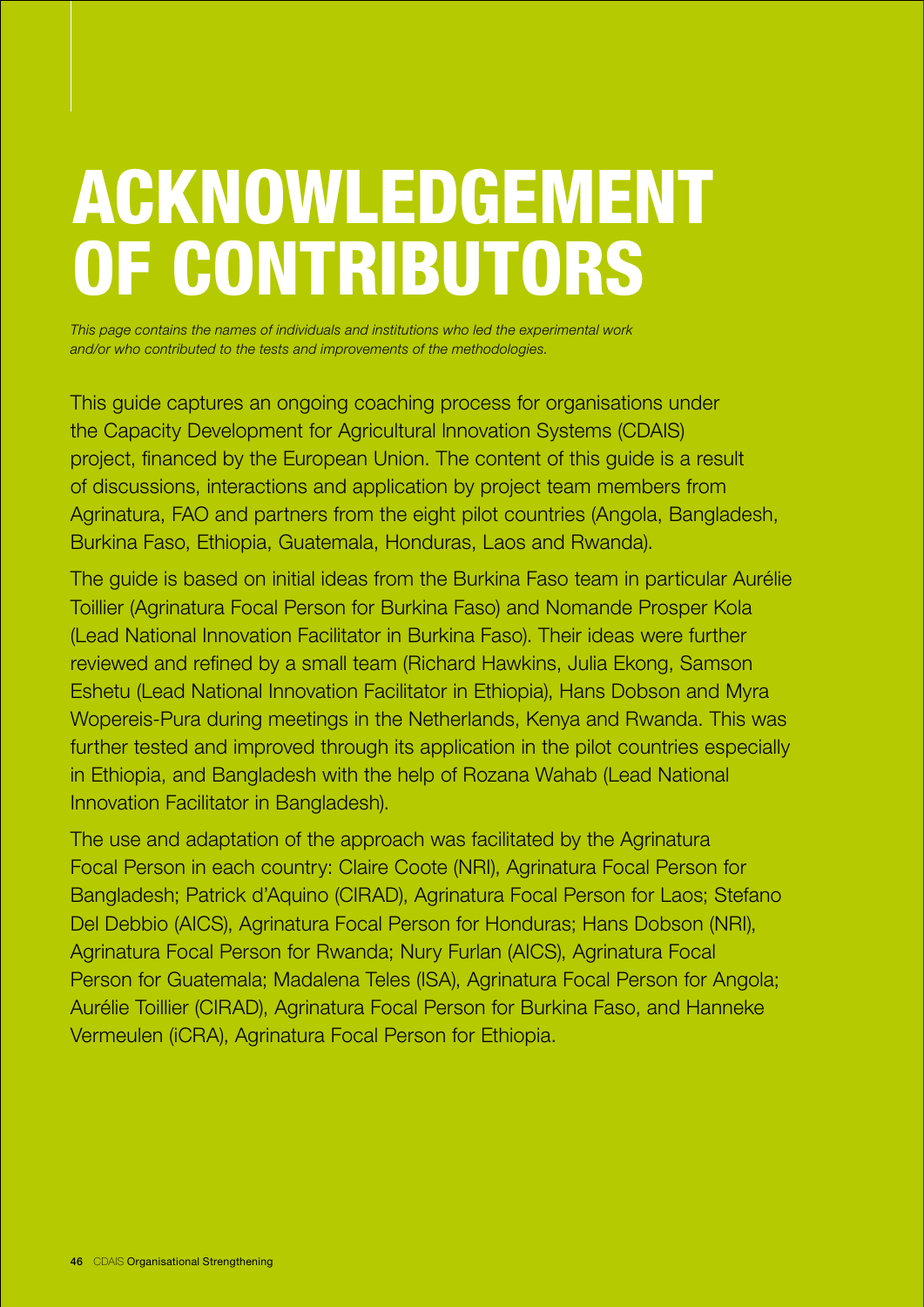#### FINANCIAL SUPPORT GLOBAL PARTNERSHIP



This project was implemented with the financial assistance of the European Union





**Food and Agriculture Organization of the United Nations** 

#### IMPLEMENTING PARTNERS

#### Angola

- Instituto Superior de Agronomia (ISA), Universidade de Lisboa
- Instituto de Investigação Agronómica (IIA)
- AGRONOMIA

**SLIPERIOR** 

 $\Box$ 



#### Bangladesh

- Natural Resources Institute (NRI), University of Greenwich
- Bangladesh Agricultural Research Council (BARC)



cirad



- Centre International de Recherche Agronomique pour le Développement (CIRAD)
- Ministère de l'Enseignement Supérieur, de la Recherche Scientifique et de l'Innovation (MESRSI)

#### Ethiopia

- iCRA
- Ethiopian Institute of Agricultural Research (EIAR)





#### Guatemala

- Agenzia Italiana per la Cooperazione allo Sviluppo (AICS)
- Ministerio de Agricultura, Ganadería y Alimentación (MAGA)

## Honduras

- Agenzia Italiana per la Cooperazione allo Sviluppo (AICS)
- Secretaría de Agricultura y Ganadería (SAG)





\*\*\*\*\* SECRETARÍA DE AGRICULTURA<br>Y GANADERÍA

#### Laos

- Centre International de Recherche Agronomique pour le Développement (CIRAD)
- 
- National Agriculture and Forestry Research Institute (NAFRI)







- Natural Resources Institute (NRI), University of Greenwich
- Ministry of Agriculture and Animal Resources (MinAgri)



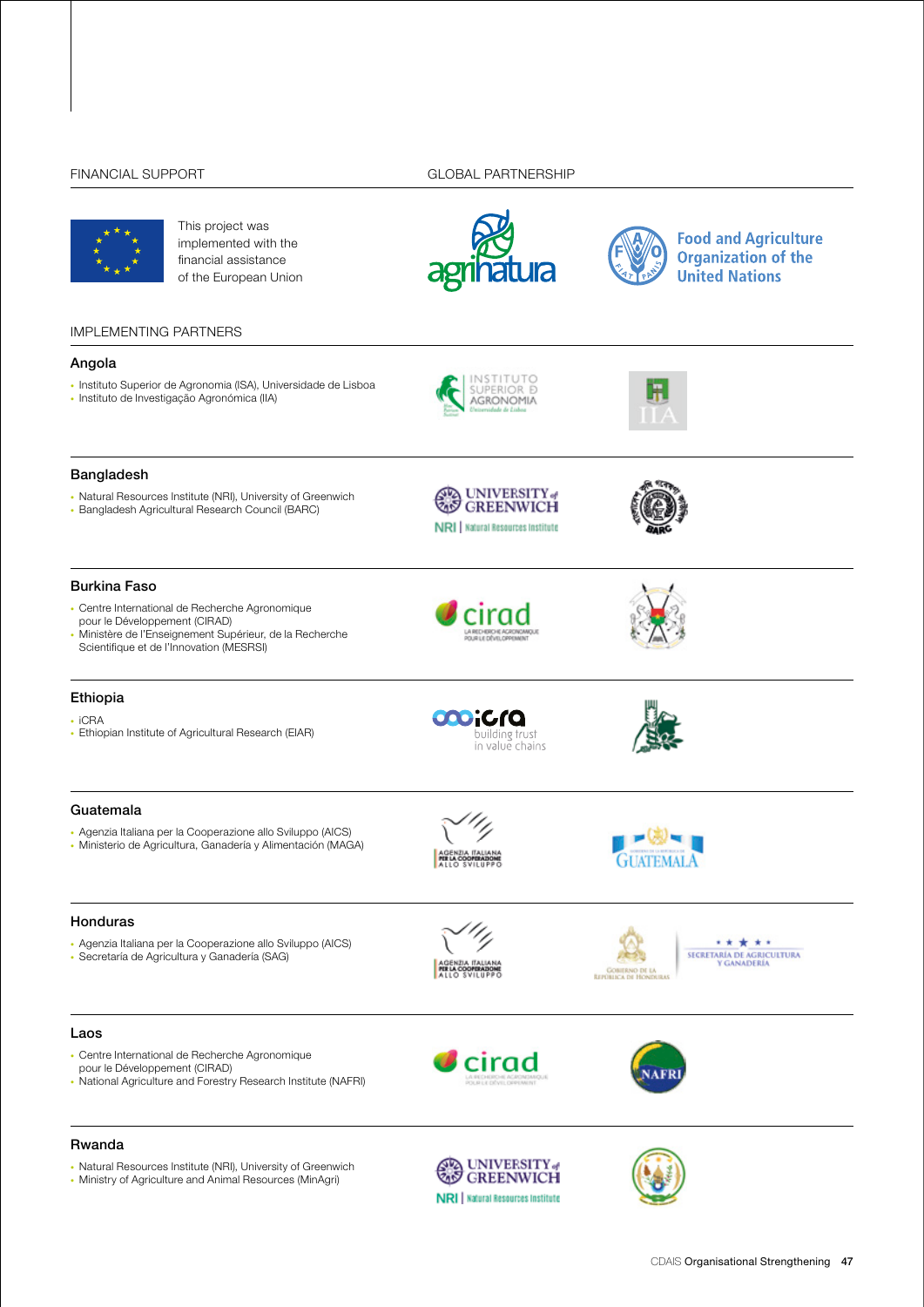## COLOPHON

*This publication was produced under the Agrinatura and FAO publication agreement (FAO Ref.: AGDR/2-19/28 under license CC BY-NC-SA 3.0 IGO). This page is dedicated to individuals and organisations who were the main designers of the work and writers of this publication.*

## Authors

Myra Wopereis-Pura (iCRA/Agrinatura), Nomande Prosper Kola (CIRAD/Agrinatura), Aurélie Toillier (CIRAD/Agrinatura), Julia Ekong (iCRA/Agrinatura), Richard Hawkins (iCRA/Agrinatura), Samsung Eshetu (iCRA/Agrinatura) and Hans Dobson (NRI/Agrinatura)

#### Copy-editing

Guy Manners, Green Ink

Design Studio Teekens

## Photographs

CDAIS unless otherwise stated

## Printing

Drukkerij Tesink